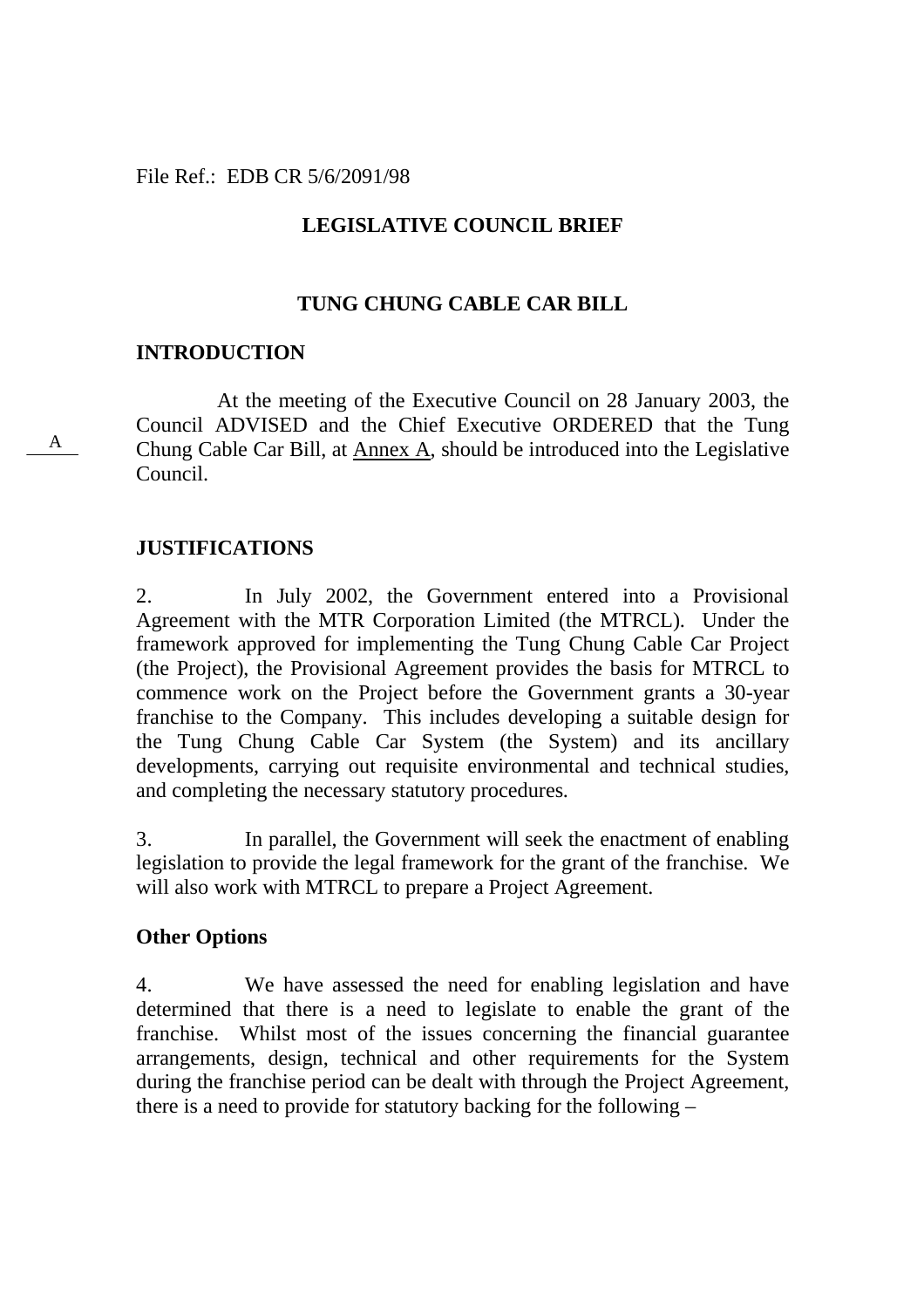- (a) to provide for the creation of statutory easements over private land and payment of compensation therefor;
- (b) to deem any resumption of land for the construction of the System as being for a "public purpose";
- (c) to specify that the Buildings Ordinance (Cap. 123) will apply to the present project;
- (d) to provide for a statutory right to terminate the franchise under specified circumstances;
- (e) to impose financial penalties in the event of default or non-compliance with the legislation or Project Agreement by the franchisee; and
- (f) to provide for payment of royalty by the franchisee to the Government.

These powers cannot be dealt with through amendments to existing legislation.

5. The operation and safety standards of cable car systems are regulated by the Aerial Ropeways (Safety) Ordinance (Cap. 211) (the ARSO) under the policy purview of the Housing, Planning and Lands Bureau (HPLB). Regulation of the operation and safety standards of the System will therefore fall under the purview of HPLB, as in the case of the cable car system in Ocean Park.

6. In drafting the Bill, we have adopted the principle that only provisions which require statutory backing will be dealt with in the Bill. Matters which can be dealt with through contractual means will be addressed in the Project Agreement.

7. We have also considered the option of generic legislation, which may be applied to different cable car projects, as an alternative to the enactment of the proposed legislation which applies specifically to the franchise for the System. After careful consideration of all the implications, we have chosen not to pursue the generic option.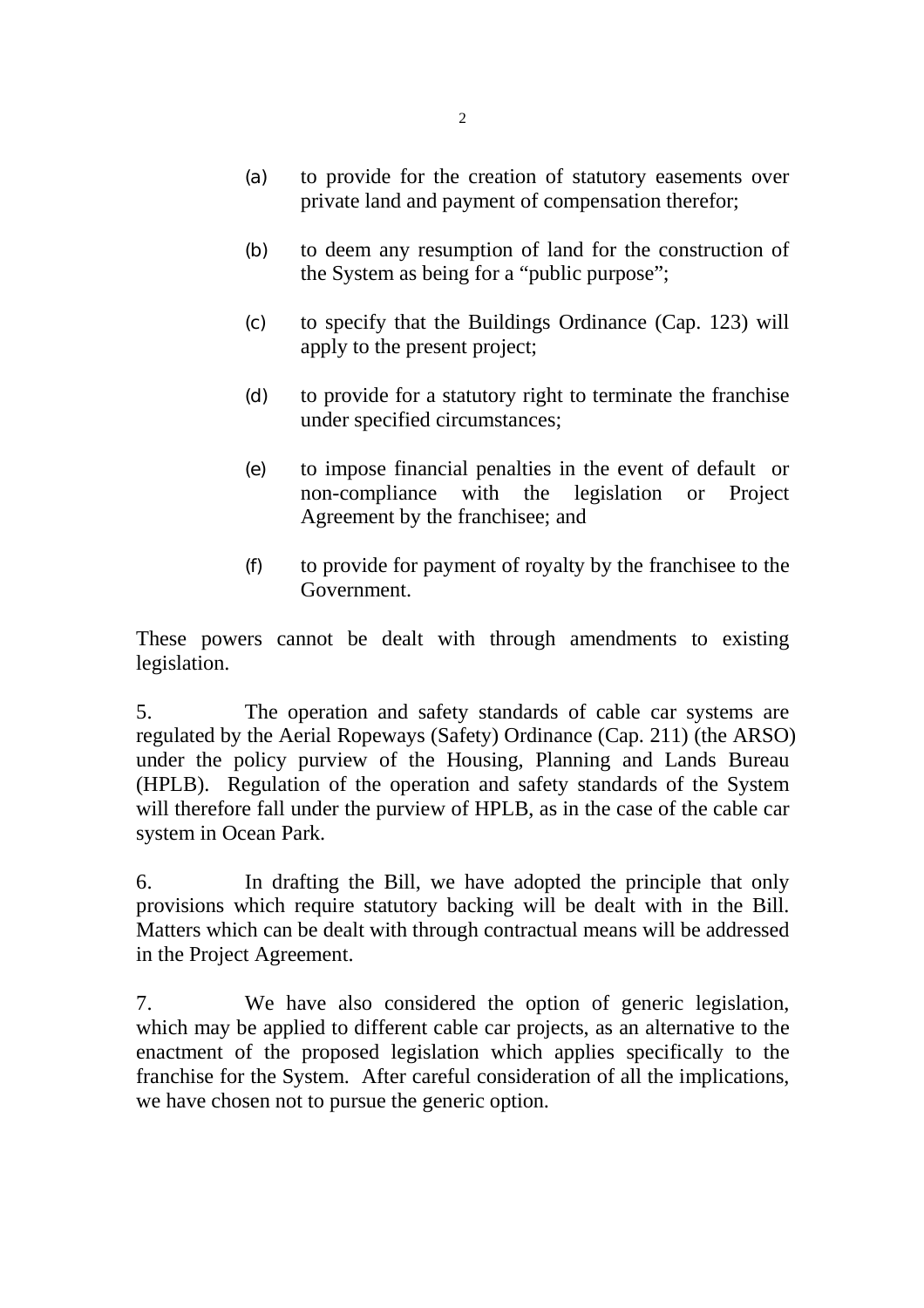# **THE PROPOSAL**

8. The proposed legislation will provide a legal framework for the grant of the franchise. It will also define the respective rights and obligations of the Government and the franchisee under the franchise. The proposed legislation will provide for the grant of the franchise to the MTRCL or its wholly owned subsidiary. The major provisions to be included in the proposed legislation are set out in the following paragraphs.

# **The Franchise**

9. The Bill provides for the grant of a 30-year franchise for the design, construction, operation and maintenance of the System, including a right for the franchisee to determine and collect fares for use by the public of the cable car service, and the obligation of the franchisee to pay to the Government a royalty.

10. The Bill also includes provisions dealing with default on the part of the franchisee, financial penalties in case of a failure by the franchisee to comply with any requirement of the legislation or a breach of the Project Agreement, and arbitration in the event of disputes. There are also provisions dealing with revocation of the franchise.

# **Land Matters**

11. Under the implementation framework for the Project, the franchisee will not be given land title to the land provided by the Government. The Bill will provide for the grant to the franchisee of a statutory right to occupy the land, to use and grant licences for the use of the commercial gross floor area and operate vehicle parking facilities at the Tung Chung Terminal and the Ngong Ping Terminal, and to levy and collect licence fees for such commercial gross floor area.

12. The Buildings Ordinance (Cap. 123), which does not apply to Government land and buildings erected thereon, will apply to the Project. There will also be a provision deeming the resumption of private land for the construction of the System to be for a public purpose within the meaning of the Lands Resumption Ordinance (Cap. 124).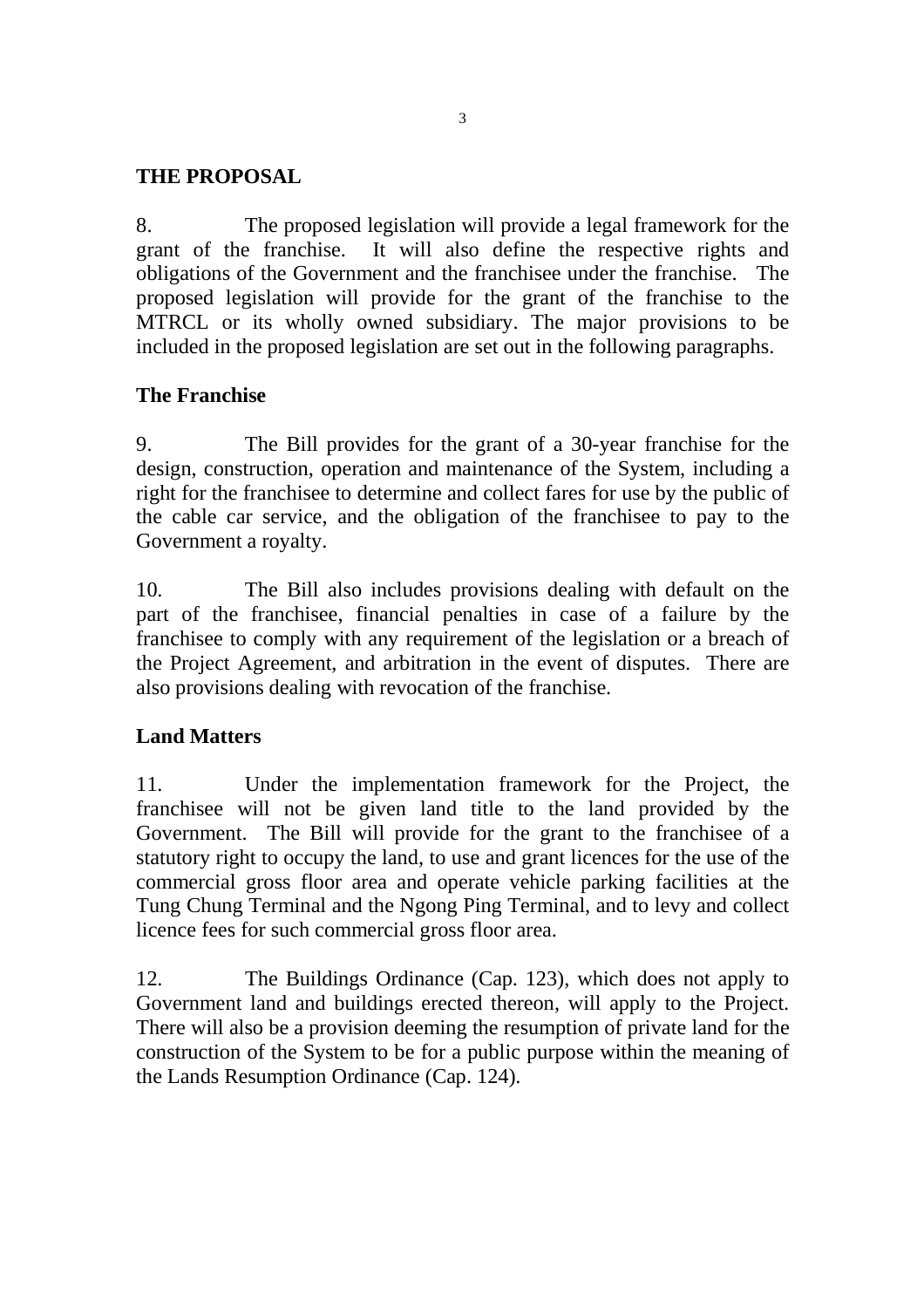#### **Easements and rights over land**

13. To facilitate the development of the System, the Bill will provide for the creation of statutory easements, with a mechanism for payment of compensation, to enable the franchisee to construct, operate and maintain the aerial ropeway over private land. The Bill will also grant wayleaves and other rights to the franchisee over Government land for the development of the System. It will also grant rights of access by the franchisee over private land for the purposes of preventing an emergency or mitigating the effects of an emergency in connection with the System, with consequential arrangements for compensation.

### **THE BILL**

- 14. The main provisions of the Bill are
	- (a) **Clause 1(2)** provides for the Secretary to bring into effect the legislation on a date to be appointed by notice in the Gazette. This will be the date when the Project Agreement comes into force;
	- (b) **Clause 4** grants to the Company a 30-year franchise, and enables the Company to, amongst others, determine and collect fares for the use of the System by the public. It also provides for an extension of the franchise period by an equal period of time under certain conditions stipulated in the Clause. The franchise commences on a date to be specified in the Project Agreement;
	- (c) **Clauses 6 to 8** (Part 3) deal with matters concerning the use and occupation of land by the Company, including the grant of wayleaves and other rights over unleased land to the Company;
	- (d) **Part 4** deals with statutory easements and other land matters. **Clauses 11 and 12** relate to the creation of statutory easements in respect of the land in the route projection area. This will enable the Company to place and operate aerial ropeways and to carry out the necessary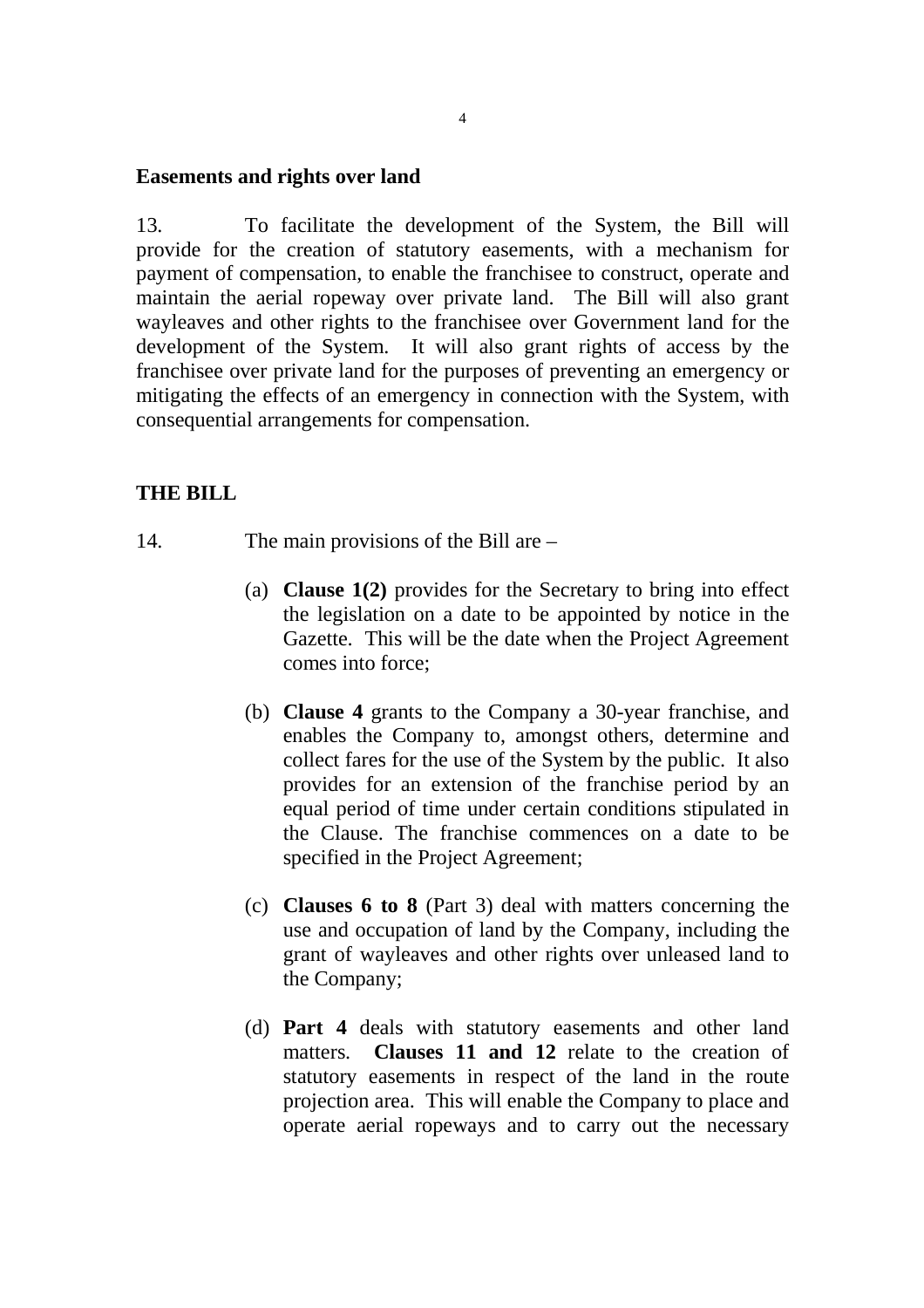works required. **Clause 13** establishes a compensation mechanism for owners of land affected to claim compensation in respect of any diminution of the value of the owner's interest in the land. **Clause 15** deems the resumption of private land for the construction of the cable car system to be for a public purpose within the meaning of the Lands Resumption Ordinance (Cap. 124);

- (e) **Part 5** deals with financial provisions, with Clause 16 providing for the payment to the Government of a royalty by the franchisee. **Clause 19** provides for the imposition of a financial penalty in case of a failure by the franchisee to comply with any requirement in the legislation or a breach of the Project Agreement;
- (f) **Part 6** contains provisions on various related legal issues, including the application of the Buildings Ordinance (Cap. 123) to the Project **(Clause 20)**, and the grant to the Company of the power to make by-laws **(Clause 22)**;
- (g) **Part 7** provides a mechanism to deal with any default on the part of the franchisee, and the consequences of revocation or other terminations of the franchise. **Clause 25** provides for the Secretary to serve a notice on the Company requiring it to take remedial measures in case of a default which appears to be capable of being remedied. **Clauses 26 and 27** provide that the Chief Executive in Council may direct the Secretary to issue a notice of intention to revoke the franchise, and may by order revoke the franchise. On termination or expiry of the franchise, the assets of the franchisee in respect of the System will be vested in the Government **(Clause 28)** for a payment equivalent to the residual value of the assets to be vested after deducting all sums payable by the franchisee to the Government **(Clause 29)**;
- (h) **Clauses 19, 29 and 33** contain provisions for resolving disputes between the Government and the franchisee by arbitration if such disputes cannot be resolved by mutual agreement or mediation. Matters which are subject to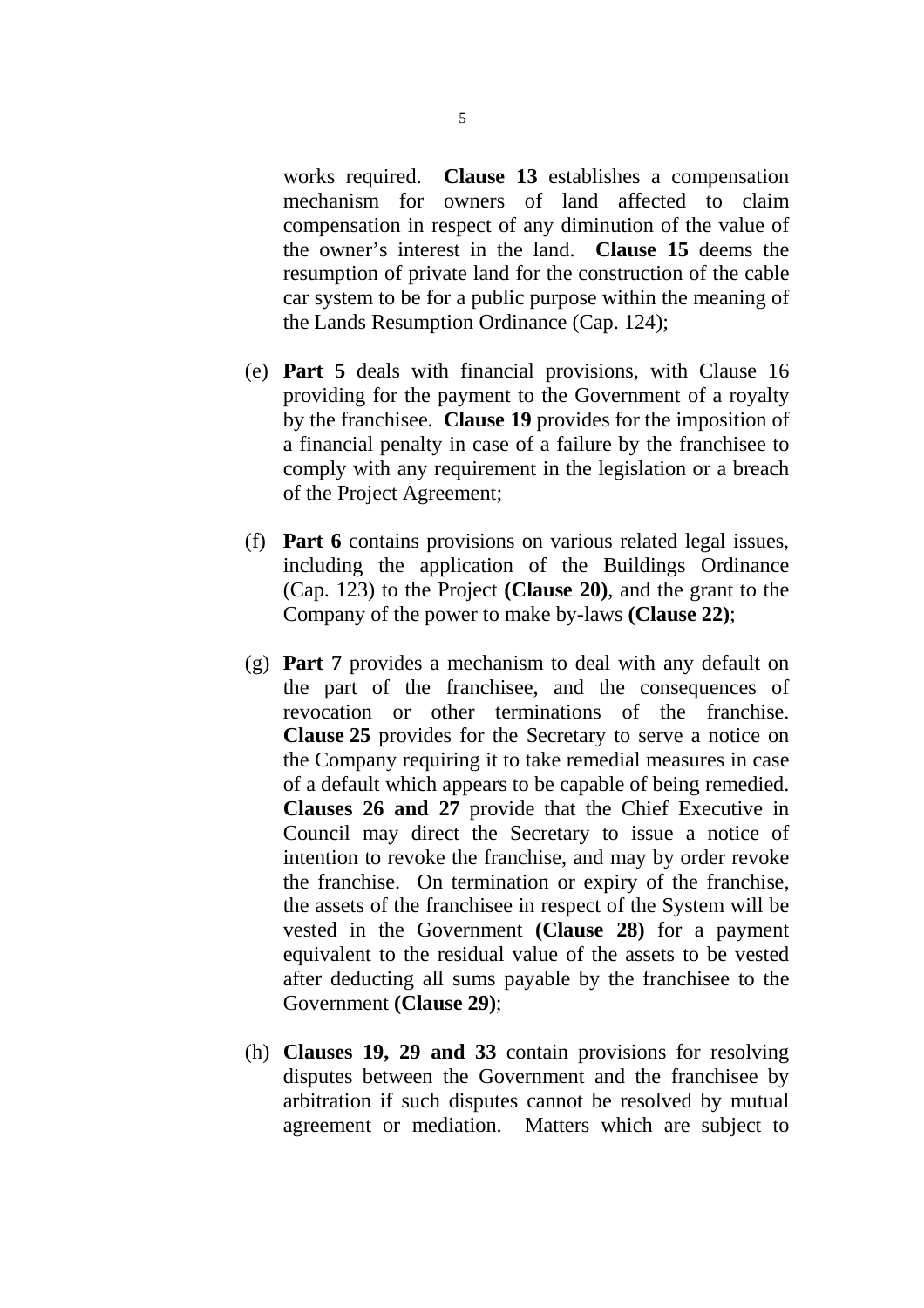resolution by arbitration include a decision by the Government on the imposition of a financial penalty, a default decision, and the amount payable by the Company or the Government upon termination of the franchise, or disputes over the operation of the Project Agreement. **Clause 33** also specifies that the arbitration provision does not apply to a decision relating to the safety of the System generally and specifically to a decision relating to the application of ARSO; and

(i) The Schedule specifies the royalty of \$1 per journey by every fare paying passenger.

### **LEGISLATIVE TIMETABLE**

15. The legislative timetable will be as follows -

Publication in the Gazette 30 January 2003

First Reading and commencement of Second Reading debate

to be notified

12 February 2003

Resumption of Second Reading debate, committee stage and Third Reading

# **IMPLICATIONS OF THE PROPOSAL**

16. The Bill is in conformity with the Basic Law, including provisions concerning human rights. The Bill does not contain an express binding provision on the State. Enactment of the Bill will have no direct financial, civil service, economic, productivity, environmental and sustainability implications. Implications of the implementation of the B Project are set out at Annex B.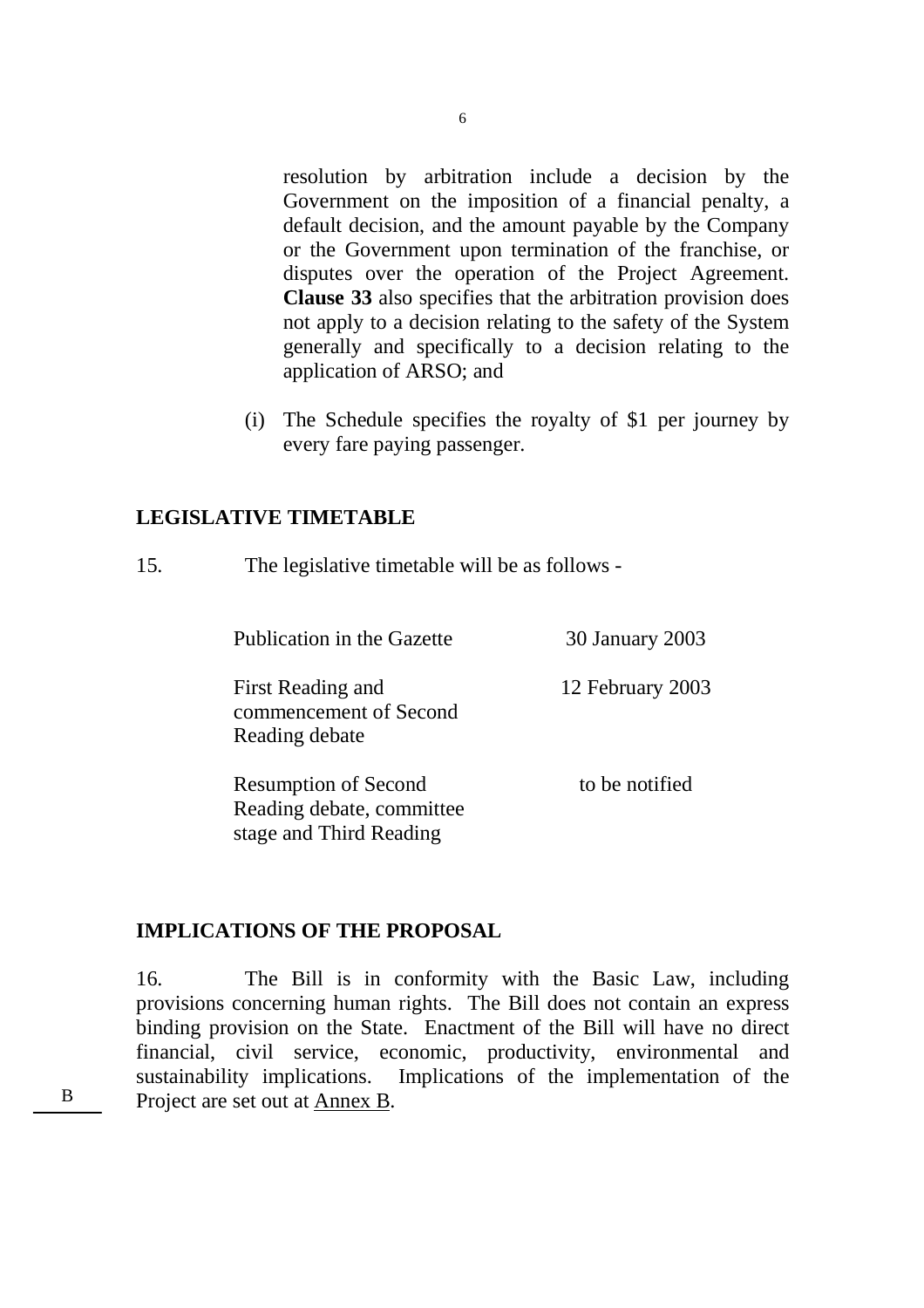### **PUBLIC CONSULTATION**

17. We consulted the Legislative Council Panel on Economic Services on 25 November 2002 on the major proposals to be included in the Bill. Some Members had expressed the view that there should be regulation of the fare level. In response, we explained that the System was not an essential public transport facility. Members of the public who wish to travel to and from Ngong Ping would have the choice of other means of public transport. Accordingly, the franchisee should be allowed to determine the best pricing strategy, which would need to take into account factors like receptiveness of the market, and competition from other tourism facilities and public transport operators. The Government invited proposals on the basis that the fare level would not be subject to regulation, and could not seek to change the ground rule having decided on the successful proponent. Panel members have no objection in general to the introduction of the Bill.

18. We consulted the Islands District Council (IDC), the Advisory Council on the Environment and the Country and Marine Park Board on the Project, and received general public support to bring it forward. Since the Bill is an integral part of the package to implement the Project, we did not consult these parties separately on the Bill. In the course of the statutory and other related procedures required to implement various supporting infrastructure and complementary facilities, consultations with the relevant statutory authorities, the IDC and other stakeholders like Po Lin Monastery will continue. We have consulted MTRCL on the draft Bill. The Airport Authority is aware of the proposal for deeming resumption of land for the Project as being for a public purpose.

# **PUBLICITIY**

19. We will issue a press release on the day when the Bill is published in the Gazette on 30 January 2003. A spokesman will be available to handle enquiries.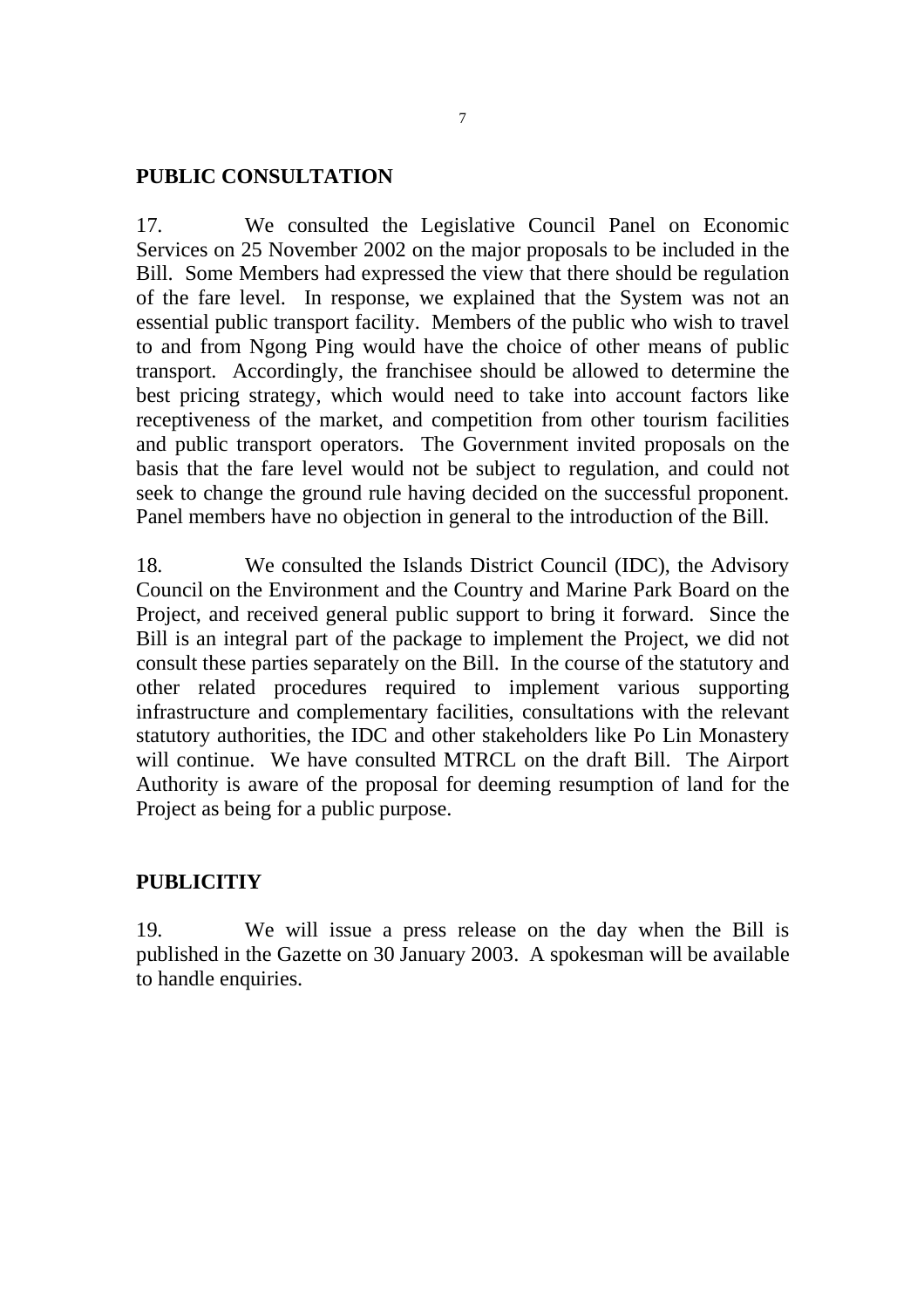# **ENQUIRIES**

20. Enquiries may be directed to Mrs Erika Hui, Assistant Commissioner for Tourism, Economic Development and Labour Bureau on 2810 3137.

**Economic Development and Labour Bureau 28 January 2003**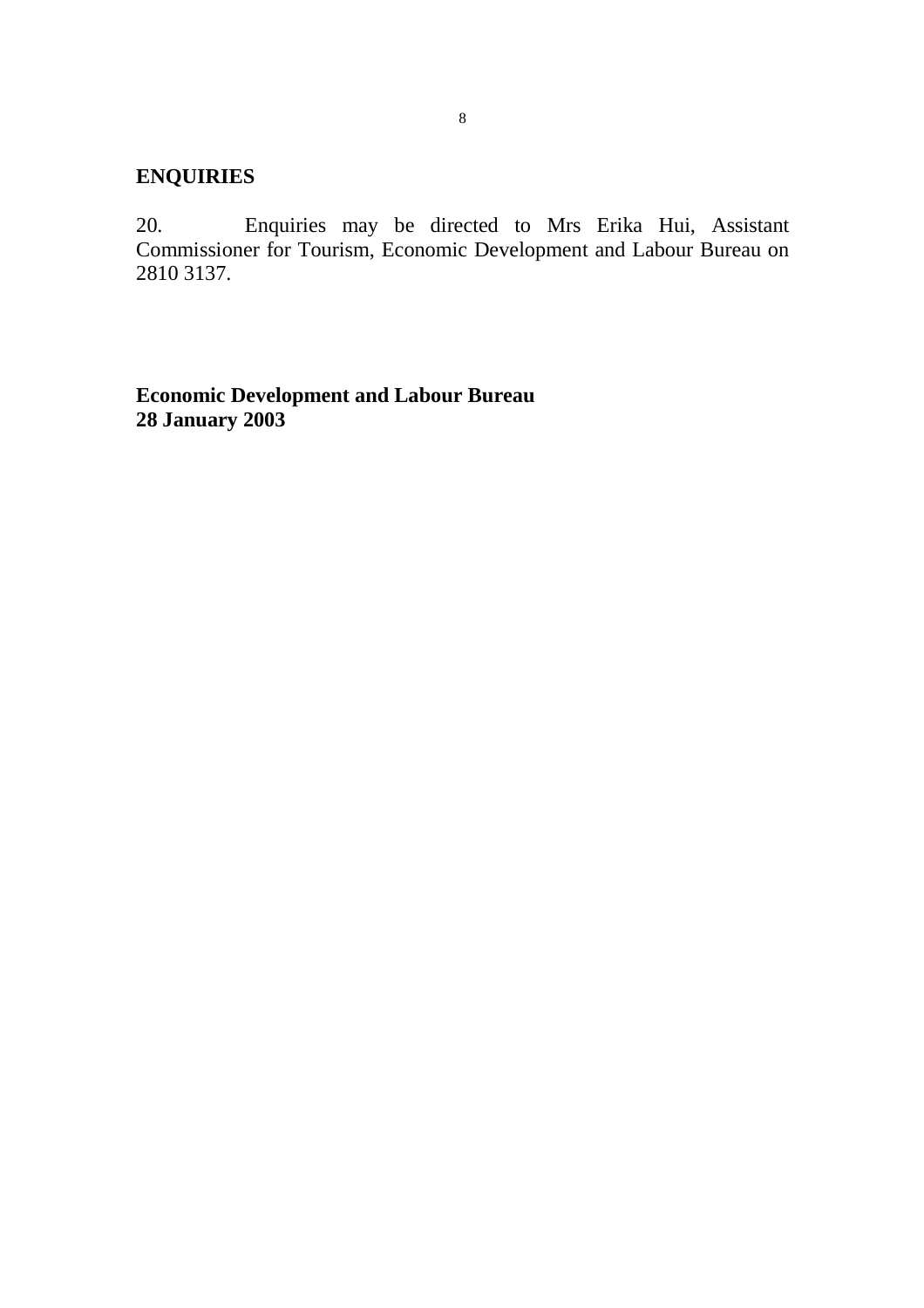#### Annex A

# **TUNG CHUNG CABLE CAR BILL**

### **CONTENTS**

#### Clause Page

### PART 1

# PRELIMINARY

|    | Short title and commencement                               |  |
|----|------------------------------------------------------------|--|
|    | Interpretation                                             |  |
| 3. | Plan of Cable Car System area and route<br>projection area |  |
|    |                                                            |  |

# PART 2

# THE FRANCHISE

| Grant of franchise                                        |  |
|-----------------------------------------------------------|--|
| Assignment or other disposal of rights and<br>obligations |  |

### PART 3

# USE AND OCCUPATION OF LAND

| 6. | Right to occupy Cable Car System area                                       |  |
|----|-----------------------------------------------------------------------------|--|
| 7. | Wayleaves                                                                   |  |
| 8. | Right to occupy commercial GFA and to operate<br>vehicle parking facilities |  |
| 9. | Reservation of rights                                                       |  |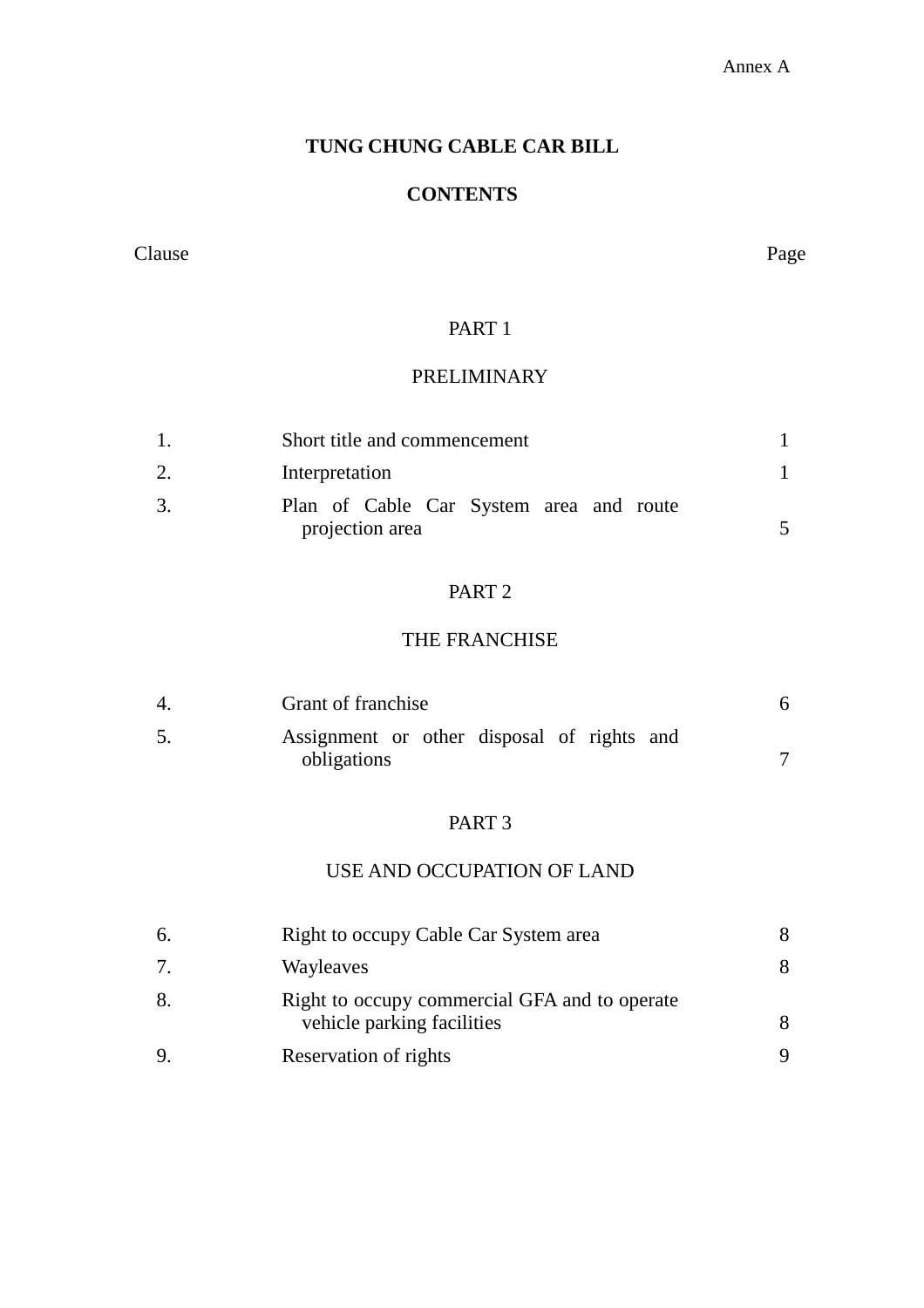# PART 4

# EASEMENTS AND MISCELLANEOUS LAND MATTERS

| 10. | <b>Statutory easements</b>      |    |
|-----|---------------------------------|----|
| 11. | New easements                   | 10 |
| 12. | Notice of creation of easements |    |
| 13. | Compensation                    | 12 |
| 14. | Entry on land in emergency      | 14 |
| 15. | Resumption of land              | 16 |

### PART 5

# FINANCIAL PROVISIONS

| 16. | Royalty payments               | 16. |
|-----|--------------------------------|-----|
| 17. | Records in relation to royalty | 16  |
| 18. | Tax status of the Company      |     |
| 19  | Financial penalties            |     |

### PART 6

# ANCILLARY LEGAL PROVISIONS

| 20. | <b>Application of Buildings Ordinance</b>          |    |
|-----|----------------------------------------------------|----|
| 21. | Installation of utilities in Cable Car System area | 20 |
| 22. | Power to make bylaws                               | 20 |
| 23. | Company may prosecute, etc.                        |    |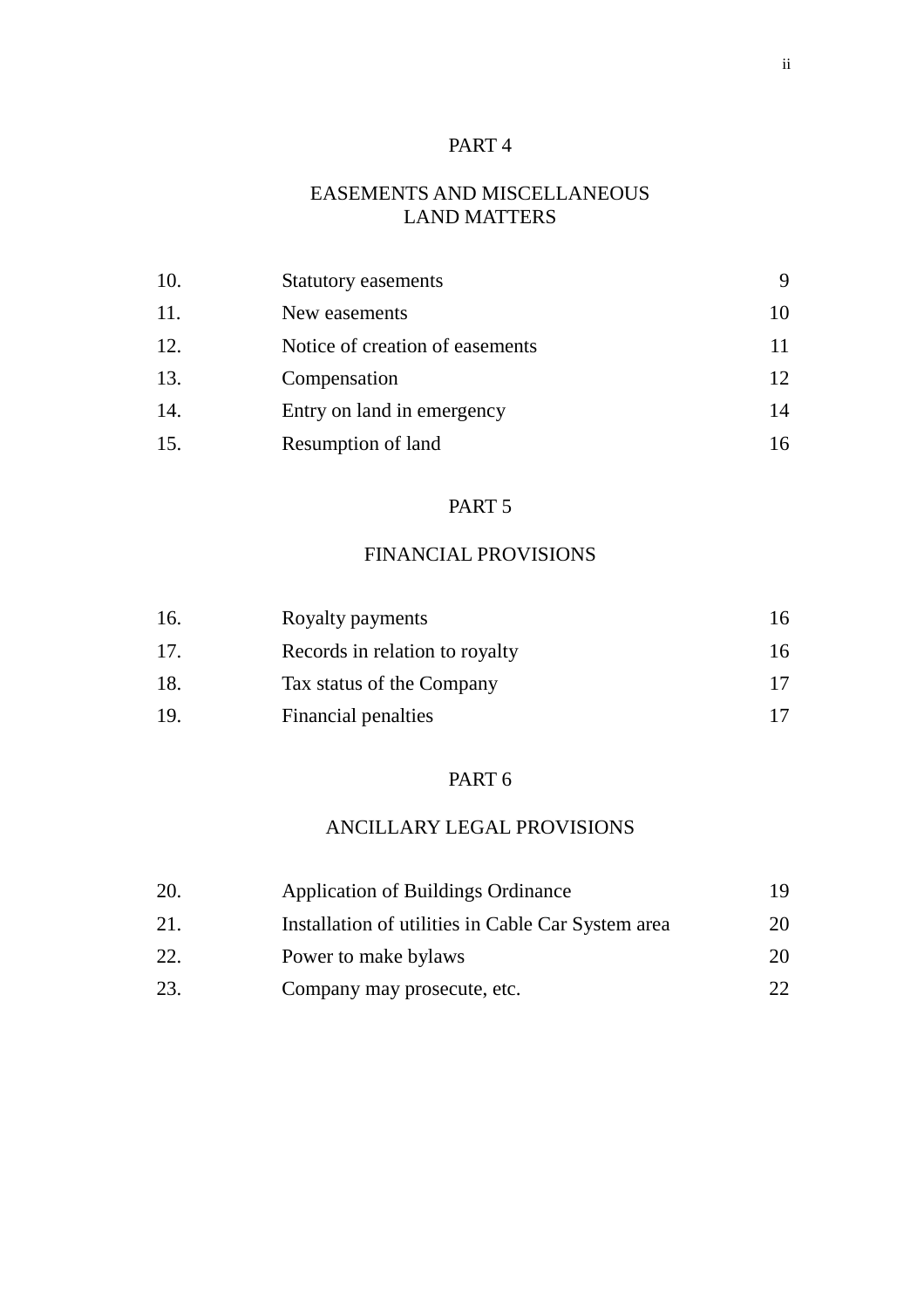### PART 7

# DEFAULT AND TERMINATION OF FRANCHISE

| 24. | Default                                    | 22 |
|-----|--------------------------------------------|----|
| 25. | Defaults capable of remedy                 | 23 |
| 26. | Notice of intention to revoke franchise    | 24 |
| 27. | Order of revocation                        | 26 |
| 28. | Termination of franchise                   | 27 |
| 29. | Consequences of termination                | 28 |
| 30. | Consequences of expiry of franchise period | 30 |
| 31. | Government not liable for Company's debts  | 30 |
| 32. | Meaning of "assets"                        | 30 |

# PART 8

### MISCELLANEOUS

| 33. | Arbitration                                  |    |
|-----|----------------------------------------------|----|
| 34. | Directions by Chief Executive in Council     | 31 |
| 35. | Certificate as to moneys owing to Government | 32 |
| 36. | Non-derogation from Government's rights      | 32 |
| 37. | Limitation of liability                      | 32 |
| 38. | <b>Offence to obstruct Company</b>           | 33 |

# PART 9

# CONSEQUENTIAL AMENDMENTS

# **Lands Tribunal Ordinance**

| - 39.    | Ordinances under which matters may be       |    |
|----------|---------------------------------------------|----|
|          | submitted to the Tribunal for determination | 33 |
| Schedule | Royalty                                     | 34 |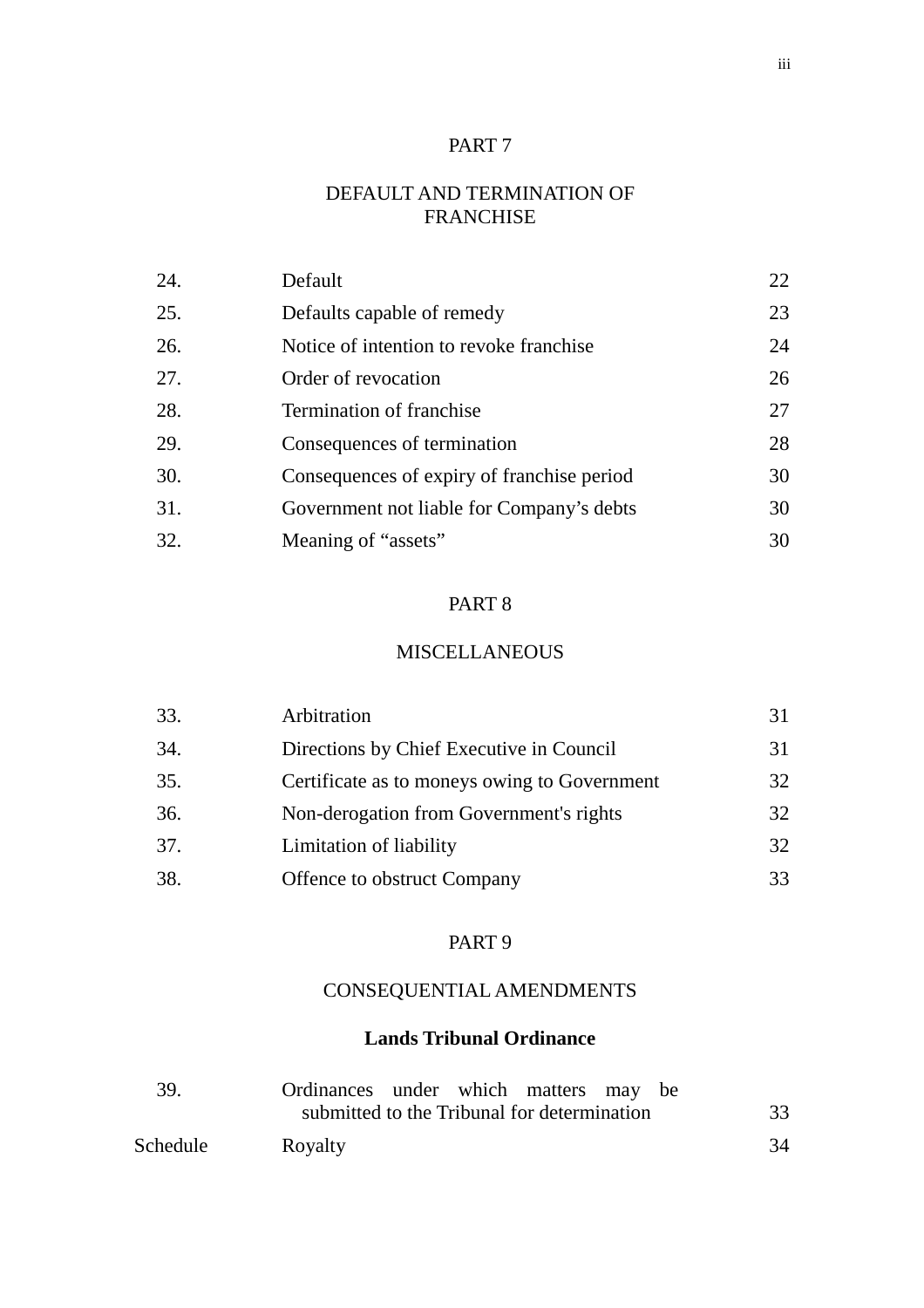### A BILL

#### To

Grant and regulate a franchise for the operation of a Cable Car System linking Tung Chung and Ngong Ping on Lantau Island, to grant ancillary rights, to provide for the payment of royalty, and to provide for related matters.

Enacted by the Legislative Council.

# PART 1

#### PRELIMINARY

### **1. Short title and commencement**

(1) This Ordinance may be cited as the Tung Chung Cable Car Ordinance.

(2) This Ordinance shall come into operation on a day to be appointed by the Secretary for Economic Development and Labour by notice published in the Gazette, being the day on which the Project Agreement enters into force.

### **2. Interpretation**

(1) In this Ordinance, unless the context otherwise requires –

"aerial ropeway" (
Figure  $\sum_{n=1}^{\infty}$  ) means an aerial ropeway as defined in section 2 of the Aerial Ropeways (Safety) Ordinance (Cap. 211);

"arbitration" (a) means domestic arbitration under Part II of the Arbitration Ordinance (Cap. 341);

"Cable Car System" ( ) means an aerial ropeway system linking Tung Chung and Ngong Ping on Lantau Island, including but not limited to –

- (a) the Tung Chung Terminal and the Ngong Ping Terminal;
- (b) one or more angle stations;
- (c) buildings, pylons and other auxiliary structures;
- (d) ancillary plant and related construction works;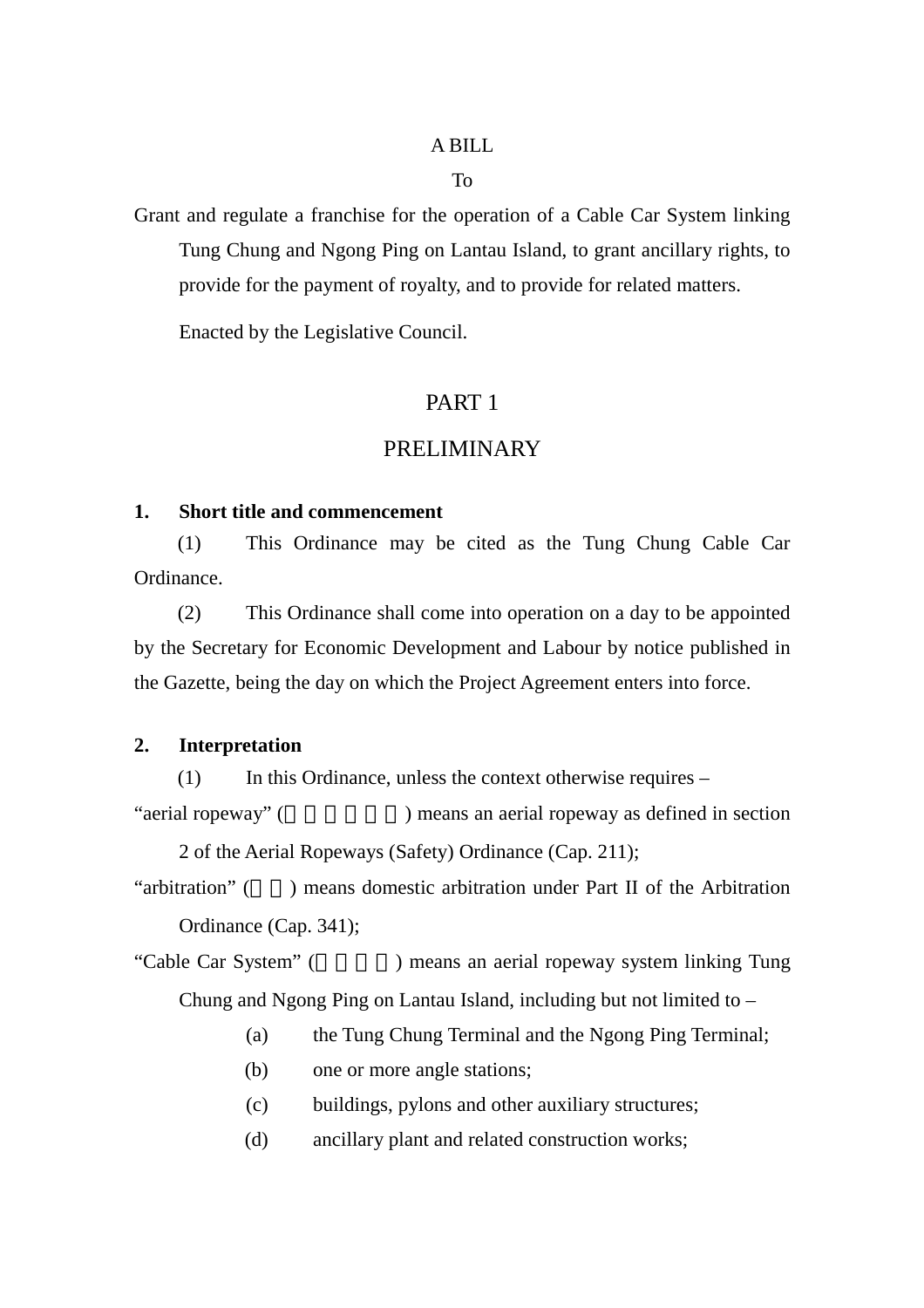"Cable Car System area" (
Fig. 2) means the land required for the Cable Car System as listed in paragraphs (a) to (d) of the definition of "Cable Car System" and delineated and coloured pink on the plan deposited in the Land Registry under section 3;

"commercial GFA" (Separate in the gross), in relation to a terminal, means the gross floor area for or ancillary to commercial use, as specified in the Project Agreement;

"Company" () means the Company designated by the Secretary for the purposes of this Ordinance under subsection (2);

"construction works" (Separate 2) means all construction works carried out or to be carried out by the Company under the Project Agreement;

"Director" () means the Director of Lands;

"discharge date" ( The present to in the guarantee  $\ddot{\theta}$ agreement, if any, as being the discharge date of the guarantee;

- "fare-paying passenger" (networking increases a person who rides on the Cable Car System in return for payment to the Company or its agent, or to the MTR Corporation Limited or its agent, made in any form, at any time, at any place and by any person;
- "financier" () means a person, not being a shareholder of the Company or a guarantor as defined in this section, who has provided credit (other than credit provided in the course of sale of goods or provision of services) or agreed to act as a surety or guarantor for or provided financial support to the Company for the purposes of the Project or to enable the Company to discharge its obligations under this Ordinance or the Project Agreement;

"franchise"  $($   $)$  means the franchise granted by section 4;

"franchise period" () means the period commencing on a date specified in the Project Agreement and ending on the 30th anniversary of that date or on a later date by virtue of section 4(3);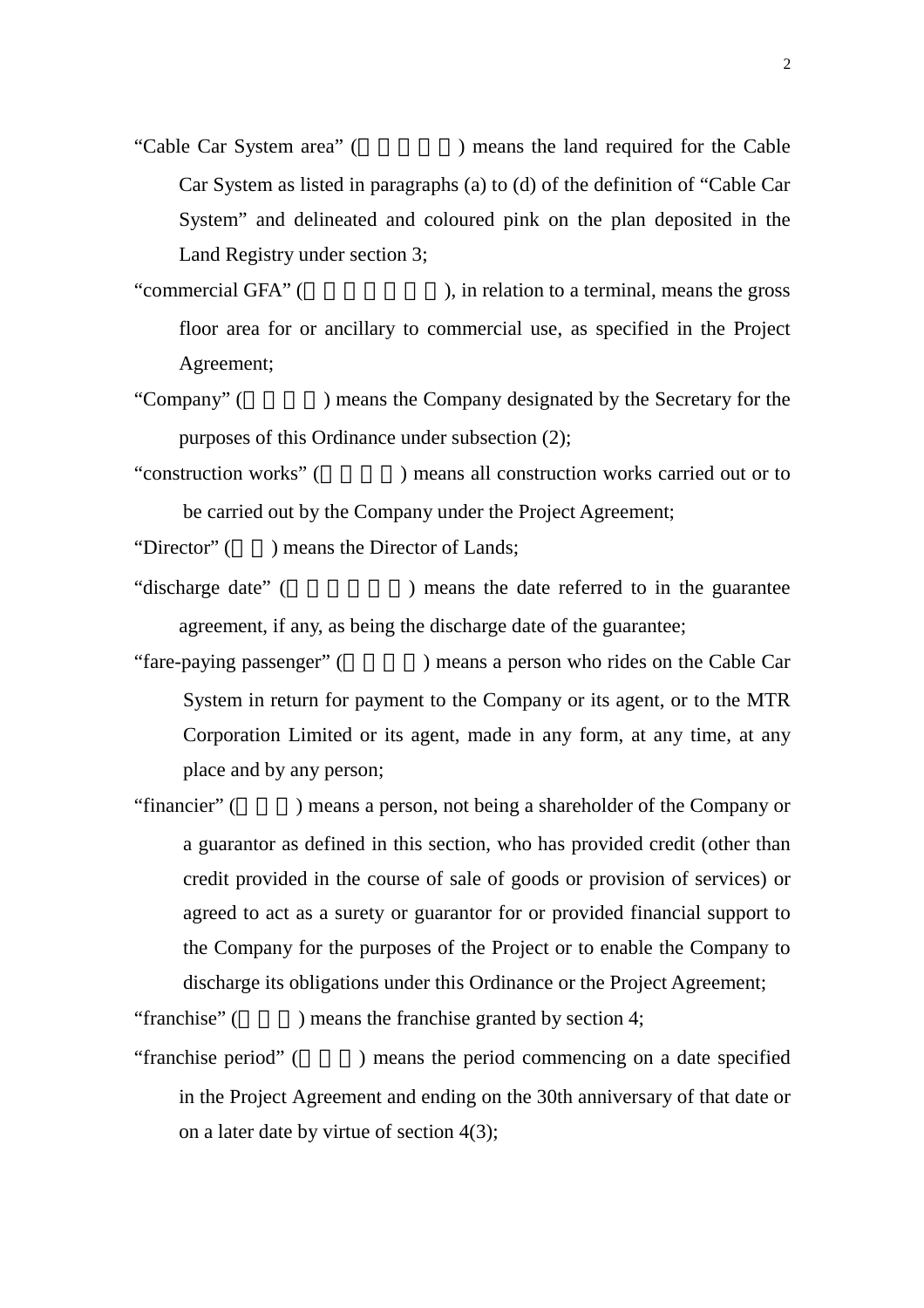- "guarantee agreement" () means the agreement, if any, designated as the guarantee agreement for the purposes of this Ordinance by the Secretary under subsection (3);
- "guarantor" () means a person who for the time being has undertaken the obligations of a guarantor under the guarantee agreement, if any;
- "level  $2$ " ( $2$ ) and "level  $3$ " ( $3$ ) mean respectively level 2 and level 3 in Schedule 8 to the Criminal Procedure Ordinance (Cap. 221);
- "MTR Corporation Limited" (
Here is no means the company incorporated under that name under the Companies Ordinance (Cap. 32);
- "Ngong Ping Terminal" () means the aerial ropeway terminal situated at Ngong Ping on Lantau Island, and includes the terminal building, a car park, the commercial GFA and related ancillary facilities, as delineated on the plan deposited in the Land Registry under section 3;
- "occupy"  $($ , in relation to any land, includes use, be in possession of, enjoy, erect or maintain a structure on or over, or place or maintain anything on the land;

"owner"  $($ , in relation to any land to which Part 4 applies, means –

- (a) a person registered or entitled to be registered in the Land Registry as owner of the land; and
- (b) a person who has any estate, right or interest in the land;

"Project" ( $\blacksquare$ ) means –

- (a) the finance, design, construction, installation, testing, commissioning, operation, management and maintenance of the Cable Car System; and
- (b) any other work carried out in relation to the Cable Car System, whether before or after the commencement of the Project Agreement;

"Project Agreement" (
let  $\blacksquare$ ) means –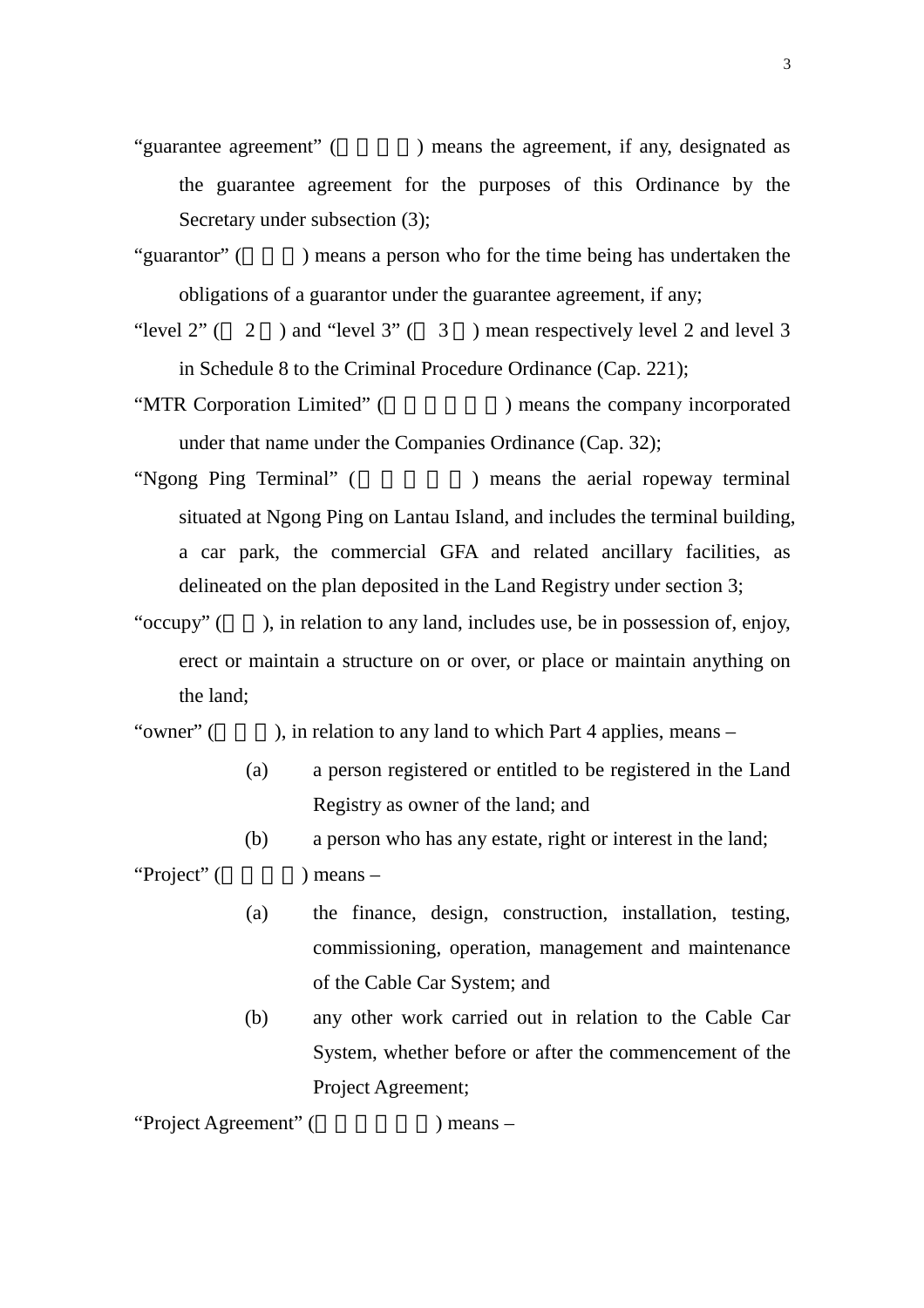- (a) an agreement between the Company and the Government designated as the Project Agreement for the purposes of this Ordinance by the Secretary by notice published in the Gazette; and
- (b) any later agreement which amends or supplements that agreement or, consistently with section 5, disposes of rights or obligations under it to any other person;
- "route" () means the alignment of the aerial ropeway of the Cable Car System;
- "route projection area" (The state of projection area" (The state area delineated and coloured yellow on the plan deposited in the Land Registry under section 3;
- "Secretary" () means the Secretary for Economic Development and Labour;
- "terminal" (  $\blacksquare$  ) means the Tung Chung Terminal or the Ngong Ping Terminal;
- "Tung Chung Terminal" (
Here is no means the aerial ropeway terminal situated at Tung Chung town centre, and includes the terminal building, a transport interchange, a footbridge, a vehicle park, the commercial GFA and related ancillary facilities, as delineated on the plan deposited in the Land Registry under section 3;

"utility" ( $\qquad$ ) means any of the following –

- (a) telecommunications apparatus;
- (b) an electric power cable, telephone cable or other cable used in communication;
- (c) a pipe used for the supply of water, gas or oil, or for drainage or sewerage;
- (d) a duct for any such cable or pipe;
- (e) apparatus or works ancillary to any of the foregoing.

(2) Subject to subsection (3), the Secretary may by notice published in the Gazette designate a Company for the purposes of this Ordinance, which shall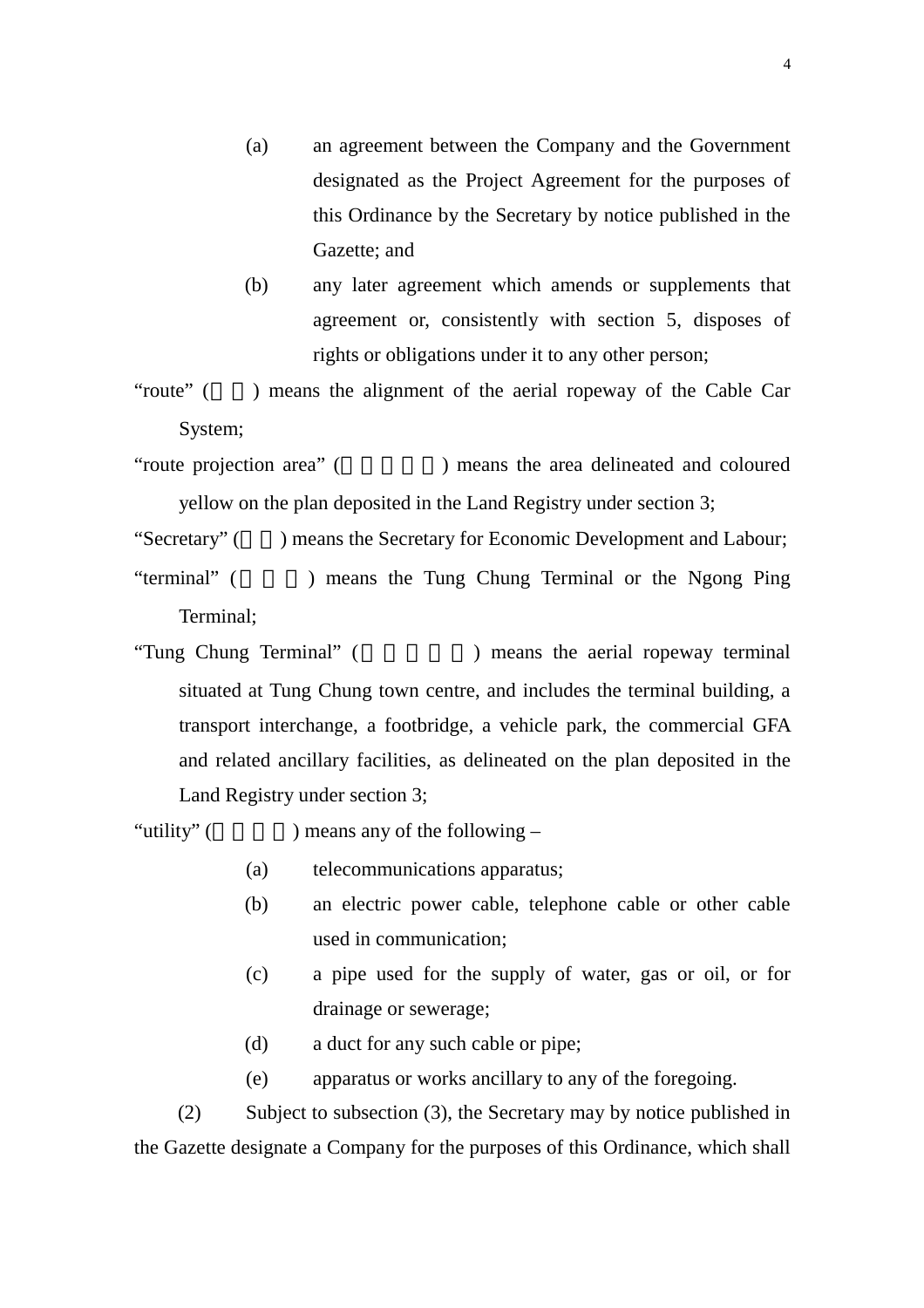be either the MTR Corporation Limited or a wholly-owned subsidiary of the MTR Corporation Limited.

(3) If the Secretary designates as the Company under subsection (2) a wholly-owned subsidiary of the MTR Corporation Limited, the Secretary shall –

- (a) by notice published in the Gazette designate a guarantee agreement for the purposes of this Ordinance;
- (b) ensure that guarantors acceptable to the Secretary have entered into the guarantee agreement;
- (c) by order amend Schedule 1 to the Prevention of Bribery Ordinance (Cap. 201) so as to include in that Schedule the wholly-owned subsidiary.

(4) A reference in this Ordinance to a Secretary or a Director, in relation to any power, duty or function conferred on, imposed on or assigned to the Secretary or Director, as the case may be, includes a reference to any public officer or other person whom the Secretary or Director respectively authorizes to exercise, discharge or perform the power, duty or function.

(5) A power or function conferred on or assigned to the Chief Executive in Council by this Ordinance may be exercised or performed by the Chief Executive acting in his or her discretion if the Chief Executive is of the opinion that the power needs to be exercised or the function to be performed in an emergency situation.

### **3. Plan of Cable Car System area and route projection area**

(1) The Secretary shall, before the Project Agreement enters into force –

- (a) prepare a plan delineating the location, extent and boundaries of –
	- (i) the Cable Car System area;
	- (ii) the route projection area;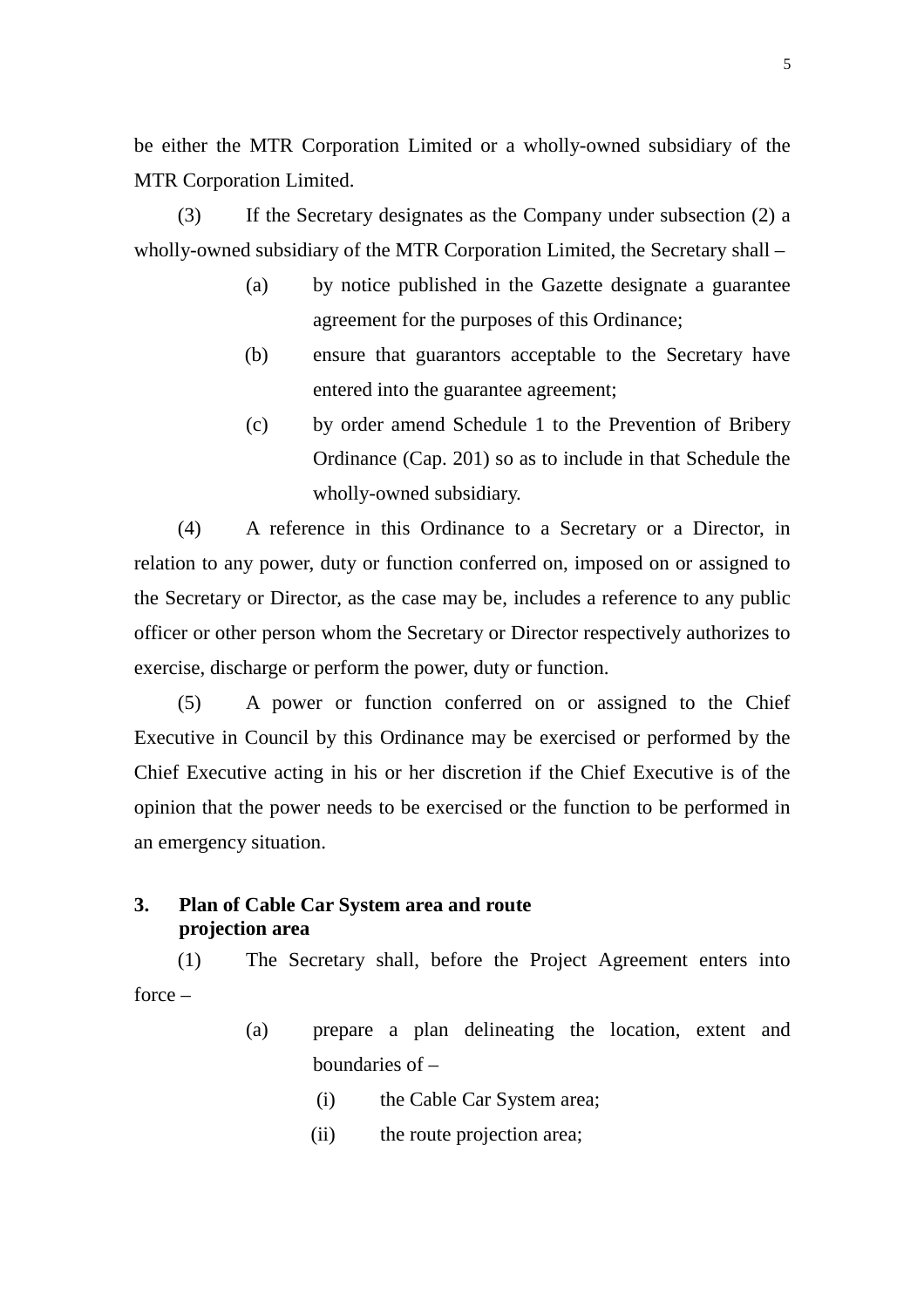- (iii) the Ngong Ping Terminal; and
- (iv) the Tung Chung Terminal;
- (b) assign a number to the plan, and sign and date it;
- (c) deposit the plan in the Land Registry; and
- (d) as soon as practicable thereafter, publish a notice in the Gazette that the plan has been deposited.

(2) The Secretary may, with the agreement of the Company, vary the boundaries of the Cable Car System area or the route projection area if the design, construction, operation, maintenance or safety requirements of the Cable Car System reasonably so require.

- (3) If a variation is agreed under subsection  $(2)$ 
	- (a) the Secretary shall as soon as practicable deposit the plan as varied in the Land Registry and publish a notice in the Gazette to that effect;
	- (b) the plan as varied supersedes the original plan, or any previous variation of it.

# PART 2

# THE FRANCHISE

#### **4. Grant of franchise**

- (1) The Company shall have the franchise to
	- (a) design, construct and complete the construction works;
	- (b) install, test and commission the Cable Car System;
	- (c) operate, manage and maintain the Cable Car System during the franchise period;
	- (d) determine and collect fares for the use of the Cable Car System by the public during the franchise period,

in accordance with the Project Agreement.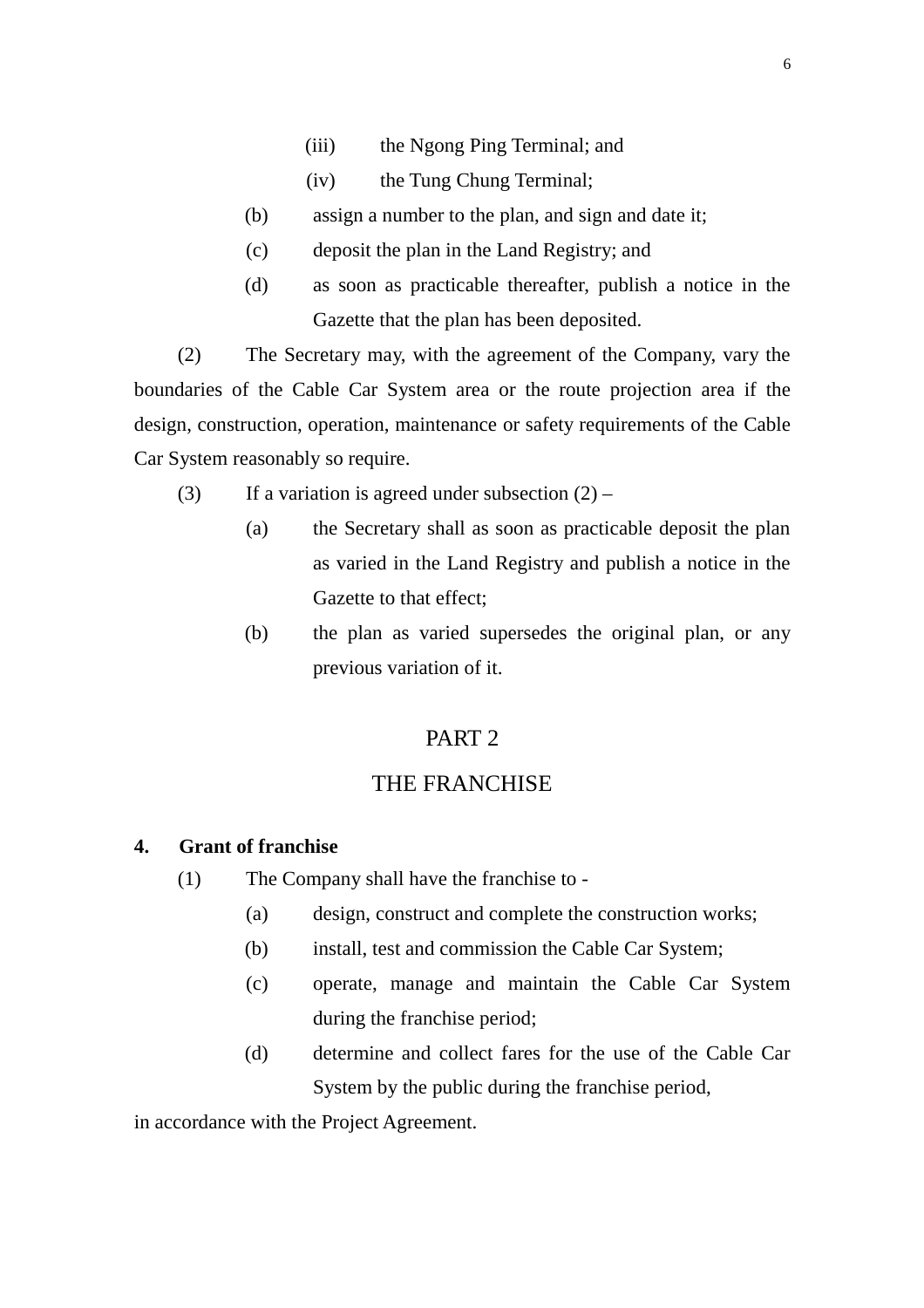(2) Subject to subsection (3), the franchise is granted for a period of 30 years commencing on a date specified in the Project Agreement.

(3) If there is delay in the completion of the construction works or the commencement of service of the Cable Car System as a result of –

- (a) the Government failing to give possession of land for the Project in accordance with the Project Agreement; or
- (b) the water supply system and sewerage system at Ngong Ping on Lantau Island not becoming operational in accordance with the timetable in the Project Agreement,

the Secretary shall extend the franchise period by an equal period of time.

(4) If there is an extension of the franchise period under subsection (3), the Secretary shall publish a notice in the Gazette to that effect as soon as reasonably practicable.

# **5. Assignment or other disposal of rights and obligations**

(1) The Company shall not assign, subgrant, underlet, mortgage, charge, allow a lien to arise on or otherwise dispose of any of its rights or obligations under the Project Agreement or this Ordinance, or enter into any agreement for such disposal, except with the prior consent of the Chief Executive in Council and in accordance with the terms of such consent.

(2) The consent required under subsection (1) shall not be unreasonably withheld and shall not be withheld if the Chief Executive in Council is satisfied –

- (a) that such disposal is necessary or desirable to give effect to any arrangements for the purpose of complying with a notice to remedy a default served under section 25;
- (b) that the arrangements are adequate for that purpose; and
- (c) that the person to whom the rights or obligations are to be disposed is a person in whom such rights or obligations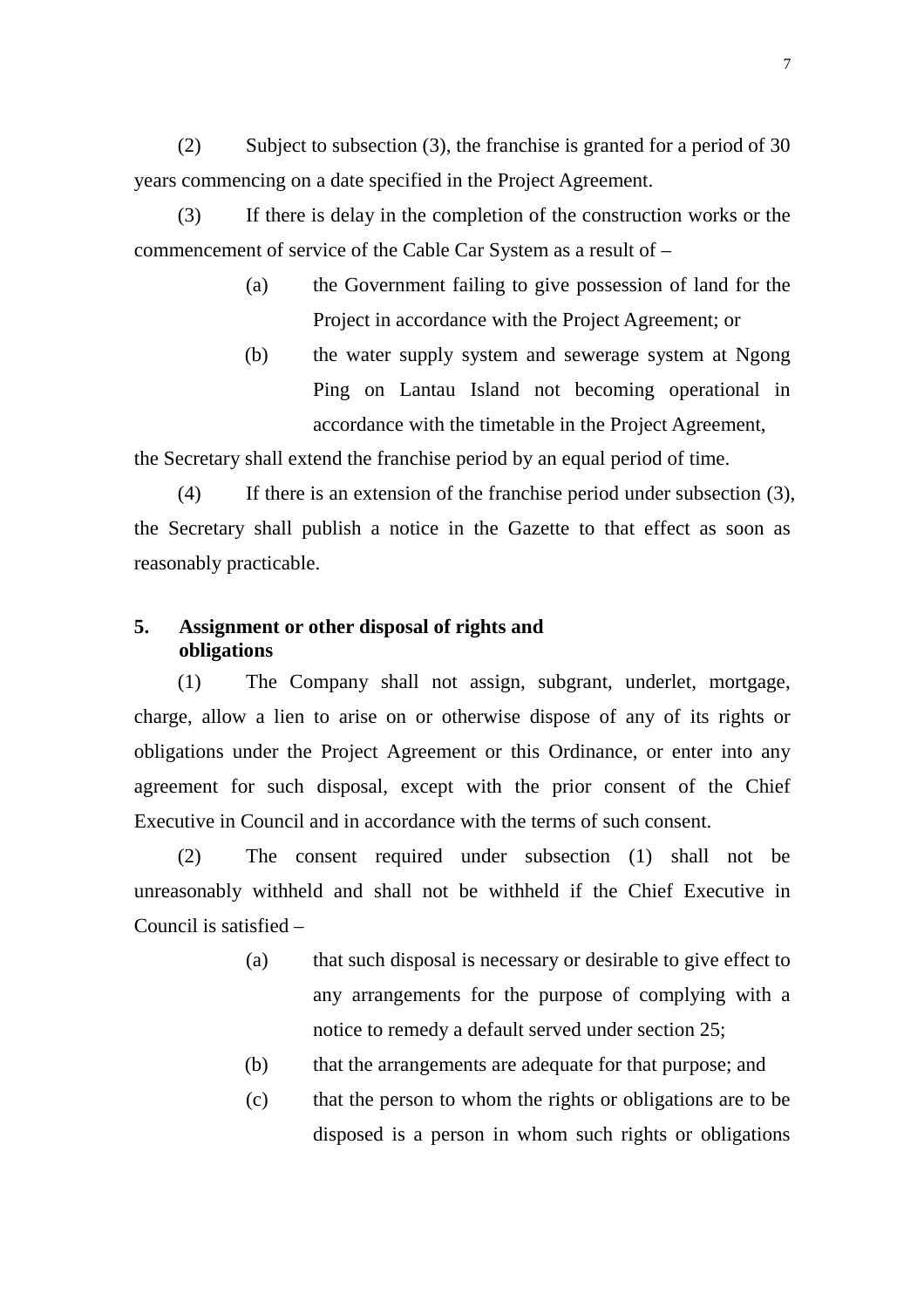may properly be vested or to whom such rights or obligations may properly be transferred.

(3) If the Chief Executive in Council consents to a disposal of rights or obligations under subsection (1), the Secretary shall, as soon as practicable, publish a notice in the Gazette of the date of the intended disposal, the nature of the disposal, and the name and address of the person to whom the rights or obligations will be disposed.

# PART 3

# USE AND OCCUPATION OF LAND

#### **6. Right to occupy Cable Car System area**

The Company shall have the right during the franchise period to occupy the Cable Car System area, in accordance with the terms and conditions of the Project Agreement and subject to any rights excepted and reserved to the Government by that Agreement.

### **7. Wayleaves**

(1) The Company shall have during the franchise period all wayleaves and other rights over unleased land that are necessary to render the franchise effective.

 $(2)$  In this section, "unleased land"  $($   $)$  has the same meaning as in section 2 of the Land (Miscellaneous Provisions) Ordinance (Cap. 28).

# **8. Right to occupy commercial GFA and to operate vehicle parking facilities**

The Company shall have the right during the franchise period to –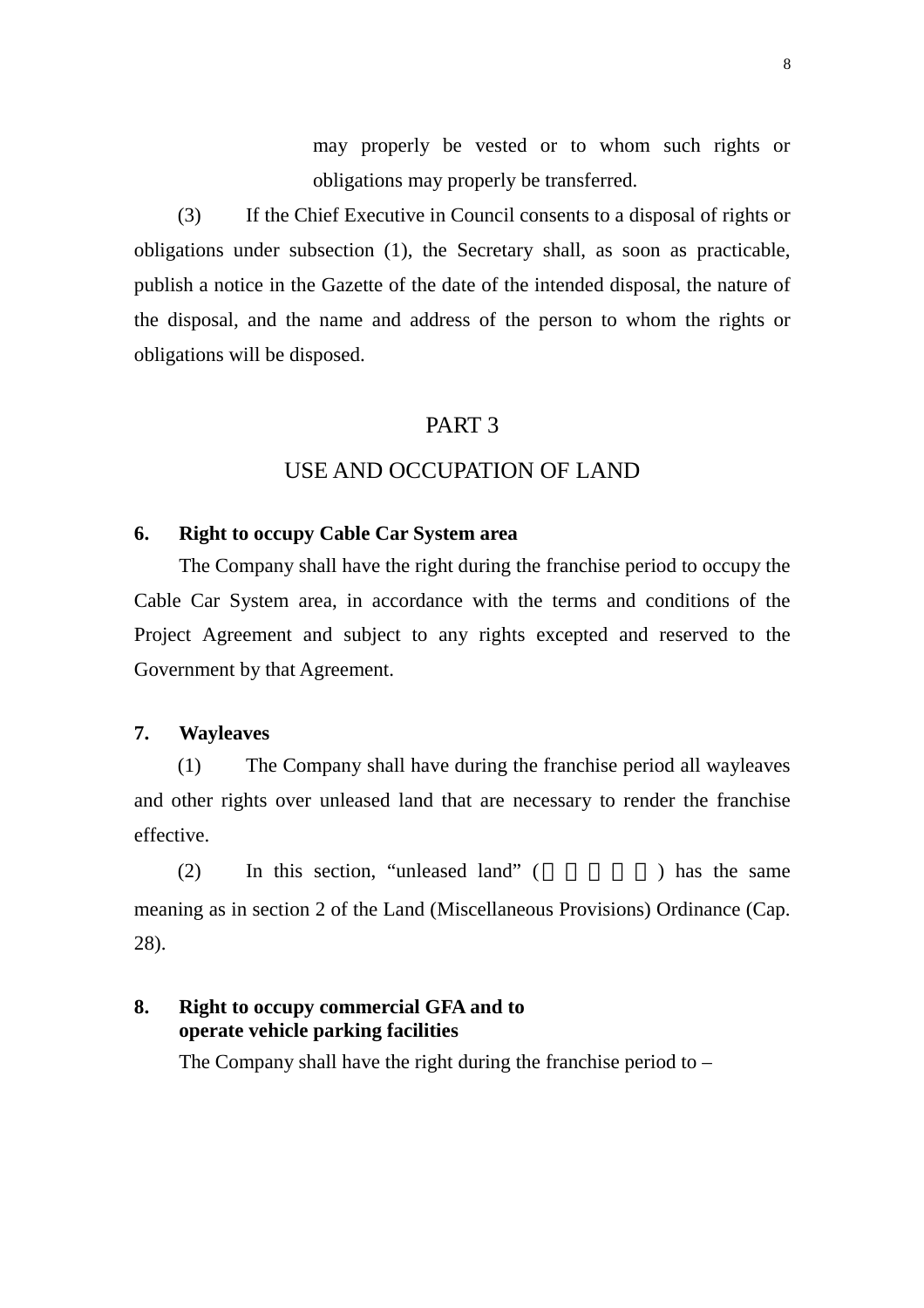- (a) use and occupy the commercial GFA of the Tung Chung Terminal and of the Ngong Ping Terminal consistently with this Ordinance;
- (b) grant licences for the use and occupation of the commercial GFA of each terminal consistent with this Ordinance;
- (c) demand and collect fees for such licences;
- (d) operate vehicle parking facilities at each terminal and demand and collect fees for the use of such facilities; and
- (e) charge management fees,

in accordance with the Project Agreement.

#### **9. Reservation of rights**

(1) This Ordinance does not confer on the Company any title, right or interest in any land except as specified in sections 6, 7 and 8 and under Part 4.

(2) Except as otherwise provided in this Ordinance, the Land (Miscellaneous Provisions) Ordinance (Cap. 28) does not apply to the Cable Car System area.

#### PART 4

# EASEMENTS AND MISCELLANEOUS LAND **MATTERS**

#### **10. Statutory easements**

(1) Upon the commencement of the franchise period, the following easements are created in favour of the Company in respect of the land comprised in the route projection area –

> (a) the right to place, operate, replace, maintain and retain one or more aerial ropeways above ground level across the land;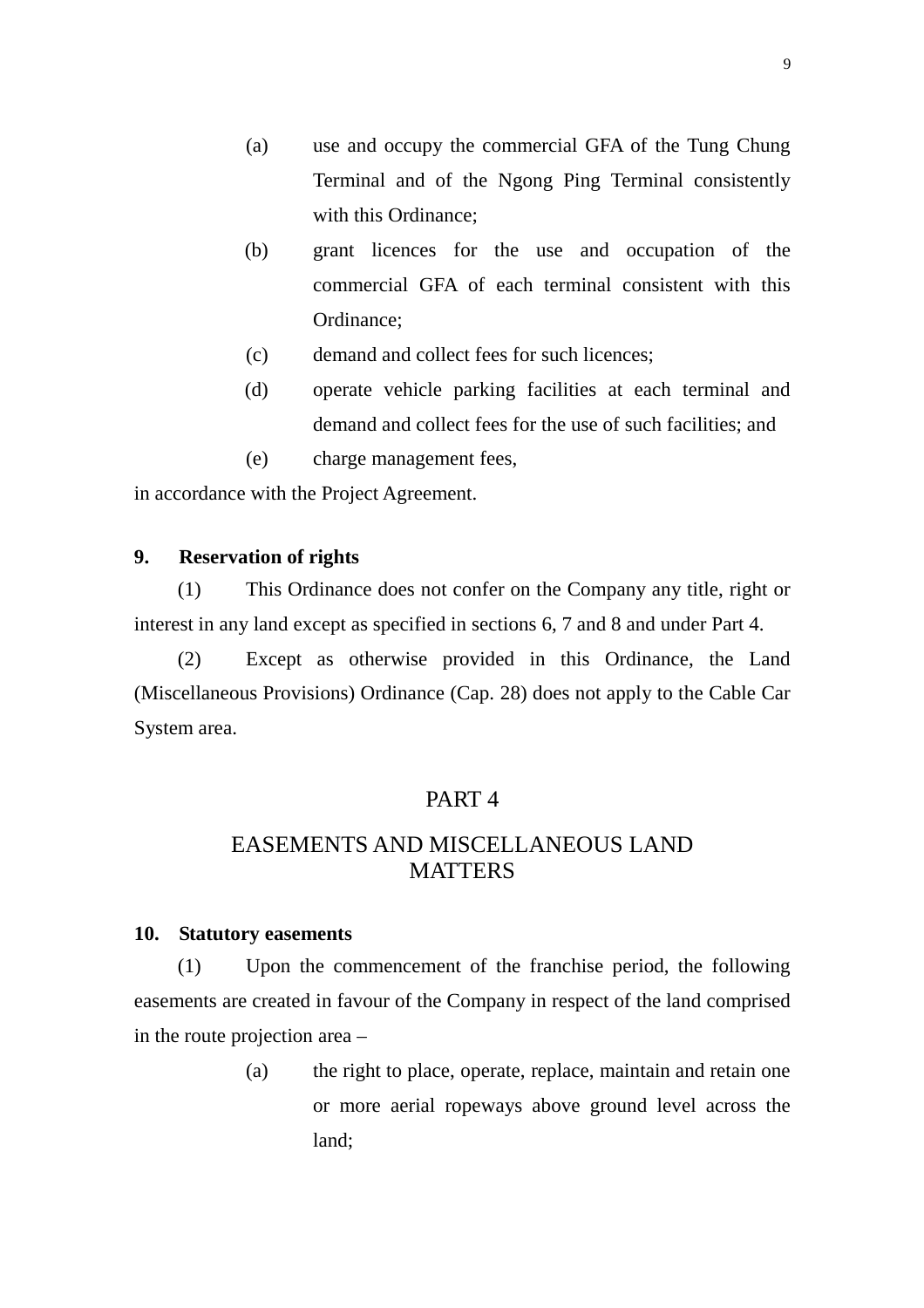- (b) the right to carry out works required for the purposes of paragraph (a) and otherwise in connection with the Cable Car System;
- (c) the right to enter on and pass over the land with persons, vehicles or equipment, and to carry out any acts, necessary for or incidental to the exercise of the rights conferred by paragraphs (a) and (b).

(2) The Company shall not place, construct, erect or retain any permanent structure, pole, mast or pylon on, over or under the land except pursuant to the rights conferred by subsection (1).

(3) The easements created by this section are of full force and effect against all persons having any estate, right or interest in the land, without any consent, grant or conveyance.

(4) The ownership of any thing is not altered by reason only that it is placed on, erected on or affixed to any land in exercise of rights and powers arising from or incidental to an easement created by subsection (1).

(5) If, pursuant to an easement created by subsection (1), a person proposes to enter on land which is occupied, the person shall give the owner and occupier of the land at least 28 days' notice of the intention to do so.

 $(6)$  In this section, "land" () does not include unleased land as defined in section 2 of the Land (Miscellaneous Provisions) Ordinance (Cap. 28).

### **11. New easements**

If the route projection area is varied pursuant to section  $3(2)$ , the easements referred to in section 10(1) are created in favour of the Company in respect of any additional land comprised in the route projection area as varied, and the provisions of section 10 apply to that land from the date of publication of a notice in the Gazette under section 3(3)(a).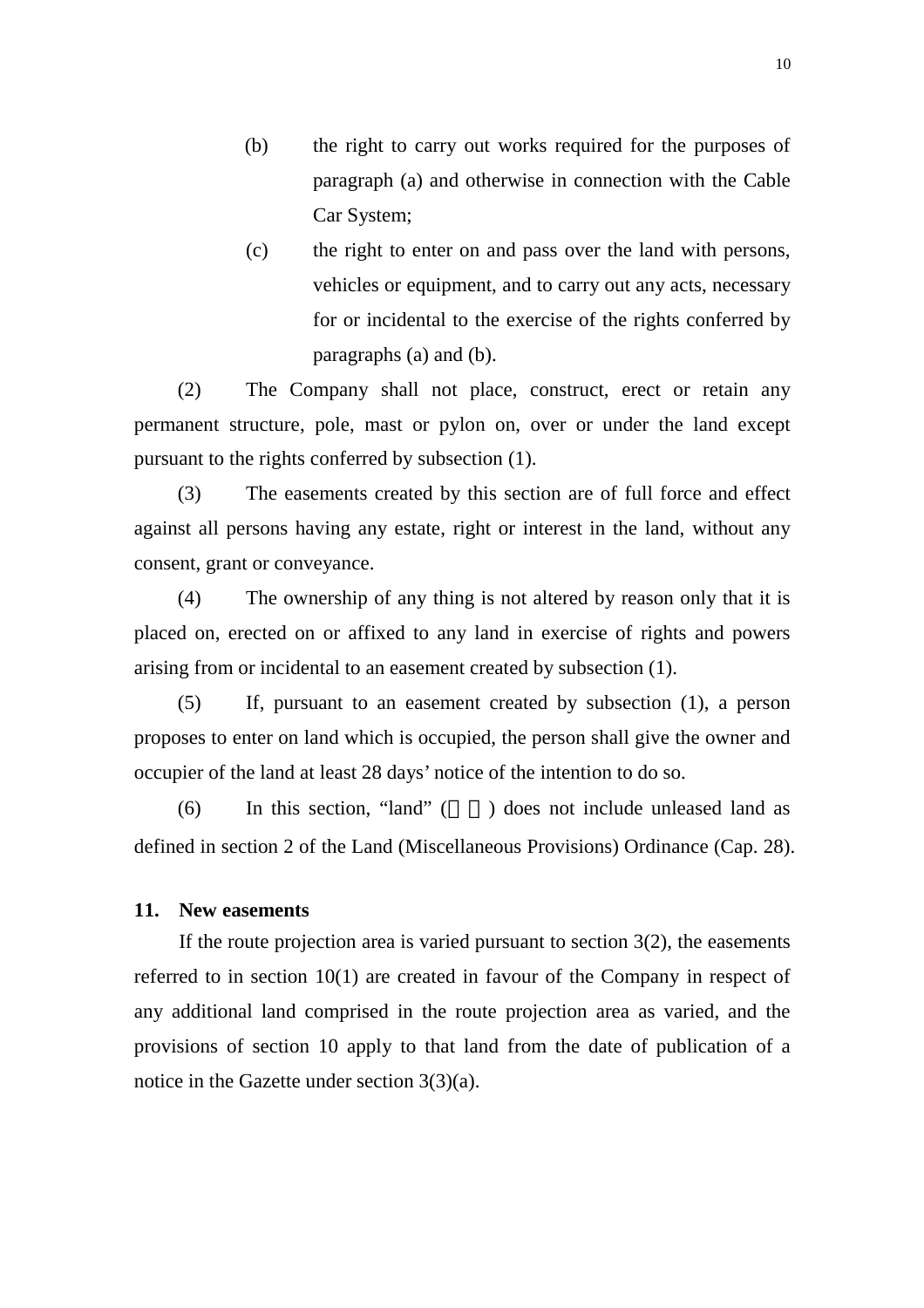### **12. Notice of creation of easements**

(1) Once an easement is created in favour of the Company by section  $10(1)$  or 11 the Secretary shall within 28 days –

- (a) cause the easement to be registered in the Land Registry under the Land Registration Ordinance (Cap. 128);
- (b) give notice of the creation of the easement in accordance with this section.

(2) The notice of the creation of an easement required by subsection  $(1)(b)$  shall be –

- (a) served on the person who was, at the date of the creation of the easement, the owner of the land to which the easement relates –
	- (i) by being affixed in a conspicuous position on the land;
	- (ii) by delivery to the owner; or
	- (iii) by registered post to the owner's last known postal address;
- (b) published
	- (i) in Chinese and English in one issue of the Gazette;
	- (ii) in one issue of a Chinese language daily newspaper circulating in Hong Kong; and
	- (iii) in one issue of an English language daily newspaper circulating in Hong Kong; and
- (c) made available for inspection by the public free of charge, during normal opening hours, at such offices of the Government as the Secretary specifies.
- (3) A notice of the creation of an easement shall
	- (a) describe the land and the easement and state that the easement has been created by this Ordinance;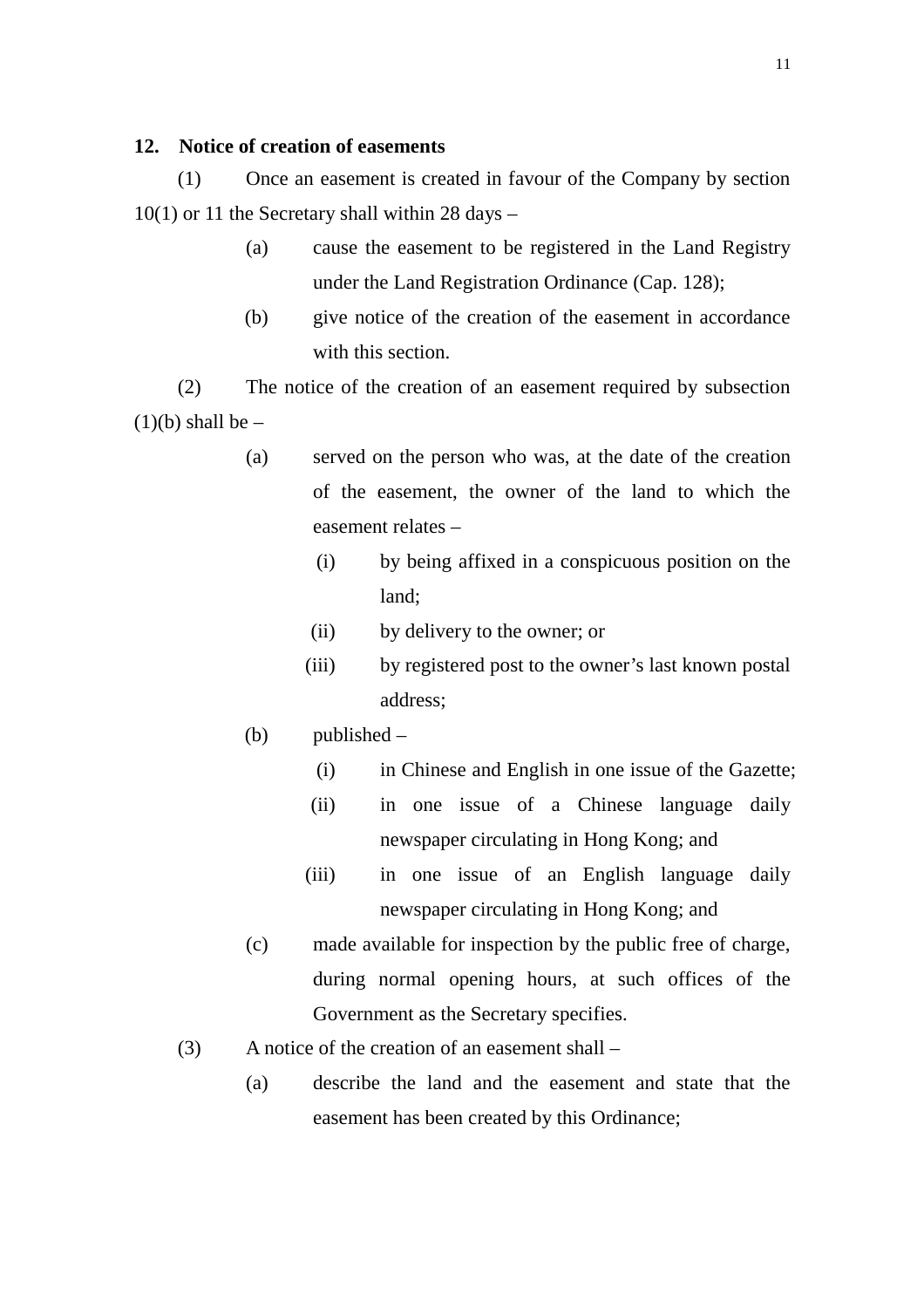- (b) state when the easement was created in favour of the Company;
- (c) state where and at what times a plan of the land may be inspected;
- (d) state the date on which and the manner in which service of the notice was effected;
- (e) state that claims for compensation may be submitted in writing to the Director not later than 12 months after the creation of the easement; and
- (f) state that if the parties fail to agree, claims for compensation will be determined by the Lands Tribunal.

 $(4)$  In this section, "land" () does not include unleased land as defined in section 2 of the Land (Miscellaneous Provisions) Ordinance (Cap. 28).

# **13. Compensation**

(1) When an easement over land is created by virtue of section 10(1) or 11, the Government becomes liable to pay compensation to the person who at the date of creation of the easement is the owner of the land, in respect of any diminution of the value of the owner's estate, right or interest in the land as a result of the easement.

(2) A person who wishes to claim compensation under this section shall send written particulars of the claim to the Director, not later than 12 months after the creation of the easement, setting out –

- (a) the name of the claimant and an address for service of notices;
- (b) the nature of the claimant's interest in the land;
- (c) the loss or damage sustained;
- (d) the amount of the claim; and
- (e) how the amount is calculated.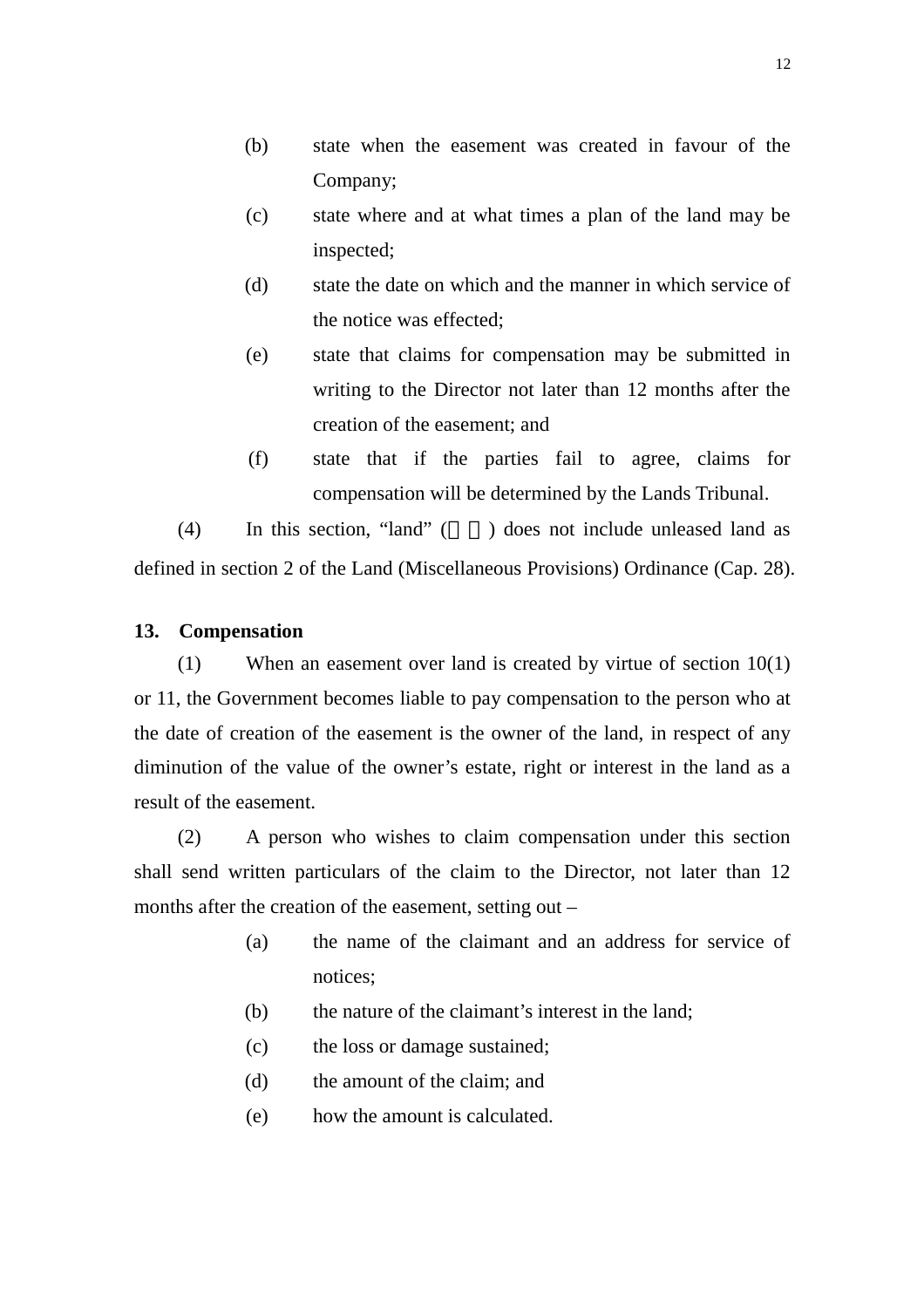(3) The Director may request the claimant to provide further particulars of and in support of the claim or any item of it. If such particulars are not provided within one month of the request, or within any further period the Director allows in writing, the claim or the item of the claim, as the case may be, must be rejected and subsection (4) will not apply to it.

(4) The Director shall, within 6 months after receiving a claim under subsection (2), or, if the Director has requested further particulars under subsection (3), within 6 months after receiving the particulars, notify the claimant in writing that the Director –

- (a) admits the whole claim;
- (b) rejects the whole claim, with brief reasons for the rejection; or
- (c) admits a specified part of the claim and rejects the remainder, with brief reasons for the rejection.
- (5) If the Director rejects a claim or any part of it, the Director may
	- (a) offer in writing to the claimant a sum the Government is willing to pay in full and final settlement of the claim or any part of it, with costs to be agreed; or
	- (b) if an offer under paragraph (a) is not made, or is not accepted within one month of being made, commence proceedings in the Lands Tribunal to have the claim, or so much of it as is then in dispute, determined in accordance with this Ordinance

(6) If the claimant and the Director fail to reach agreement on compensation within 7 months after receipt by the Director of the claim under subsection (2), or of any further particulars requested under subsection (3), either the claimant or the Director may, not later than 60 days after the expiration of that period, submit the claim to the Lands Tribunal for determination in accordance with this Ordinance.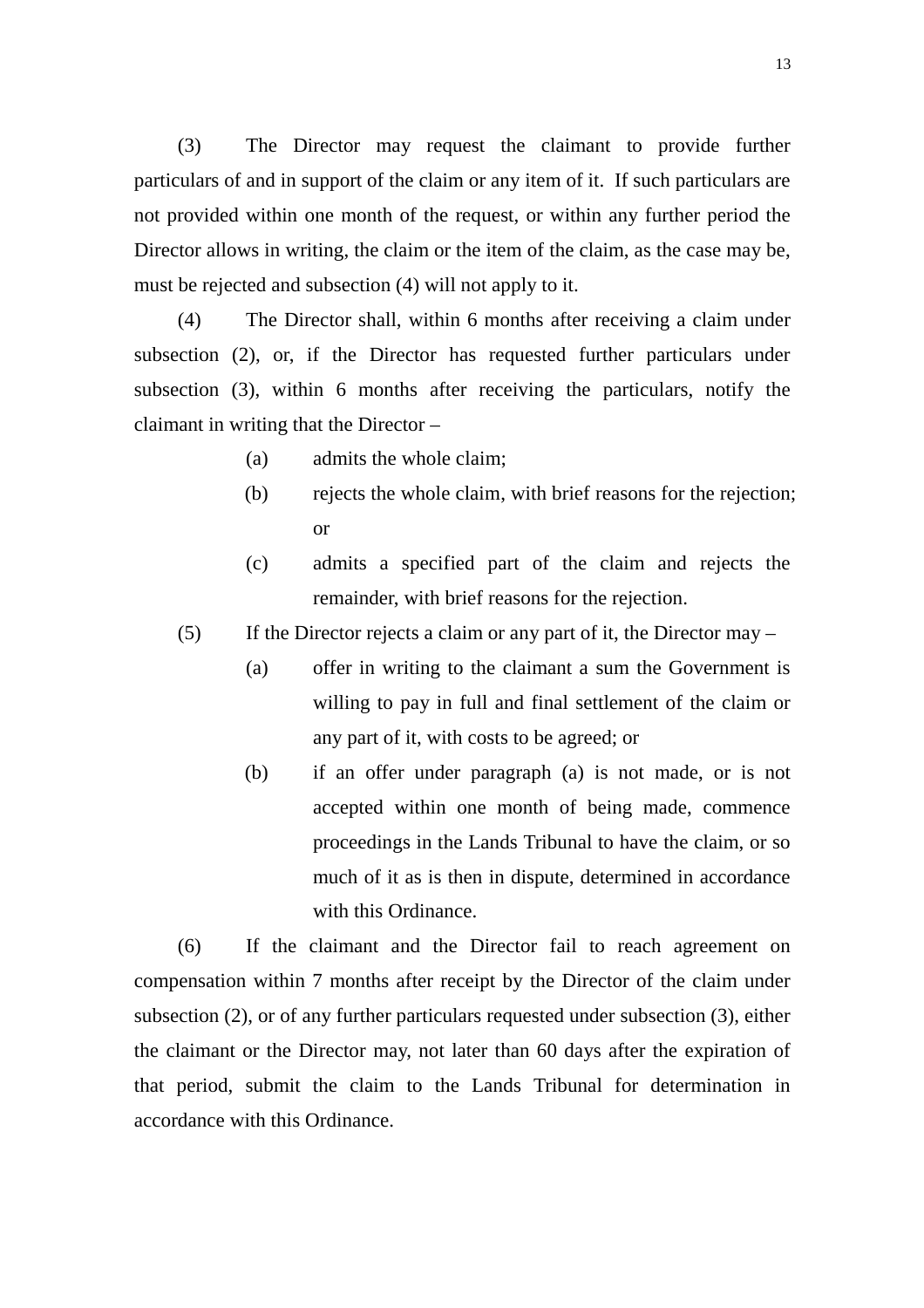(7) The Lands Tribunal has jurisdiction to determine the amount of any compensation payable and, subject to subsection (8), to apply the provisions of the Lands Tribunal Ordinance (Cap. 17) in the determination of the claim.

(8) In determining the amount of the compensation, no account is to be taken of –

- (a) any expectation or probability of the grant, renewal or continuance by the Government or any person of any licence, permission, lease or permit of any kind;
- (b) any use of the land which is not in accordance with the terms of the Government lease under which the land is held.

(9) No action, claim or proceeding lies or may be brought against the Government, the Company or any other person to recover compensation in respect of any loss or damage arising out of the creation of an easement by section 10(1) or 11, or the exercise of any rights pursuant to such an easement, except as provided for by this section.

 $(10)$  In this section, "value" ( $\blacksquare$ ) means the open market value of the land, assessed as at the date of the creation of the easement.

#### **14. Entry on land in emergency**

(1) If an emergency arises or is reasonably apprehended in connection with the Cable Car System, the Company may enter on any land in order to prevent the emergency, or to mitigate the effects of the emergency, and may do all such things and take on the land all such persons, vehicles and equipment as are necessary for the purpose.

(2) If the Company intends to enter on any land pursuant to subsection (1) it shall, before the intended entry –

> (a) give to the owner of the land a notice of its intention and of the right to compensation under subsection (4); and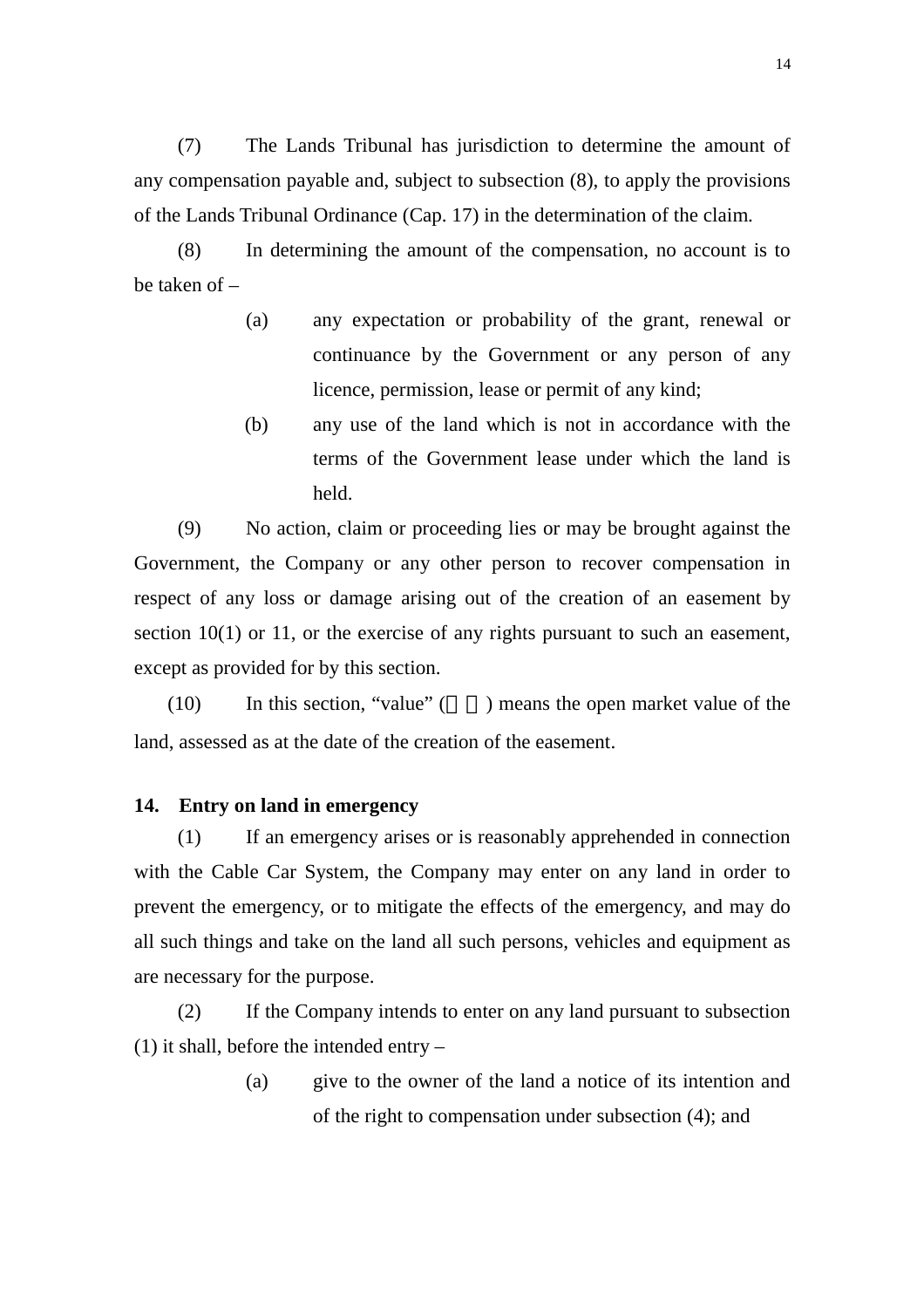(b) fix a copy of the notice in a conspicuous position on the land.

(3) If it is not practicable for the Company to comply with subsection (2) before entering on the land, the Company shall, as soon as practicable after entry has been made –

- (a) give to the owner of the land a notice that entry has been made and of the right to compensation under subsection (4); and
- (b) fix a copy of the notice in a conspicuous position on the land.

(4) Any owner of land who suffers any loss or damage to the land as a direct result of entry on the land by the Company pursuant to subsection (1) may claim from the Company compensation for loss or damage arising as a direct and reasonably foreseeable result of the entry.

(5) Subsections (2) to (7) of section 13 govern the procedure for a claim against the Company under this section, except that –

- (a) references in those subsections to "the Director" are to be read as references to "the Company";
- (b) the reference in that subsection  $(5)(a)$  to "the Government" is to be read as a reference to "the Company";
- (c) the period of 12 months specified in that subsection (2) as the period for written particulars of the claim to be sent is reduced to 3 months after the date of entry on the land.

 $(6)$  In this section, "land" () does not include unleased land as defined in section 2 of the Land (Miscellaneous Provisions) Ordinance (Cap. 28), unless it is occupied under Part II of that Ordinance.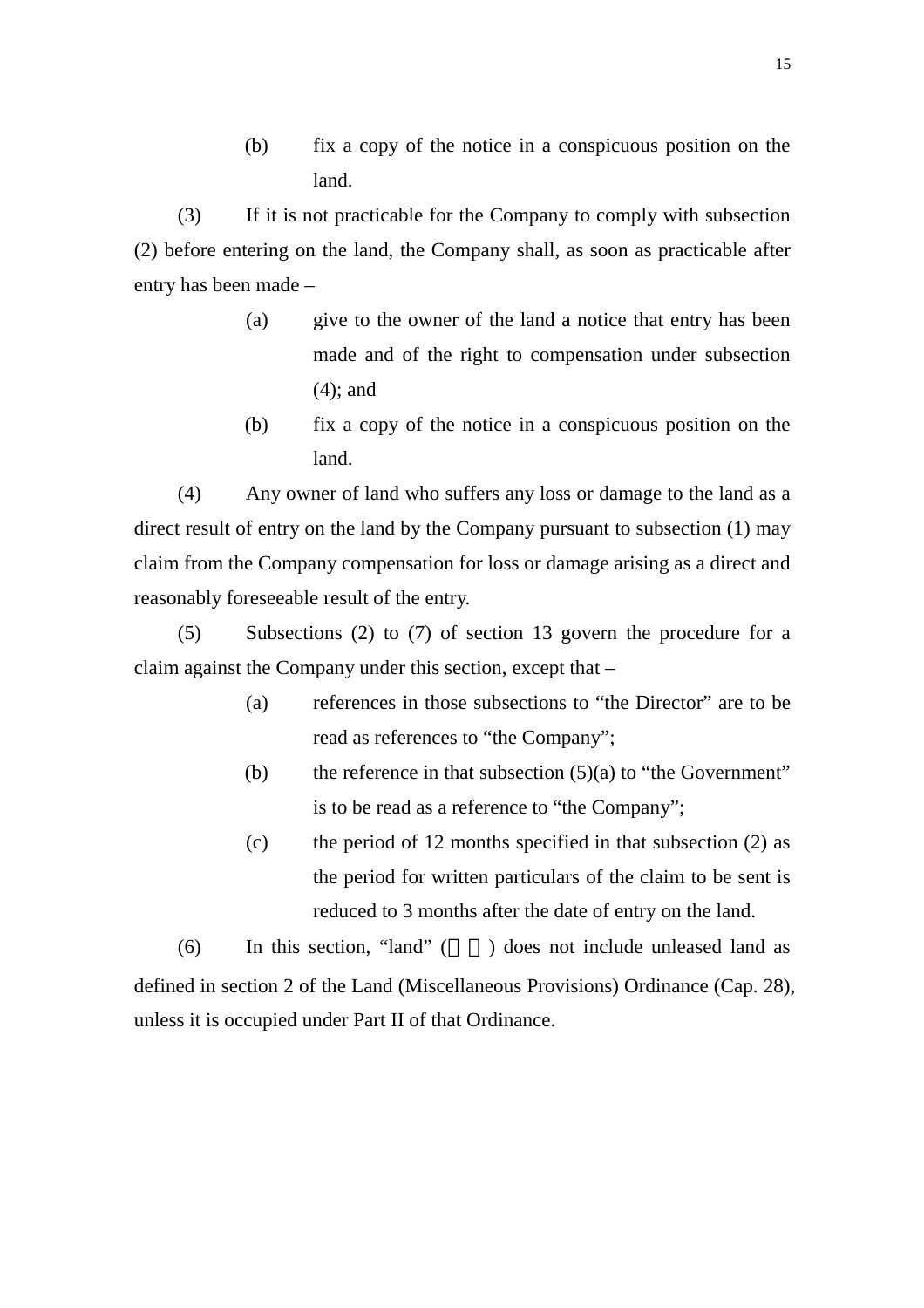#### **15. Resumption of land**

Any resumption of land by the Government for the Cable Car System is deemed to be resumption for a public purpose within the meaning of section 2 of the Lands Resumption Ordinance (Cap. 124).

### PART 5

### FINANCIAL PROVISIONS

#### **16. Royalty payments**

(1) The Company shall pay to the Government, in respect of the operation of the Cable Car System, a royalty at a rate, at times, and for a period as specified in the Schedule.

(2) If the franchise is assigned under section  $5(1)$  to any person other than a wholly-owned subsidiary of the MTR Corporation Limited, the Secretary may by notice published in the Gazette amend the Schedule.

(3) Section 34 of the Interpretation and General Clauses Ordinance (Cap. 1) does not apply to a notice published under subsection (2).

#### **17. Records in relation to royalty**

(1) For the purpose of ascertaining the amount of the royalty which is payable under section 16, the Company shall –

- (a) provide a system for evidencing to the satisfaction of the Financial Secretary the number of fare-paying passengers on the Cable Car System in each direction;
- (b) permit the Financial Secretary, or any person authorized in writing by the Financial Secretary, to make all reasonable tests and checks to satisfy himself or herself as to the integrity of the system;
- (c) permit the Financial Secretary, or any person authorized in writing by the Financial Secretary, at all reasonable times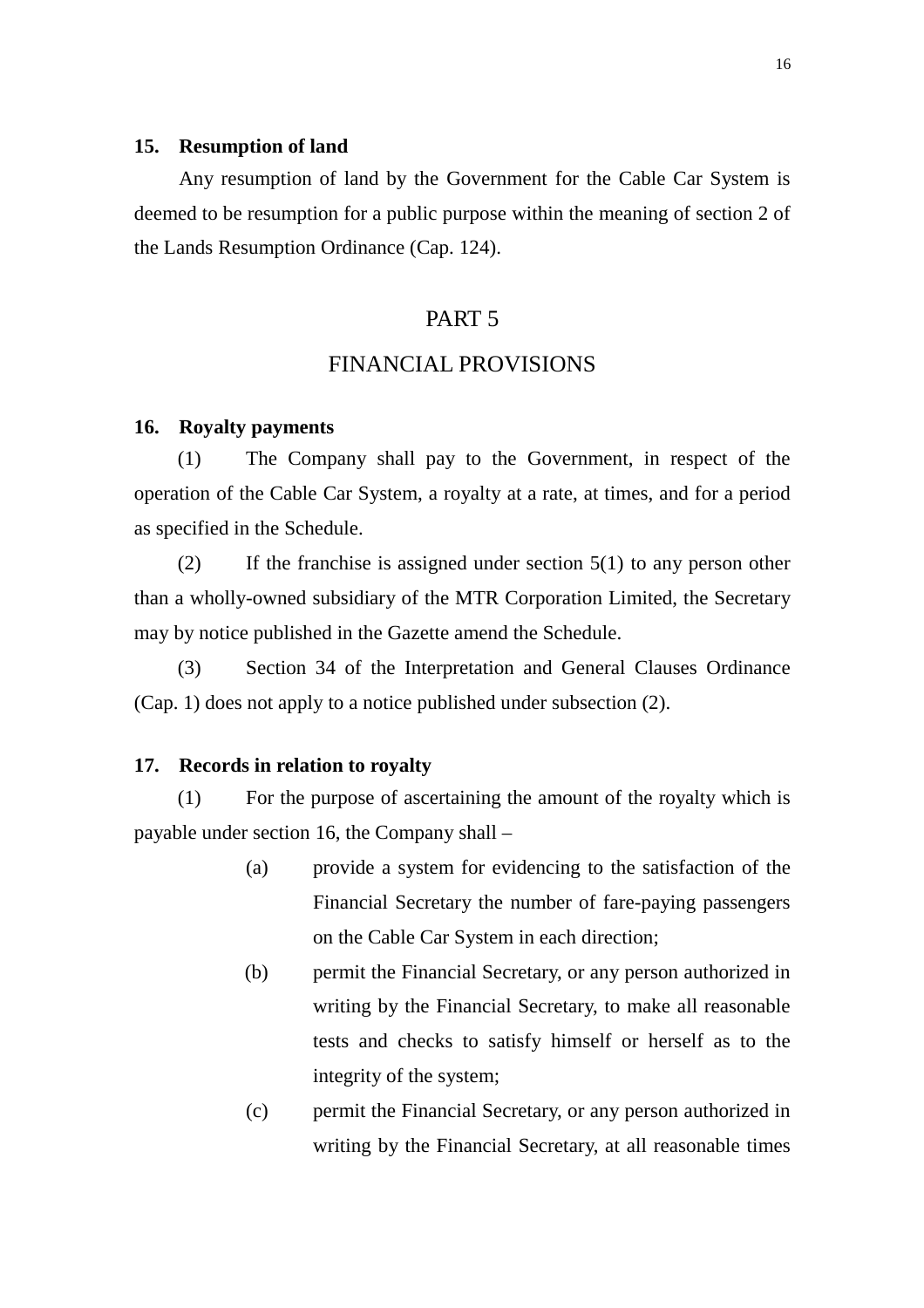to inspect and make copies of the records evidencing the payment of fares on the Cable Car System.

(2) Nothing in subsection (1) requires the Company or any other person to produce any document or provide any information which the Company or that other person could not be compelled to produce or provide in civil proceedings in the High Court.

(3) Before disclosing to any person outside the Government any information obtained pursuant to subsection (1), the Financial Secretary shall inform the Company of the intention to do so.

#### **18. Tax status of the Company**

For the purpose of Part VI of the Inland Revenue Ordinance (Cap. 112), the Company is deemed to be the owner of the Cable Car System for as long as the Company holds the franchise.

#### **19. Financial penalties**

(1) Subject to subsection (2), if the Company persistently fails to comply with any requirement of this Ordinance or is in substantial breach of the Project Agreement, the Secretary may initiate the procedure set out in this section for imposing a financial penalty on the Company.

(2) As the first step in the procedure, the Secretary shall notify the Company of the failure or breach, as the case may be, and, if it is capable of being remedied, give the Company a reasonable opportunity to comply with the requirement or remedy the breach.

(3) If the Secretary considers that a financial penalty ought to be imposed (because the failure or breach is not capable of being remedied, or is not remedied within a reasonable period), the Secretary shall inform the Company in writing of the proposed penalty and invite the Company to comment on it in writing.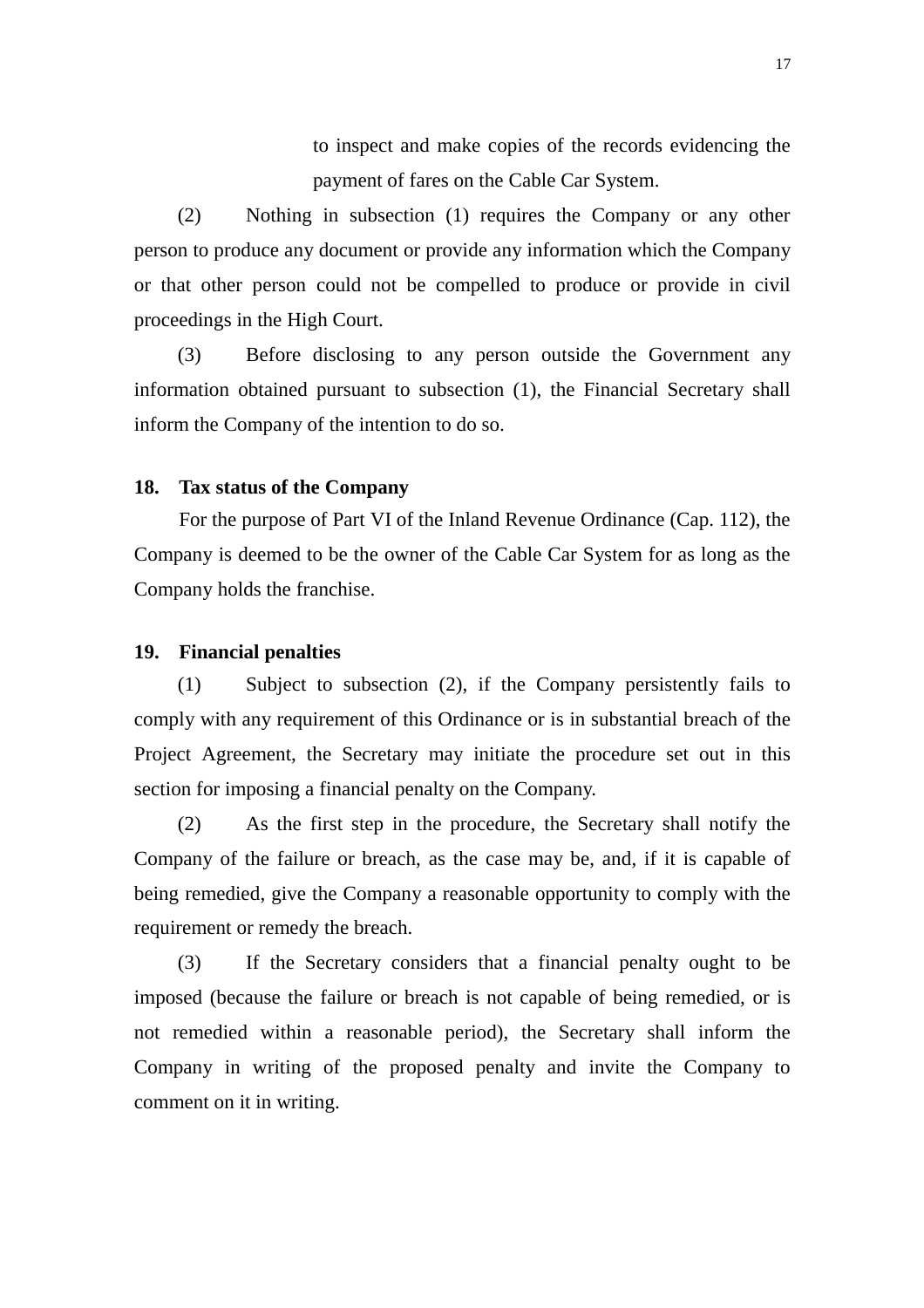(4) Subject to subsection (5), the Secretary shall inform the Chief Executive in Council of the failure or breach, of the proposed financial penalty, and of the Company's comments, if any, and seek the approval of the Chief Executive in Council for the imposition of a financial penalty. The Chief Executive in Council may either approve the imposition of a penalty in a specified amount, or disapprove the imposition, in either case stating briefly the reasons.

(5) The approval of the Chief Executive in Council referred to in subsection (4) is not required for the imposition of a further financial penalty under subsection (7) for a continuing failure or breach.

(6) If the Chief Executive in Council approves the imposition of a penalty in a specified amount, or if a further financial penalty is being imposed for a continuing failure or breach, the Secretary shall notify the Company in writing and require the Company to pay the penalty to the Government within 30 days after service of the notice.

(7) If the failure or breach is capable of being remedied, the financial penalty that may be imposed on the Company is a sum not exceeding \$5,000, with a further penalty not exceeding \$5,000 for each day the failure or breach continues after the service of the notice under subsection (6).

(8) If the failure or breach is by its nature not capable of being remedied, the financial penalty that may be imposed on the Company is a sum not exceeding –

- (a) \$10,000 on the first occasion;
- (b) \$25,000 on the second occasion;

(c) \$50,000 on the third or a subsequent occasion,

on which a penalty is imposed.

(9) For the purpose of subsection (8), in deciding, as regards a particular failure or breach, whether it is the first, second, or third or subsequent occasion on which a financial penalty is being imposed, only occasions on which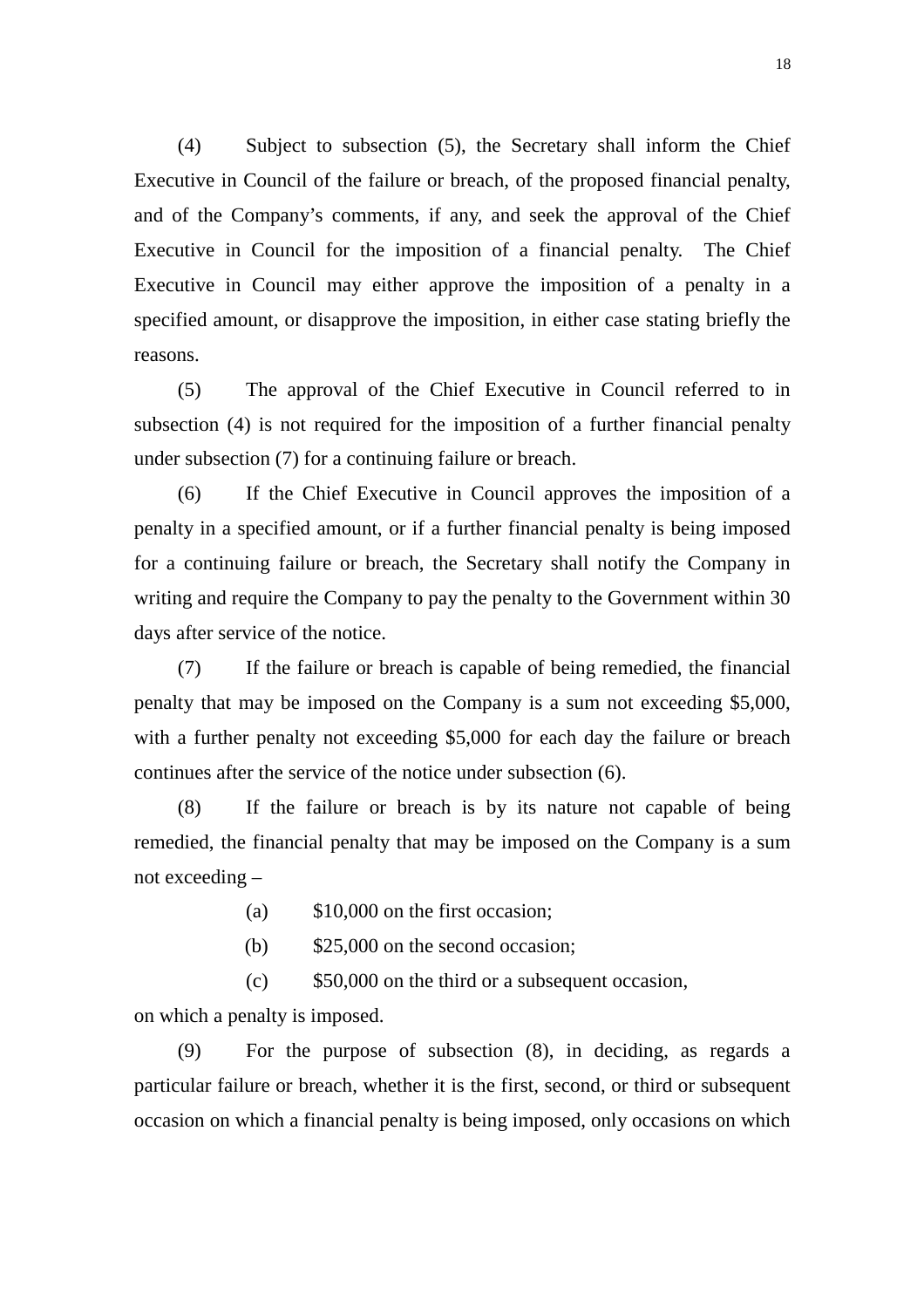a financial penalty has been imposed for a failure or breach of the same type as the particular failure or breach are to be taken into account.

(10) When considering the imposition of a financial penalty on the Company under this section, the Chief Executive in Council shall not take into account any failure or breach which was considered for the purpose of a previous imposition of a financial penalty on the Company under this section, unless the Company has failed to pay the previous penalty or to remedy the previous failure or breach.

(11) A financial penalty imposed under this section is recoverable as a debt due to the Government.

(12) Nothing in this section affects the power of the Chief Executive in Council to revoke the franchise pursuant to section 27.

(13) For the purposes of this section, any dispute between the Company and the Secretary as to whether the Company has failed to comply with a requirement of this Ordinance or is in substantial breach of the Project Agreement, if not resolved by mutual agreement or mediation, is to be resolved by arbitration as provided for in the Project Agreement.

(14) Subsection (13) does not apply to the amount of a financial penalty imposed under this section, but the amount must be proportionate and reasonable in relation to the failure or breach.

# PART 6

# ANCILLARY LEGAL PROVISIONS

#### **20. Application of Buildings Ordinance**

In relation to land occupied by the Company for the construction, operation and maintenance of the Cable Car System, the Buildings Ordinance (Cap. 123) applies as follows –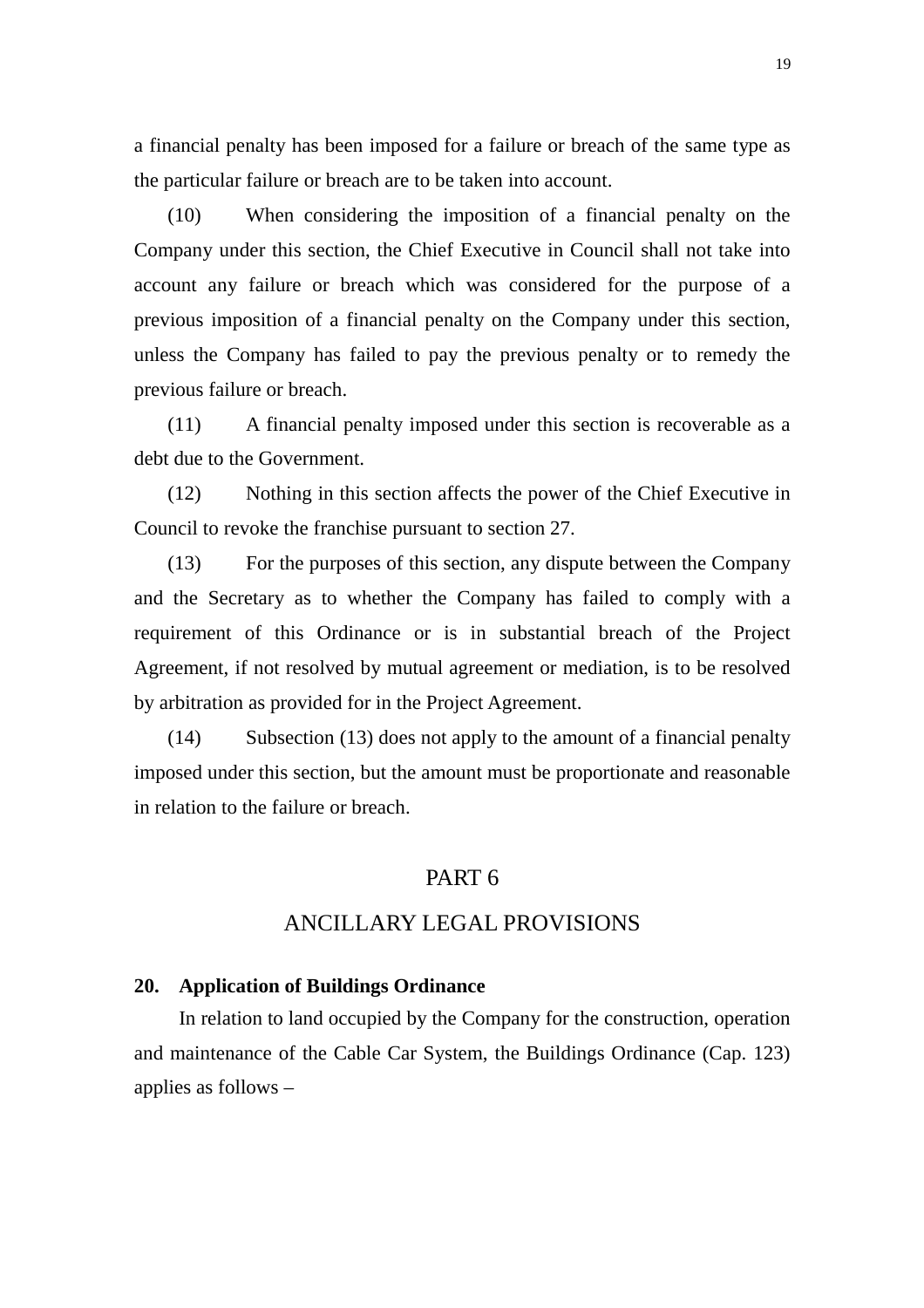- (a) for the purpose of section  $41(1)(a)$  of that Ordinance, buildings constructed on the land are not to be regarded as belonging to the Government;
- (b) for the purpose of section  $41(1)(ba)$  of that Ordinance, the land is not to be regarded as unleased land;
- (c) for all purposes of that Ordinance, the Company is to be regarded as the owner of the land and of buildings constructed on it.

# **21. Installation of utilities in Cable Car System area**

(1) Subject to subsection (3), before installing any utility in the Cable Car System area, the provider of a utility (other than the Company) shall obtain the written consent of the Company.

- (2) The consent required by subsection  $(1)$ 
	- (a) shall not be withheld unless the Company reasonably considers that the installation of the utility may adversely affect the safety of persons using or operating the Cable Car System or working in the Cable Car System area, or the efficient operation of the Cable Car System;
	- (b) may be granted subject to reasonable conditions.

(3) This section does not apply to the placement and maintenance of a telecommunications line or a radiocommunications installation by the Telecommunications Authority or by a licensee authorized by the Telecommunications Authority pursuant to section 14 of the Telecommunications Ordinance (Cap. 106).

### **22. Power to make bylaws**

(1) The Company may make bylaws, consistent with this Ordinance, for all or any of the following matters –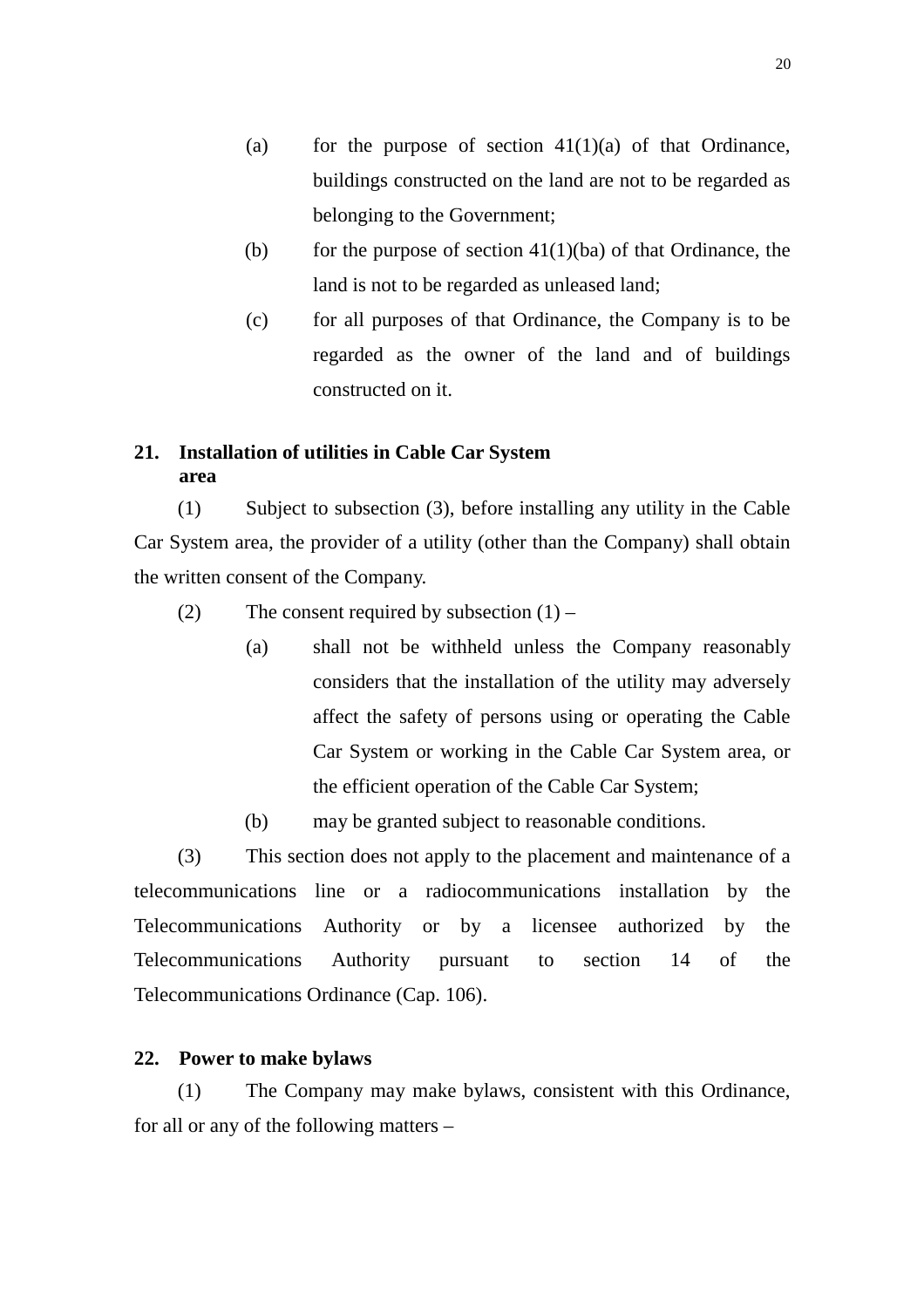- (a) controlling and regulating the conduct of members of the public on the carrier and in the Cable Car System area;
- (b) providing a system for evidencing (whether by issue of tickets or otherwise) the payment of fares by passengers on the Cable Car System;
- (c) providing for the custody and return or disposal of property found on the carrier and in the Cable Car System area;
- (d) protecting any property of the Company in the Cable Car System area, and the carrier and ropes, from damage or interference;
- (e) controlling unauthorized advertising on the Cable Car System;
- (f) any other matter, whether similar to the foregoing or not, which relates to the control, operation and management of the Cable Car System or to the safety of passengers and the System generally and which the Company considers it is necessary or expedient to provide for.

(2) In subsection (1), "carrier" ( $\qquad \qquad$ ) has the same meaning as in the definition of "aerial ropeway" in section 2 of the Aerial Ropeways (Safety) Ordinance (Cap. 211).

(3) Bylaws made under subsection (1)(c) shall have due regard to the rights of owners of the property concerned.

(4) Bylaws made under subsection (1) may provide that a contravention of a specified provision is an offence and may prescribe a maximum penalty not exceeding a fine at level 2.

(5) Bylaws made under subsection (1) are subject to the approval of the Legislative Council.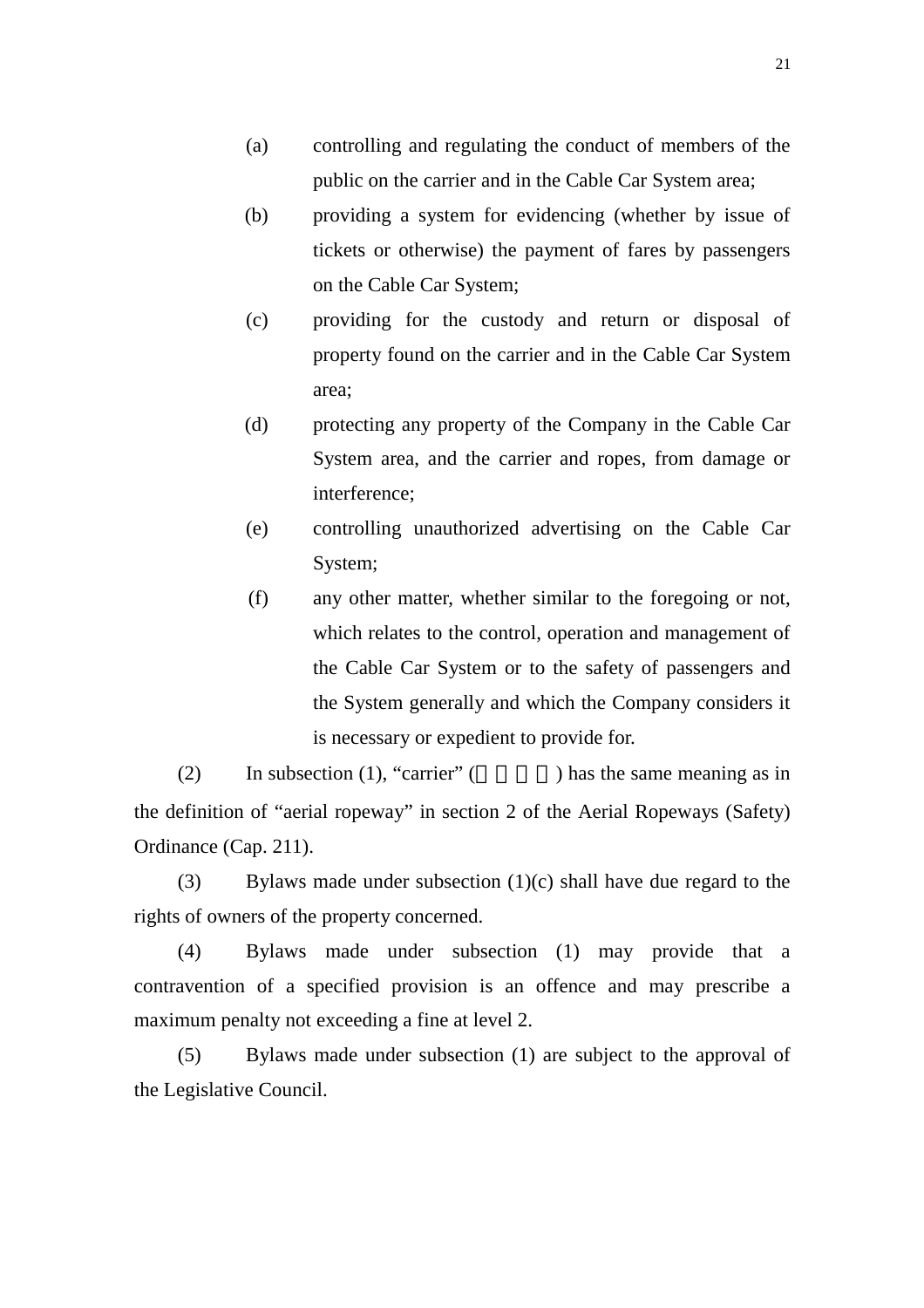(6) Printed copies of the bylaws must be kept at the registered office of the Company and at each terminal and made available to any person at a reasonable charge.

#### **23. Company may prosecute, etc.**

(1) An employee of the Company, or any person authorized in writing by the Company to do so, may ask any person who is reasonably suspected of having contravened a bylaw made under section 22(1) to give the person's name and address for purposes of identification and, if a vehicle is involved in the offence, to give the name and address of the owner of the vehicle.

(2) A person who fails to comply with a request made under subsection (1), or who gives a false name or address, commits an offence and is liable on summary conviction to a fine at level 2.

(3) Without affecting any Ordinance relating to the prosecution of criminal offences, or the powers of the Secretary for Justice in relation to the prosecution of offences, a prosecution for an offence under this section or under the bylaws made under section 22(1) may be brought by and in the name of the Company.

#### PART 7

# DEFAULT AND TERMINATION OF FRANCHISE

#### **24. Default**

(1) The Company will be in default if it fails, or there is a substantial likelihood of it failing, in any material respect to complete the construction works in accordance with the Project Agreement.

(2) The Company will be in default if it fails, or there is a substantial likelihood of it failing –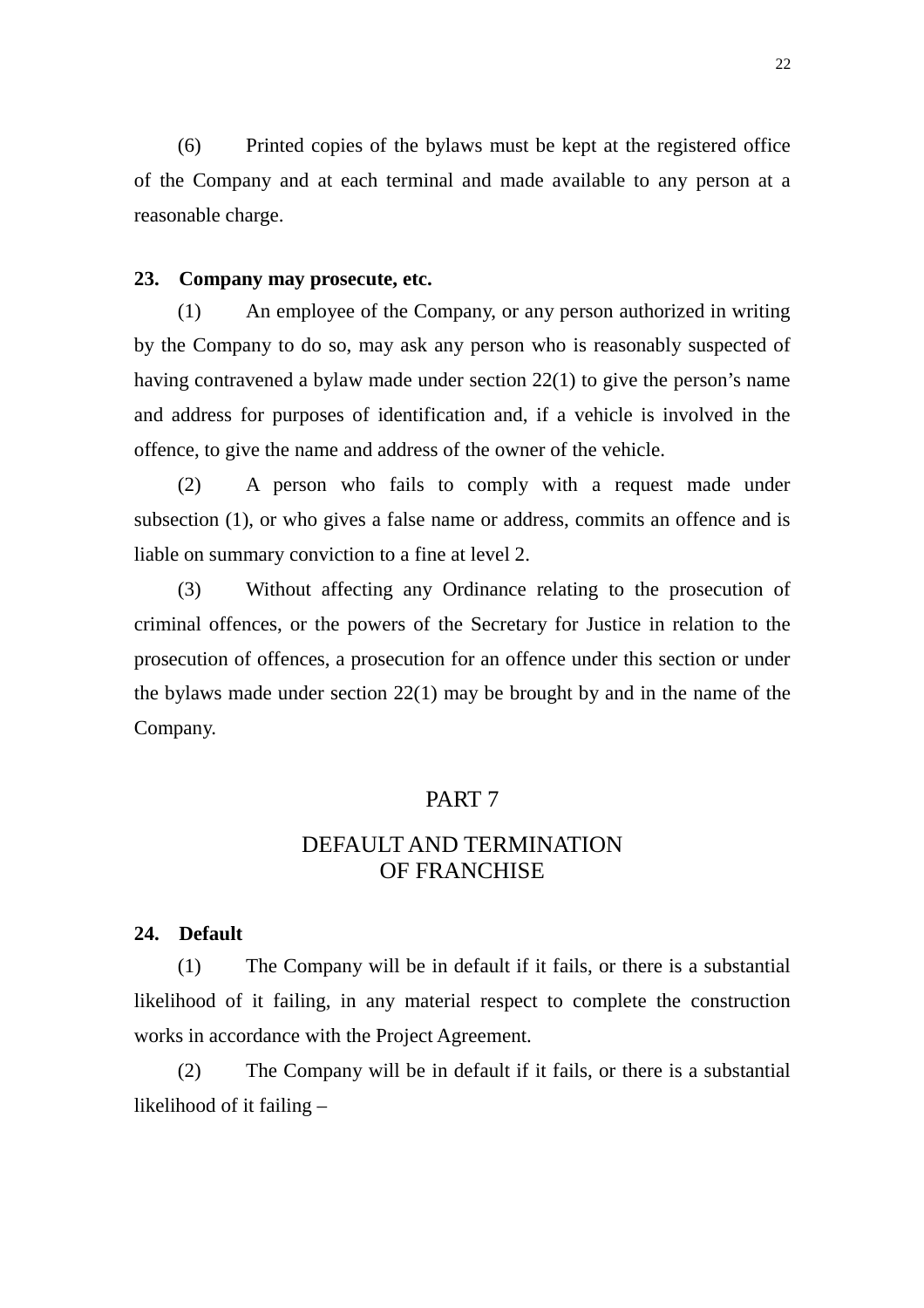- (a) to operate and maintain the Cable Car System in accordance with this Ordinance, the Aerial Ropeways (Safety) Ordinance (Cap. 211) and all other relevant legislation; or
- (b) to discharge any of its other obligations under the Project Agreement,

and the failure, or likely failure, results, or is likely to result, in –

- (c) a substantial breakdown of the Cable Car System;
- (d) the death of or serious injury to persons travelling on the Cable Car System or being on the System premises; or
- (e) significant danger to the safety of persons travelling on the Cable Car System or being on the System premises.
- (3) If there are guarantors, the Company will be in default if
	- (a) the guarantors, having been called upon under the guarantee agreement, fail to respond to such call within a reasonable period; or
	- (b) any guarantor is in material breach of any provision of the guarantee agreement and, if there is more than one guarantor, such breach has not been remedied by another guarantor or is incapable of being remedied.

#### **25. Defaults capable of remedy**

(1) This section applies in the case of a default which appears to the Secretary to be capable of being remedied.

(2) In the case of a default to which this section applies, the Secretary shall serve a notice requiring the Company to remedy the default or to take measures or make arrangements to the satisfaction of the Secretary to ensure that the default is remedied.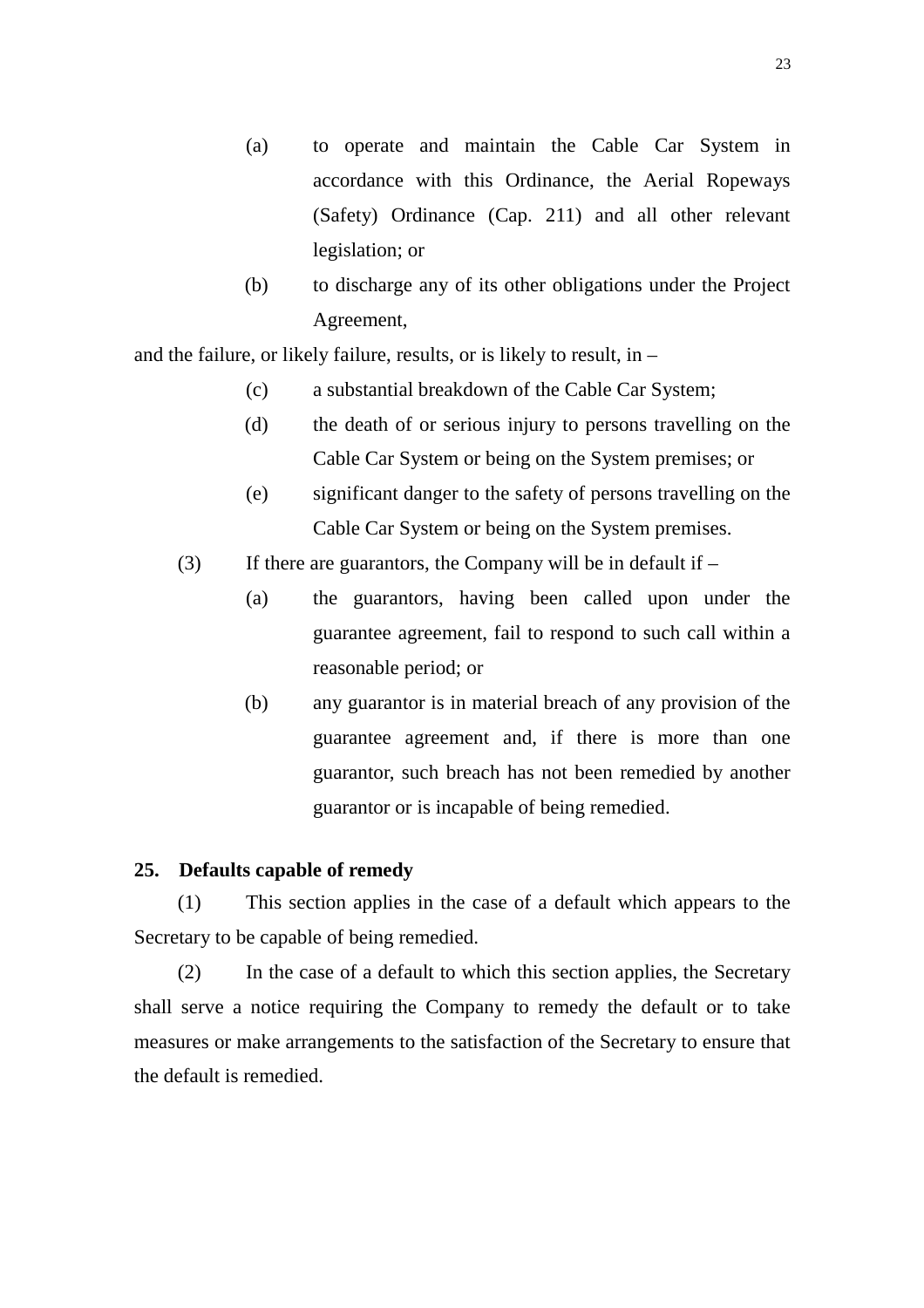(3) A notice under subsection (2) shall specify a period within which the default must be remedied, being a period reasonable in the circumstances and in any event not less than 28 days.

(4) If the Company considers that it will need more time to remedy the default than is specified in the notice under subsection (2), it may in writing apply to the Secretary for an extension of the time, with reasons, and the Secretary may allow such further time as appears to the Secretary to be reasonable in the circumstances.

(5) If there is a guarantee agreement, a notice under subsection (2) shall be served –

- (a) in the case of a default arising before the discharge date, on the Company, the guarantors and any agent appointed under subsection (6);
- (b) in the case of a default arising on or after the discharge date, on the Company and any agent appointed under subsection (6).

(6) Any financier or, if a financier is a member of a consortium of financiers, the consortium, may appoint an agent in Hong Kong for the purpose of subsection (5) and shall notify the Secretary of the name and address in Hong Kong of the agent for the purpose of service of a notice under that subsection.

(7) The arrangements referred to in subsection (2) may include arrangements for the disposal of the rights and obligations of the Company to another person in accordance with section 5.

#### **26. Notice of intention to revoke franchise**

- (1) This section applies if
	- (a) the Secretary reports to the Chief Executive in Council that the Company has failed to comply with a notice to remedy a default served in accordance with section 25; or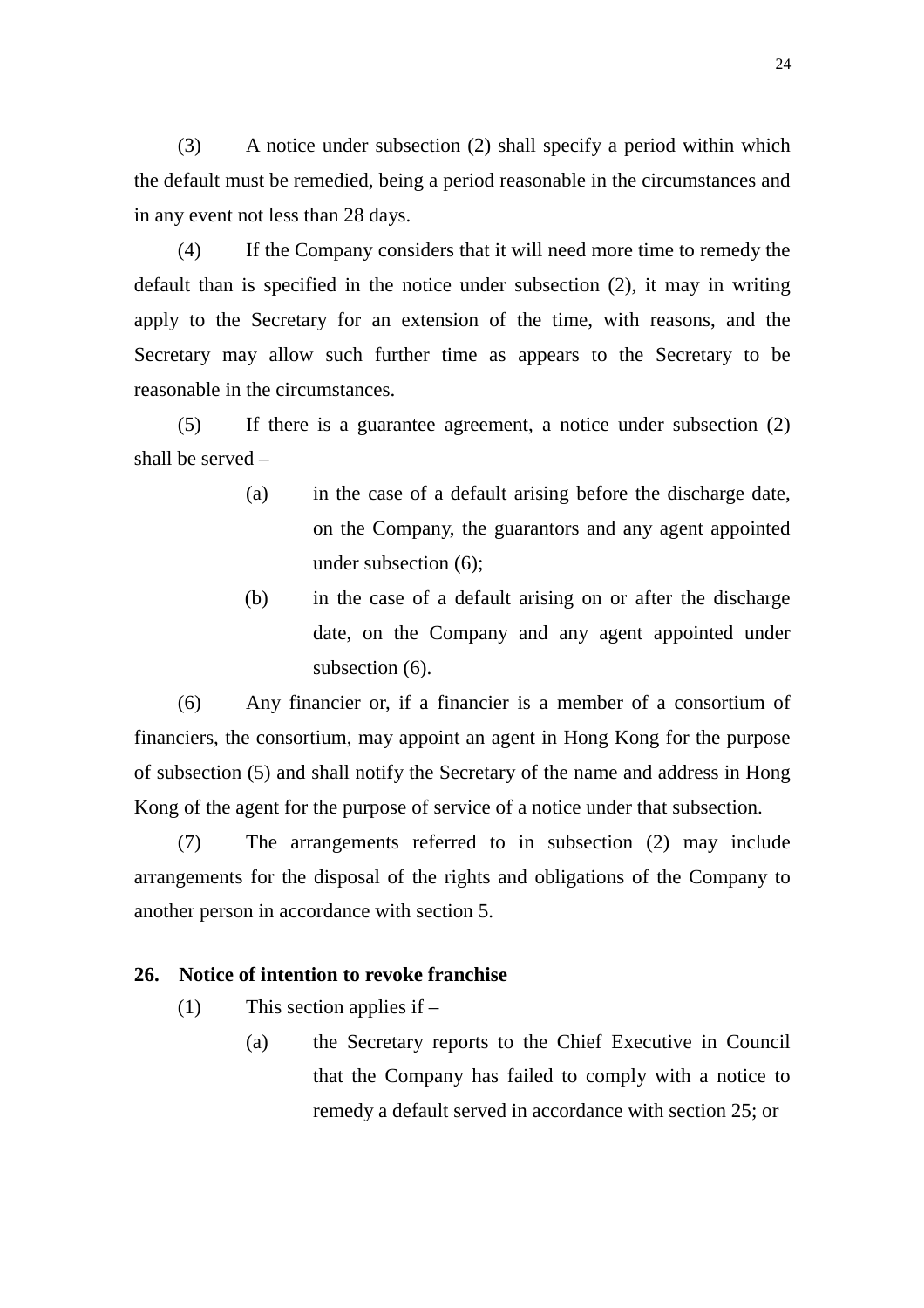(b) it appears to the Chief Executive in Council that there is a default which is not capable of being remedied.

(2) In the case described in subsection  $(1)(a)$  (failure to comply with a section 25 notice), if it appears to the Chief Executive in Council that –

- (a) the default is still capable of being remedied; and
- (b) the notice which should have been served under section 25(2) was not properly served; or
- (c) the terms of the notice served were unreasonable,

the Chief Executive in Council may direct the Secretary to serve a notice, or further notice, under section 25(2), in terms specified by the Chief Executive in Council, whereupon the provisions of section 25 and this section apply.

(3) In the case described in subsection  $(1)(a)$ , if it appears to the Chief Executive in Council that –

- (a) the default is no longer capable of being remedied; or
- (b) a notice was properly served under section 25(2) and has not been complied with,

the Chief Executive in Council may direct the Secretary to issue a notice requiring the Company to show cause why an order should not be made under section 27.

(4) In the case described in subsection (1)(b) (default not capable of being remedied) the Chief Executive in Council may direct the Secretary to issue a notice requiring the Company to show cause why an order should not be made under section 27.

(5) If there is a guarantee agreement, a notice issued under subsection  $(3)$  or  $(4)$  shall be served –

- (a) in the case of a default arising before the discharge date, on the persons specified in section  $25(5)(a)$ ;
- (b) in the case of a default arising on or after the discharge date, on the persons specified in section 25(5)(b).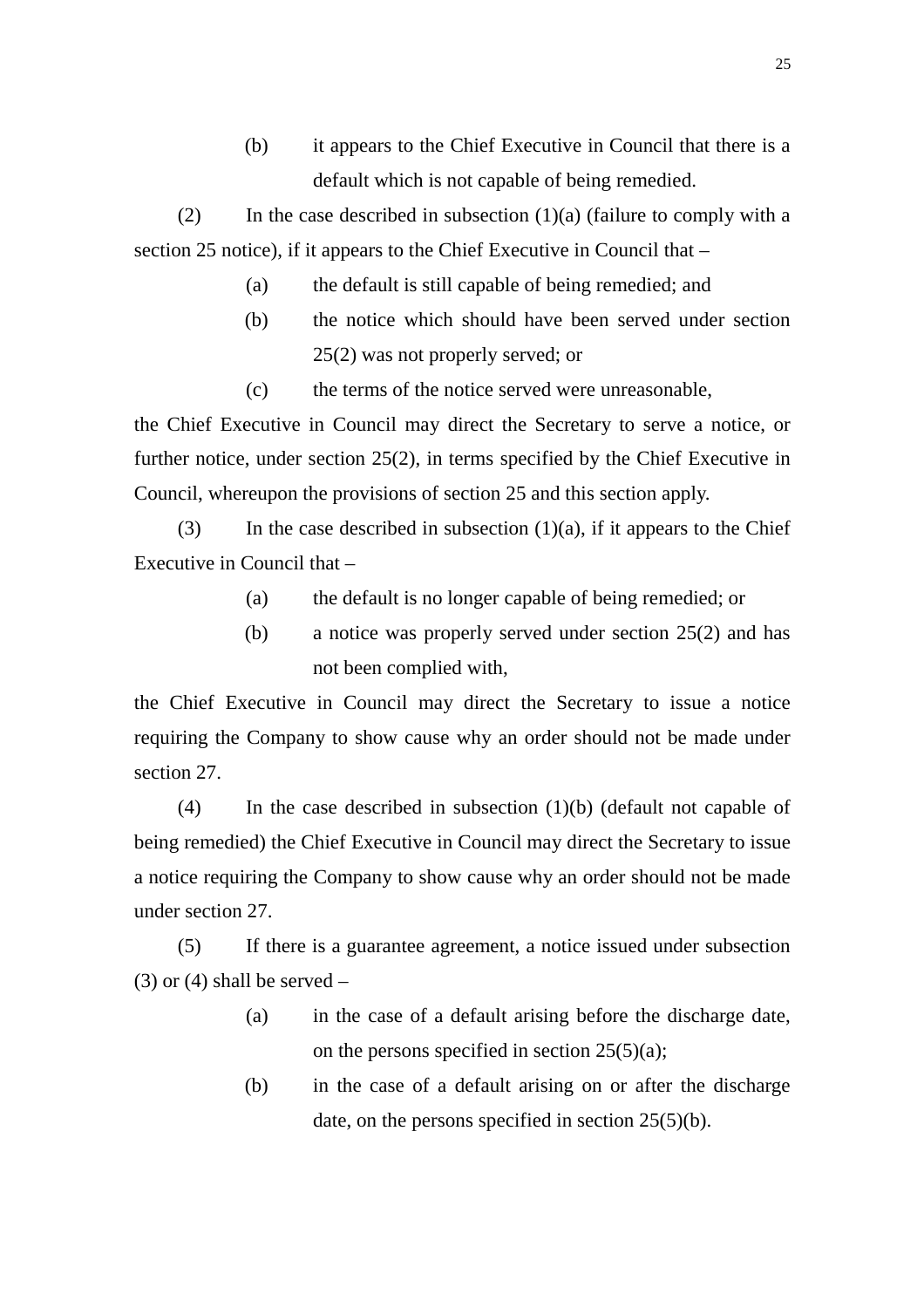(6) A notice issued under subsection (3) shall specify whether it is issued in relation to paragraph (a) or (b) of that subsection and –

- (a) if issued in relation to that paragraph (a), shall specify the nature of the default;
- (b) if issued in relation to that paragraph (b), shall give particulars of the notice to remedy a default referred to in section 25(2) and brief particulars of the report of the Secretary under subsection (1).

(7) A notice issued under subsection (4) shall specify the nature of the default.

(8) If a notice is issued under subsection (3) or (4), any person to whom it is issued, or any other person who is a shareholder of the Company or a financier may, within 28 days after the issue of the notice, or within any further period the Chief Executive in Council allows, make written representations to the Chief Executive in Council to show cause why an order should not be made under section 27.

### **27. Order of revocation**

- $(1)$  If satisfied
	- (a) that the procedure prescribed by section 26 has been followed;
	- (b) that sufficient cause has not been shown why an order under this section should not be made; and
	- (c) that it is just and reasonable to do so,

the Chief Executive in Council may, subject to subsection (3), by order revoke the franchise.

(2) In exercising the power under subsection (1), the Chief Executive in Council shall take into consideration –

> (a) the extent to which the default was or is occasioned by circumstances beyond the control of the Company;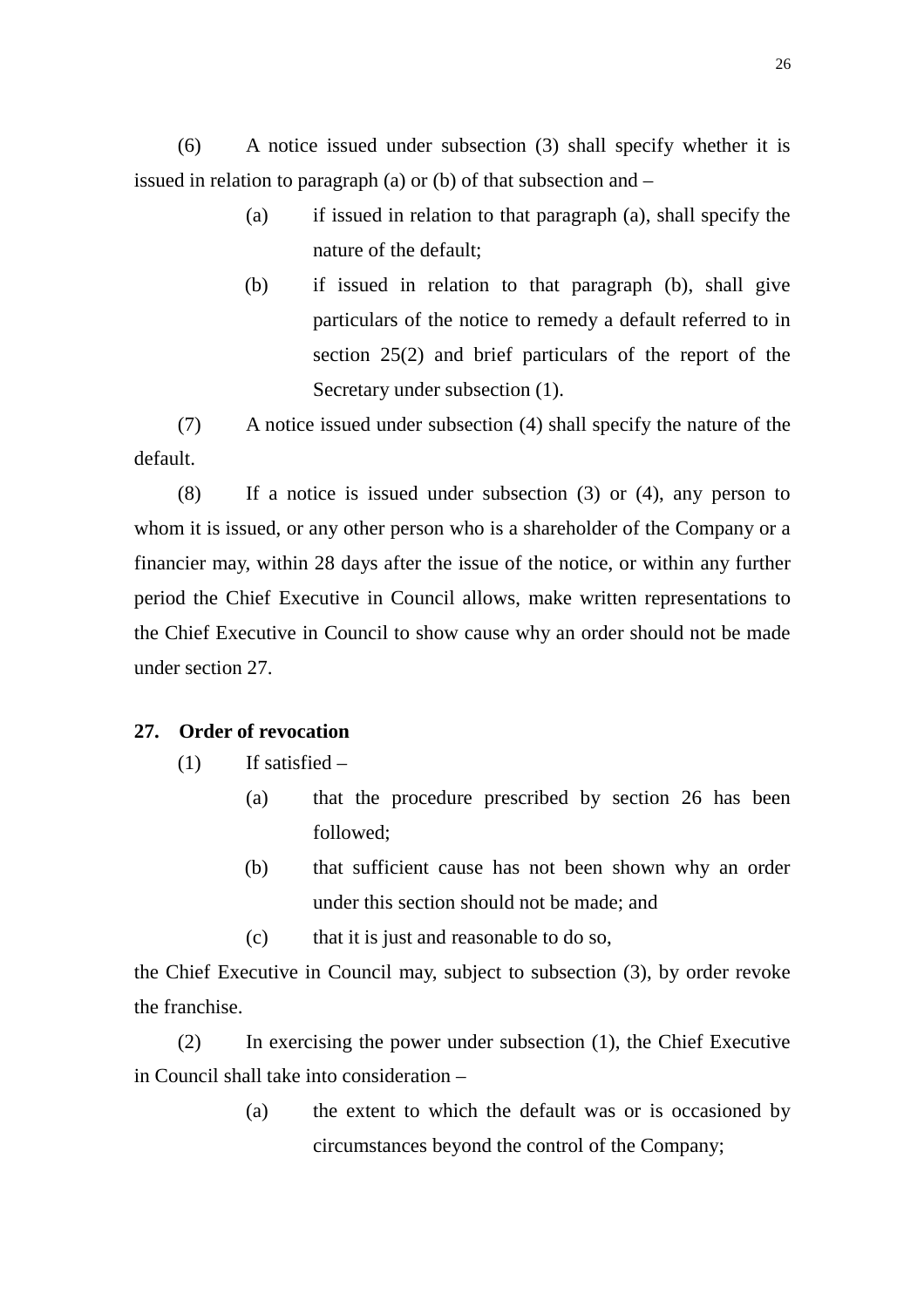(b) any representations made under section 26(8).

(3) If the proposed revocation relates to a matter in respect of which arbitration proceedings have commenced, the Chief Executive in Council shall not make an order under subsection (1) until the determination or, where appropriate, the abandonment of the arbitration proceedings.

(4) An order made under subsection (1) shall be served –

- (a) if there is a guarantee agreement and the default arises prior to the discharge date, on the Company and the guarantors;
- (b) in any other case, on the Company.

(5) An order made under subsection (1) shall be published in the Gazette as soon as practicable after being made but shall take effect on the date specified in the order.

(6) Section 34 of the Interpretation and General Clauses Ordinance (Cap. 1) does not apply to an order made under subsection (1).

### **28. Termination of franchise**

(1) Except to the extent necessary to give effect to sections 29 and 30, the franchise and all rights and obligations of the Company under this Ordinance terminate on –

- (a) the commencement of the voluntary winding up of the Company;
- (b) the making of a winding-up order in respect of the Company;
- (c) the revocation of the franchise under section 27; or
- (d) the expiry of the franchise period,

whichever first occurs.

(2) Upon the termination of the franchise, the assets of the Company referred to in section 32, together with the easements created by sections 10(1)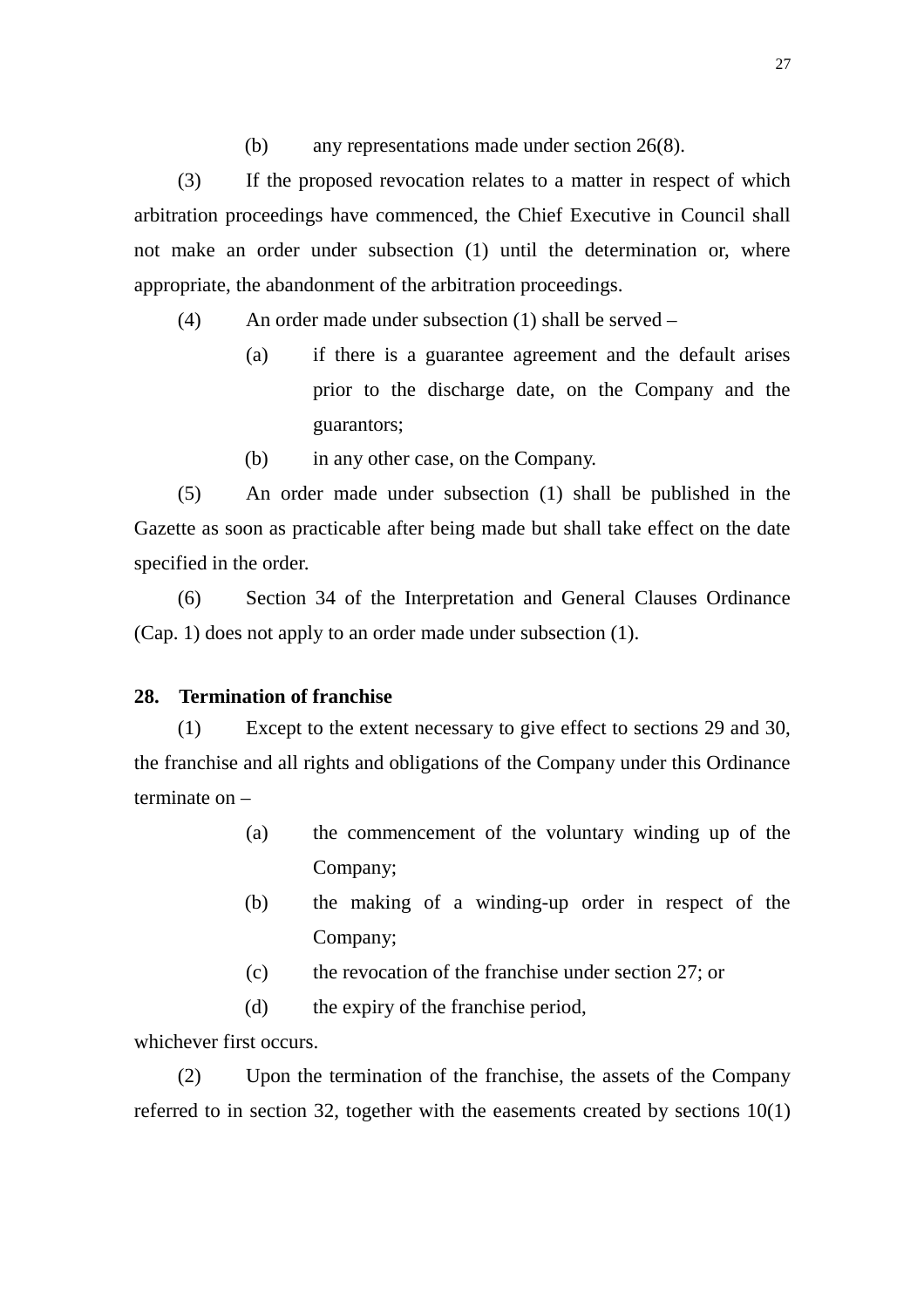and 11 and the rights conferred by sections 6, 7, 8 and 14, vest in the Government.

#### **29. Consequences of termination**

(1) Upon the termination of the franchise, the Company remains liable  $for -$ 

- (a) effecting any repairs to the assets which the Secretary considers are reasonably required and of which the Secretary has given written notice to the Company in accordance with subsection (3);
- (b) settling accounts with the Government in respect of royalty payable under section 16 and any other sums payable to the Government under the Project Agreement;
- (c) any other obligations of the Company under this Ordinance or the Project Agreement which have not been satisfied and of which the Secretary has given written notice to the Company not less than 30 days before the termination.
- (2) Upon the termination of the franchise, the Company shall
	- (a) if the construction works are not complete, bring the incomplete construction works, and the land on which they are situated, to a satisfactory condition in order to enable the construction works either to be continued or abandoned, as the Government decides;
	- (b) if the construction works are complete, ensure that the Cable Car System is in a safe condition so that it can be operated commercially by the Government or another person.
- (3) A notice of repairs given under subsection  $(1)(a)$  shall
	- (a) be given not less than 30 days before the termination;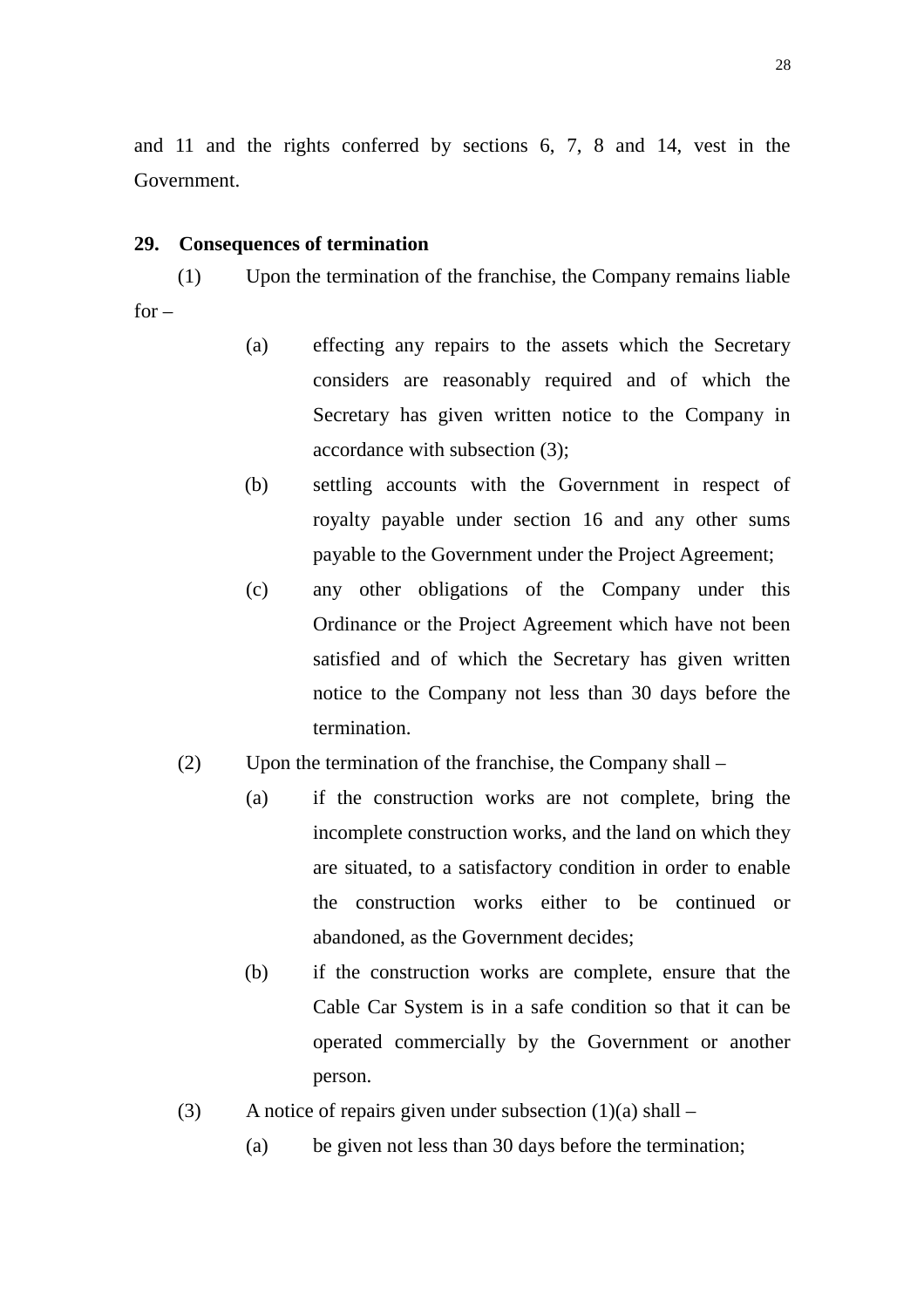(b) specify a time within which the repairs are to be effected, being a time reasonable in the circumstances.

(4) If the Company fails to discharge its obligations under subsection  $(1)(a)$  or  $(c)$  or  $(2)$ , the Government may perform them and the Company becomes liable to pay the expenses reasonably incurred by the Government in so doing.

(5) If the termination of the franchise arises under section  $28(1)(a)$ , (b) or (c), the Government shall pay to the Company, in respect of the assets of the Company which vest in the Government under section 28(2), an amount, calculated in accordance with the Project Agreement, which represents the residual value of those assets at the time of the vesting.

(6) In determining the value of the assets for the purpose of subsection (5), there shall be deducted from what would otherwise be the residual value of those assets –

- (a) any sums payable to the Government under subsection  $(1)(b);$
- (b) any costs reasonably incurred by the Government as a result of or incidental to the termination of the franchise, including but not limited to the expenses referred to in subsection (4).
- (7) Any dispute between the Company and the Government as to
	- (a) the amount, if any, payable by the Company to the Government under subsection (1) or (4); or
	- (b) the amount, if any, payable by the Government to the Company under subsection (5),

if not resolved by mutual agreement or mediation, is to be resolved by arbitration as provided for in the Project Agreement.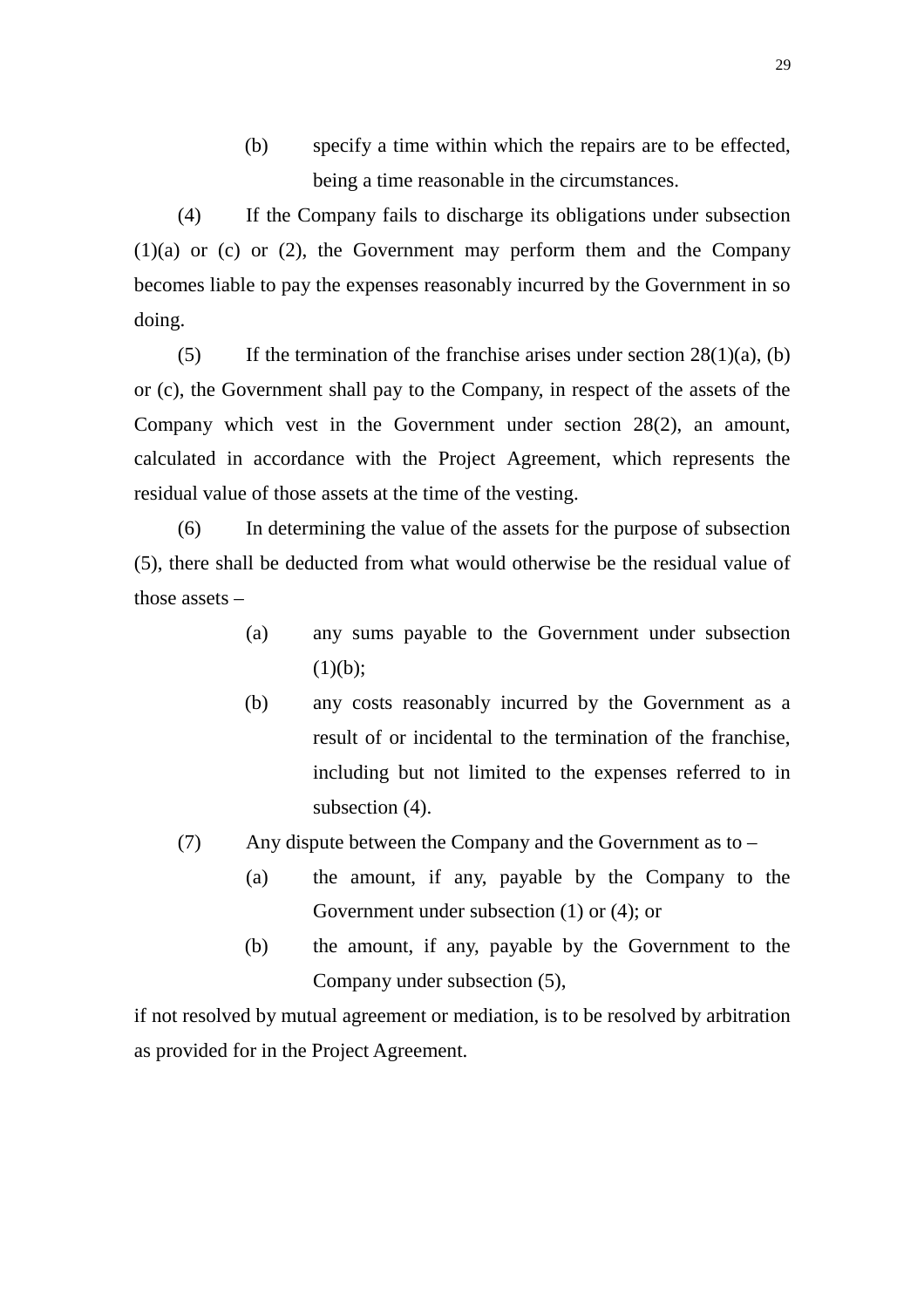### **30. Consequences of expiry of franchise period**

Upon the termination of the franchise by expiry of the franchise period, no compensation is payable by the Government to the Company except for the residual value, calculated in accordance with the Project Agreement, of any thing which  $-$ 

- (a) forms part of the assets purchased by the Company;
- (b) was purchased with the agreement of the Financial Secretary within the 5 years immediately preceding the expiry of the franchise period; and
- (c) is owned by the Company on the expiry date.

### **31. Government not liable for Company's debts**

The vesting of the assets of the Company in the Government under this Part does not make the Government liable for any debts of the Company.

#### **32. Meaning of "assets"**

In this Part –

"assets" ( $\qquad$ ) means –

- (a) the Cable Car System;
- (b) all buildings, machinery, plant and equipment which form part of the Cable Car System or are ancillary to the construction, operation and maintenance of the System; and
- (c) spare parts and special tools as defined in the Project Agreement.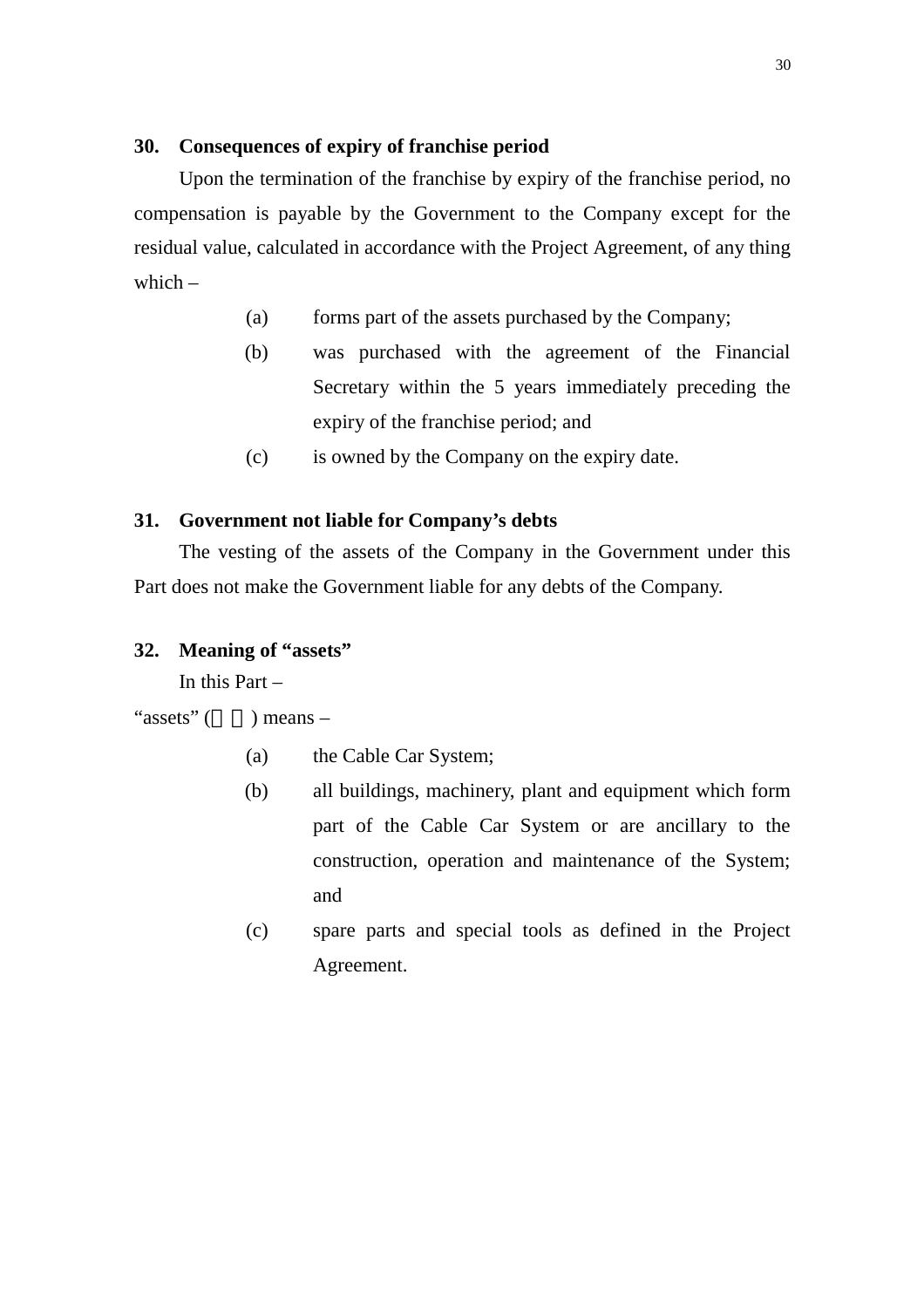### PART 8

### **MISCELLANEOUS**

#### **33. Arbitration**

(1) Any dispute between the Company and the Government regarding –

(a) a default decision; or

(b) the operation of the Project Agreement,

if not resolved by mutual agreement or mediation, is to be resolved by arbitration as provided for in the Project Agreement.

 $(2)$  In this section, "default decision" ( $\qquad$ ) means a decision that the Company is in default in terms of section 24, but does not include –

- (a) a decision relating to the application of the Aerial Ropeways (Safety) Ordinance (Cap. 211) or to regulations made or codes of practice issued under it;
- (b) a decision relating to the safety of the Cable Car System generally;
- (c) a decision of the Secretary to serve a notice to remedy a default under section 25.

(3) This section is in addition to the provisions for arbitration in sections 19(13) and 29(7).

#### **34. Directions by Chief Executive in Council**

(1) If the Company gives notice of its intention to commence arbitration proceedings concerning a decision in respect of which arbitration is available under this Ordinance or the Project Agreement, it may, within 28 days beginning on the date on which it gives the notice, apply to the Chief Executive in Council in writing to issue directions as described in subsection (2).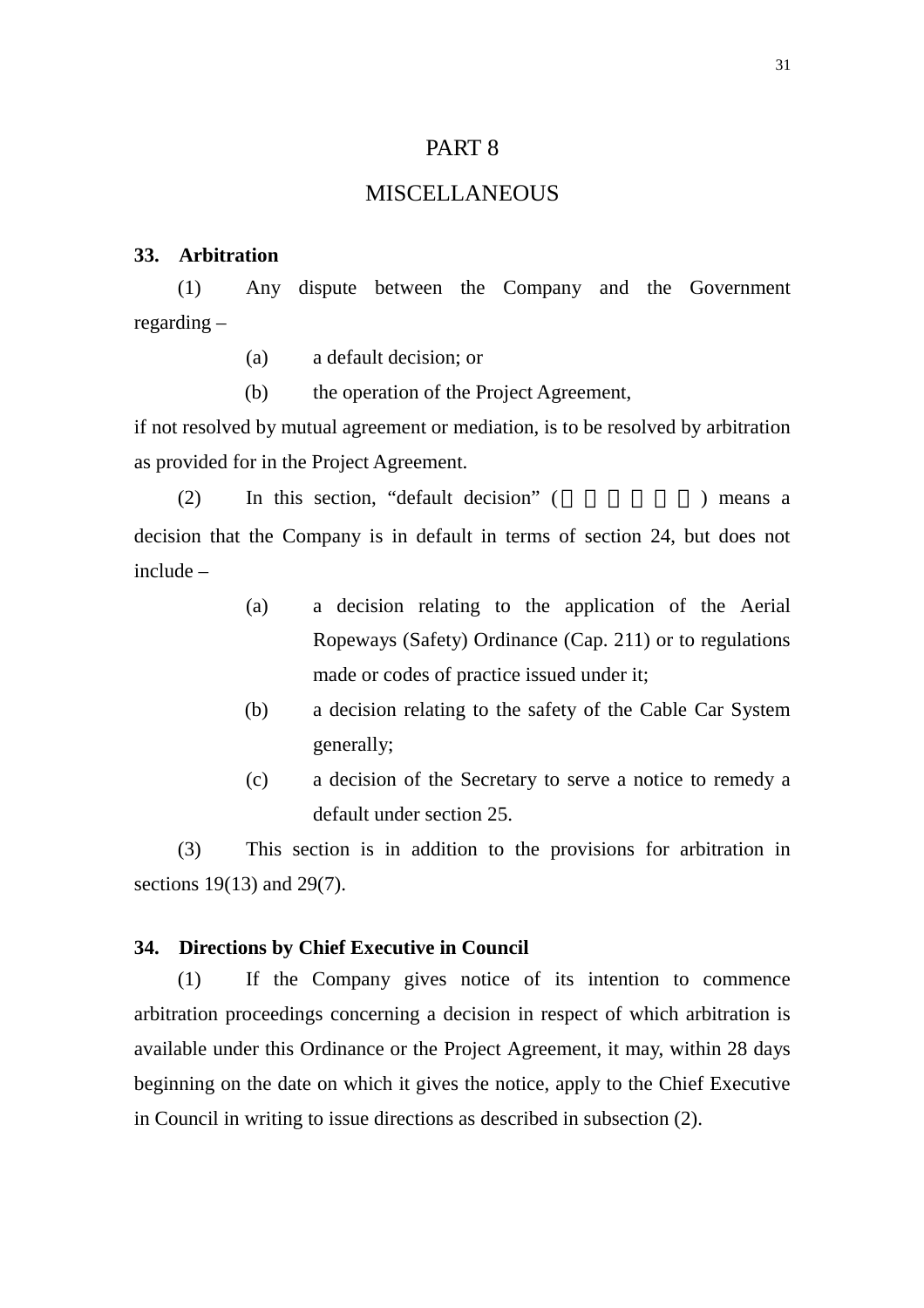(2) On an application under subsection (1) in respect of a decision, the Chief Executive in Council may issue directions with regard to the enforcement of the decision pending the determination or abandonment of the arbitration proceedings.

(3) A decision which has been referred to the Chief Executive in Council under subsection (1) may be enforced pending the determination or abandonment of the arbitration proceedings, but subject to directions issued under subsection (2).

#### **35. Certificate as to moneys owing to Government**

A certificate duly signed by or on behalf of the Financial Secretary as to the amount of money owing to the Government by any person under this Ordinance is sufficient evidence of that amount.

#### **36. Non-derogation from Government's rights**

(1) Nothing in this Ordinance or the Project Agreement affects the rights of the Government, its servants or agents, to enter on any land affected by the construction works or to do anything which it or they might have done if those works had not been undertaken, except to the extent that the exercise of such rights is limited by any express provision of this Ordinance or the Project Agreement or by necessary implication from those provisions.

(2) Subsection (1) does not entitle the Government, its servants or agents, to exercise any rights referred to in that subsection in a manner which would derogate from any rights granted to the Company under this Ordinance or the Project Agreement.

#### **37. Limitation of liability**

(1) No liability is incurred by the Government or any public officer by reason only of the fact that –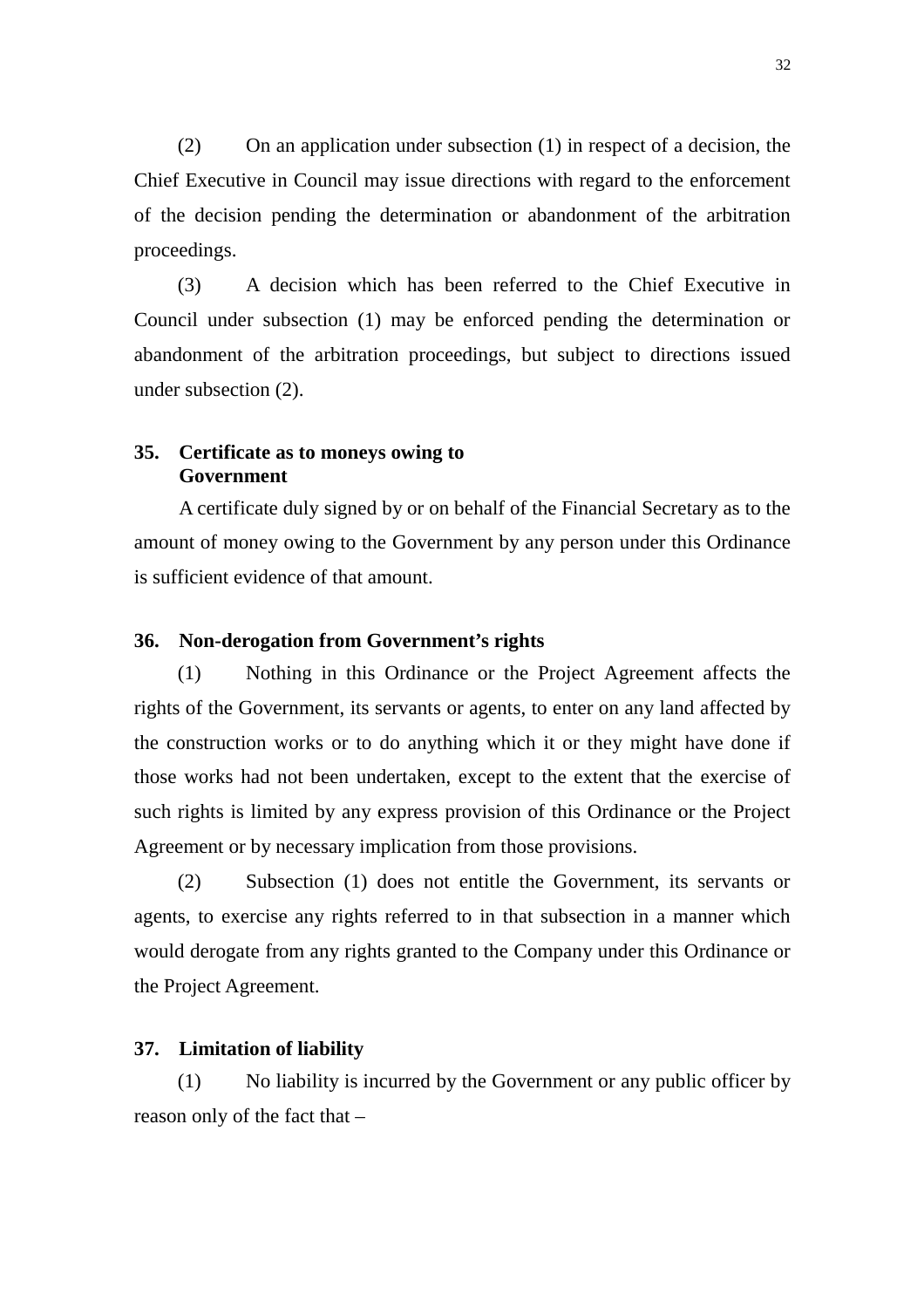- (a) the construction works are carried out in accordance with this Ordinance and the Project Agreement;
- (b) the construction works are subject to the inspection or approval of a public officer under this or any other Ordinance.

(2) A breach of a duty imposed on the Company by this Ordinance does not give rise to any civil liability, but the Company remains liable for negligence or any other cause of action which arises independently of such a breach, whether or not in the circumstances there might also be such a breach.

#### **38. Offence to obstruct Company**

A person who wilfully and without reasonable excuse obstructs or interferes with the lawful exercise by the Company or its officers, servants or authorized persons of the rights exercisable by the Company under this Ordinance commits an offence and is liable to a fine at level 3 and to imprisonment for 3 months.

#### PART 9

# CONSEQUENTIAL AMENDMENTS

#### **Lands Tribunal Ordinance**

### **39. Ordinances under which matters may be submitted to the Tribunal for determination**

The Lands Tribunal Ordinance (Cap. 17) is amended in the Schedule by adding –

" of 2003. Tung Chung Cable Car Ordinance.".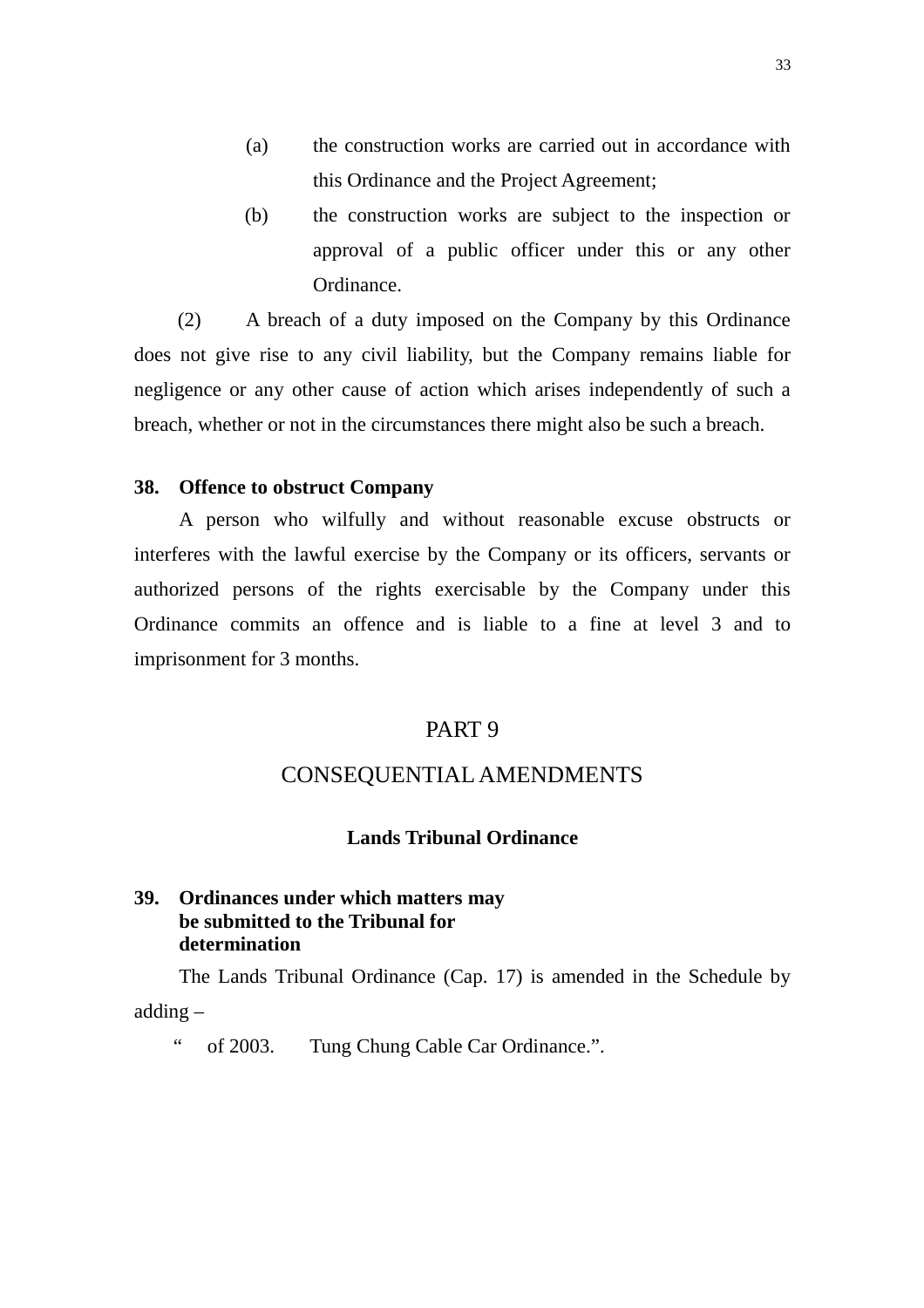# SCHEDULE [s. 16] ROYALTY

1. The royalty payable by the Company to the Government is \$1.00 for every single or return journey taken on the Cable Car System by a fare-paying passenger.

2. For the purpose of section 1, 2 one-way trips comprising a round trip constitute 2 single journeys.

3. The royalty is payable every 6 months in arrears, in accordance with the Project Agreement.

4. The royalty remains payable until termination of the franchise under section 28 of the Ordinance.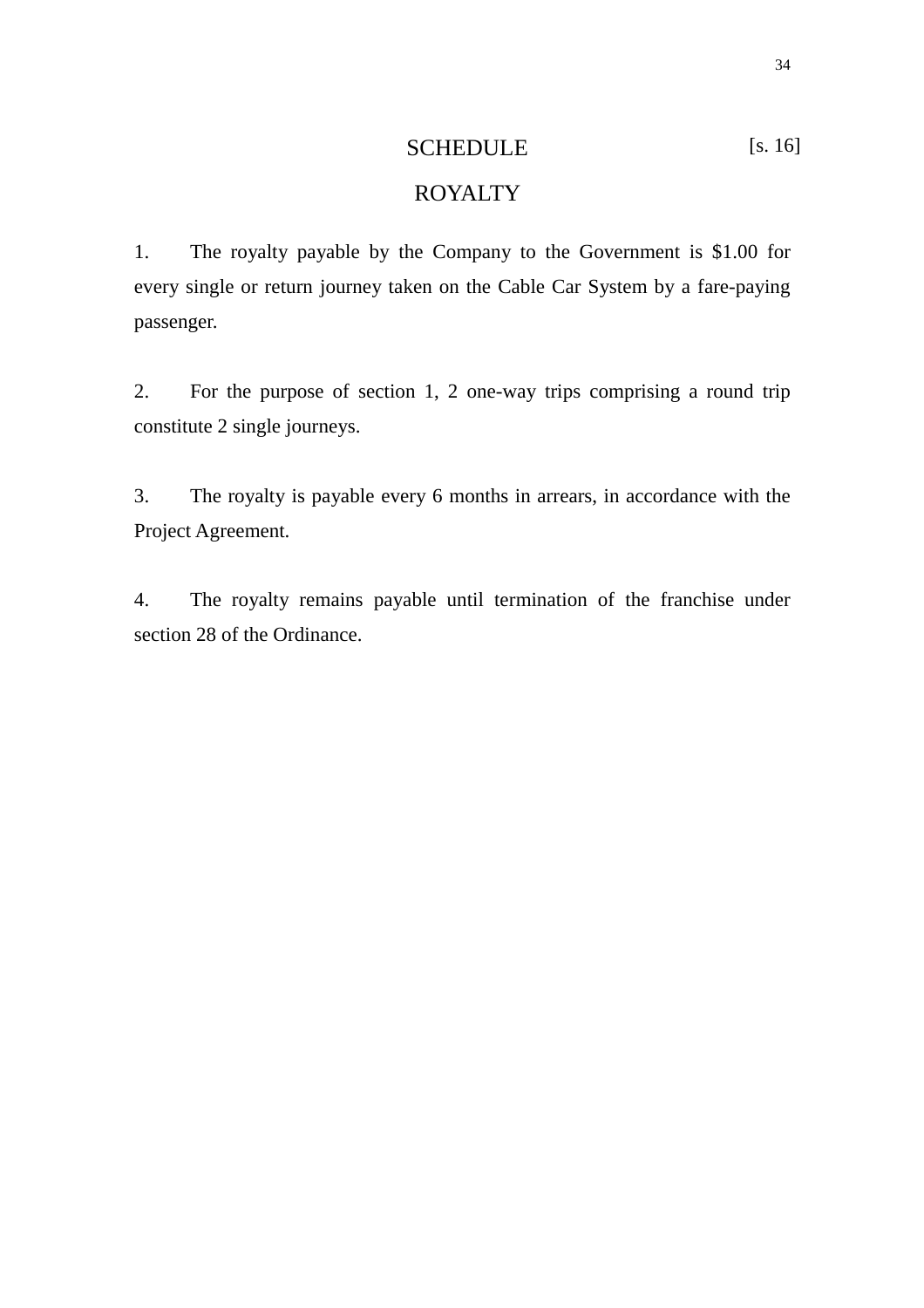#### **Explanatory Memorandum**

The purpose of this Bill is to grant and regulate a franchise for the operation of a Cable Car System linking Tung Chung and Ngong Ping on Lantau Island on a "build, operate, transfer" ("BOT") basis. The Bill also grants ancillary rights and provides for the payment of royalty and for related matters.

2. The Bill if enacted will grant to the MTR Corporation Limited, or to a wholly-owned subsidiary of the MTR Corporation Limited ("the Company"), a 30-year franchise to design, construct, operate and maintain a cable car system from Tung Chung town centre up to the Ngong Ping plateau. The Secretary for Economic Development and Labour ("Secretary") will be required to gazette a plan of the cable car system area and of the route projection area before the Ordinance comes into force.

3. Upon commencement of the franchise period, the Company will be free to determine and collect fares for the use of the cable car system, and to license commercial operations at each of the terminals. A royalty of \$1 per journey for each fare-paying passenger will be payable by the Company to the Government.

4. The Bill provides for the grant to the Company of wayleaves over unleased land and of easements over leased land needed for the operation of the cable car system. It also provides for entry on land in an emergency and for the payment of compensation for leased land affected by the construction and operation of the system.

5. The construction and operation of the cable car system will be governed by a Project Agreement to be entered into between the Company and the Government. The Buildings Ordinance (Cap. 123) and the Aerial Ropeways (Safety) Ordinance (Cap. 211) will also apply to the system.

6. The Bill provides for the imposition of financial penalties on the Company in the event of persistent breaches of its obligations under the Ordinance or the Project Agreement. A more serious sanction is the service of a default notice,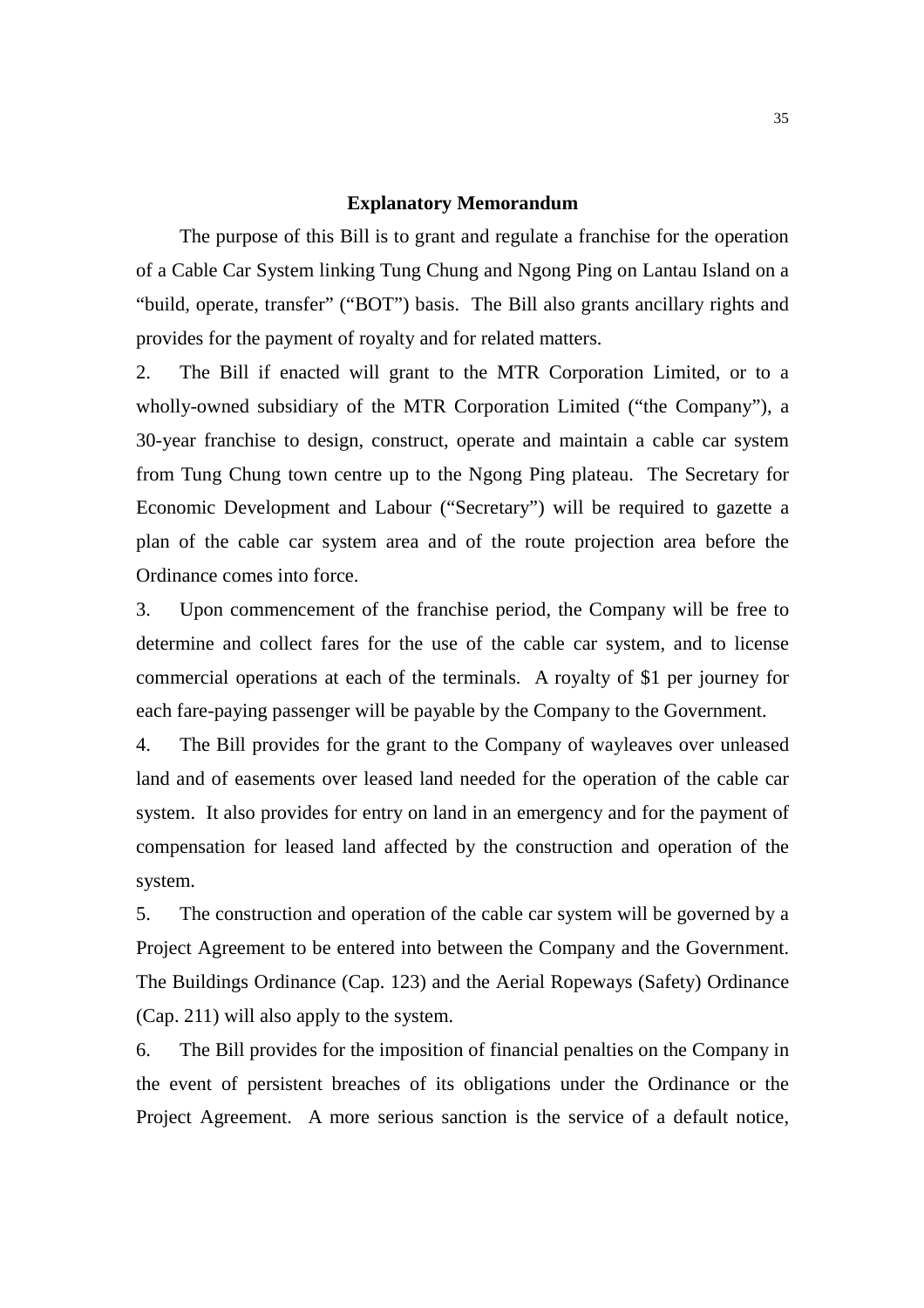failure to comply with which can lead to a revocation of the franchise by the Chief Executive in Council. Disputes about factual matters, if not resolved by mutual agreement or mediation, are to be resolved by arbitration.

7. At the conclusion of the franchise period, or on the earlier termination of the franchise, the cable car system will become the property of the Government. Provision is made for the reimbursement by the Company of the cost of repairs specified by the Secretary and for the reimbursement by the Government to the Company of the residual value of the assets which revert to the Government.

8. Clause 22 of the Bill gives the Company power to make bylaws needed for the safe and efficient operation of the cable car system. The Bill also contains ancillary provisions relating to financial records, installation of utilities, limitation of liability, etc., similar to provisions in other Ordinances relating to BOT projects.

9. The Bill if enacted will come into operation on a day appointed by the Secretary, which is to be the day on which the Project Agreement comes into force.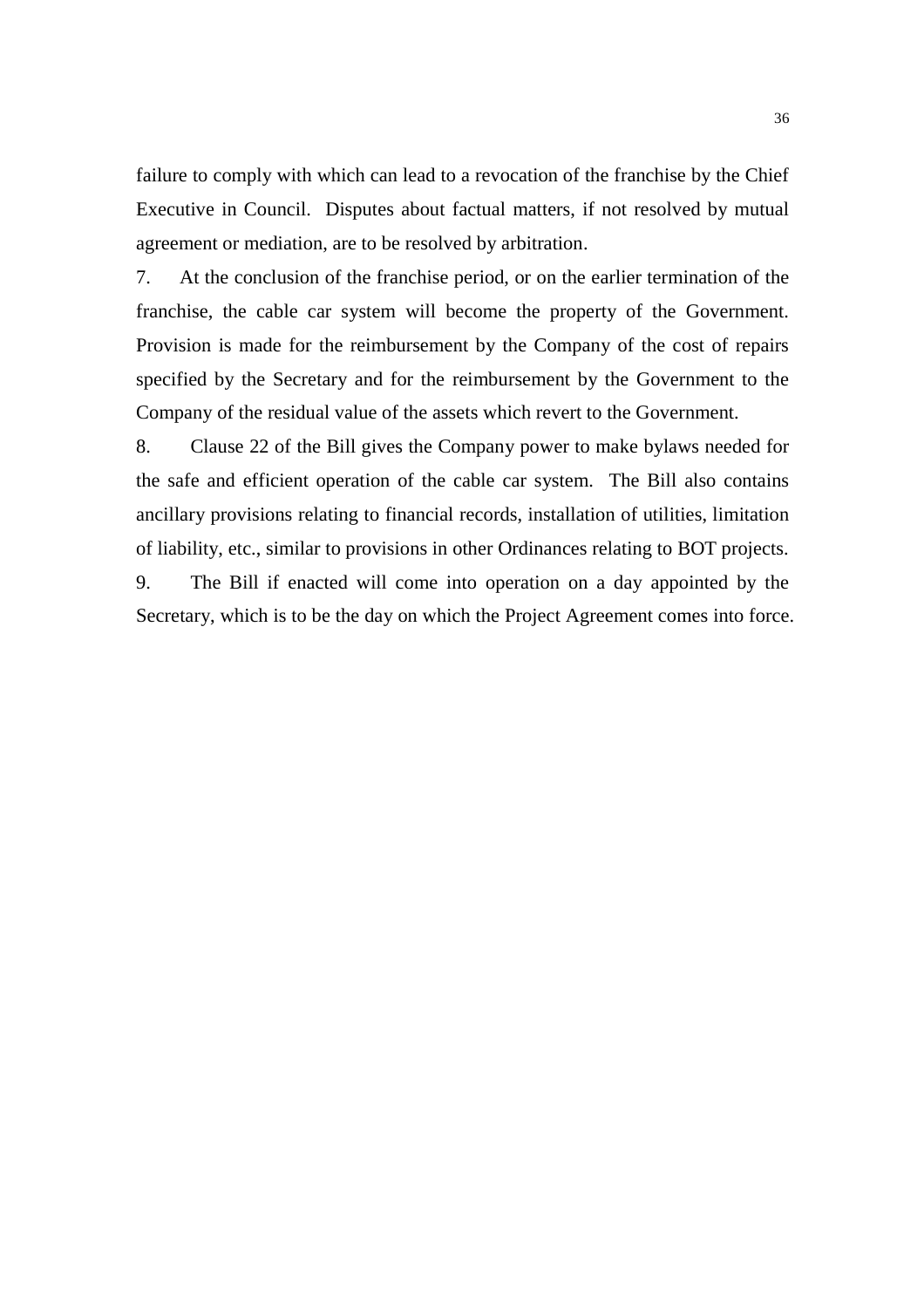# **Implications of the Tung Chung Cable Car Project (the Project)**

# **FINANCIAL AND STAFFING IMPLICATIONS**

Government will receive a lump sum payment upfront at full market value from MTRCL for the use of the commercial space in the development before the franchise takes effect. The franchisee would also pay to the Government a royalty of \$1 per fee-paying passenger.

2. The Bill will not give rise to financial and civil service implications as its drafting and execution will be absorbed by existing staff resources of relevant departments. With regard to implementation of the Project, the Electrical and Mechanical Services Department will incur an additional annual staff cost of \$1.2 million in the development stage up to 2006 to appoint an additional Electrical and Mechanical Engineer to monitor the technical and safety standards of the Project. The necessary funding has been provided in the Operating Expenditure Envelope of the Secretary for Economic Development and Labour (SEDL). SEDL will absorb other additional recurrent expenditure on the enforcement of legislative provisions and project implementation within his operating expenditure envelope. In respect of capital spending, \$75 million has been earmarked in the 2002 CWRF RAE for the development of the Piazza at Ngong Ping. In addition, the Government will implement other public works projects to provide supporting infrastructure, such as a water supply system, sewerage system and public transport interchange, at Ngong Ping. These are estimated to cost \$305 million.

# **ECONOMIC IMPLICATIONS**

3. MTRCL estimated in its Final Proposal that annual patronage for the system would be 1.25 million in 2006, rising gradually up to 1.65 million in 2016 and after. MTRCL also estimated that around 6.7% of overseas visitors to Hong Kong will ride on the system, and that the cable car system will have a market share of 65% of visitors to Ngong Ping.

4. It is difficult to quantify the direct economic benefits of the development of the cable car system. However, assuming that 2% of visitors to Hong Kong (based on the levels in November 2002) will be attracted to extend their stay in Hong Kong for half of a day, and 4% of transit passengers would be attracted to spend one-quarter of a day in Hong Kong, the System would bring in